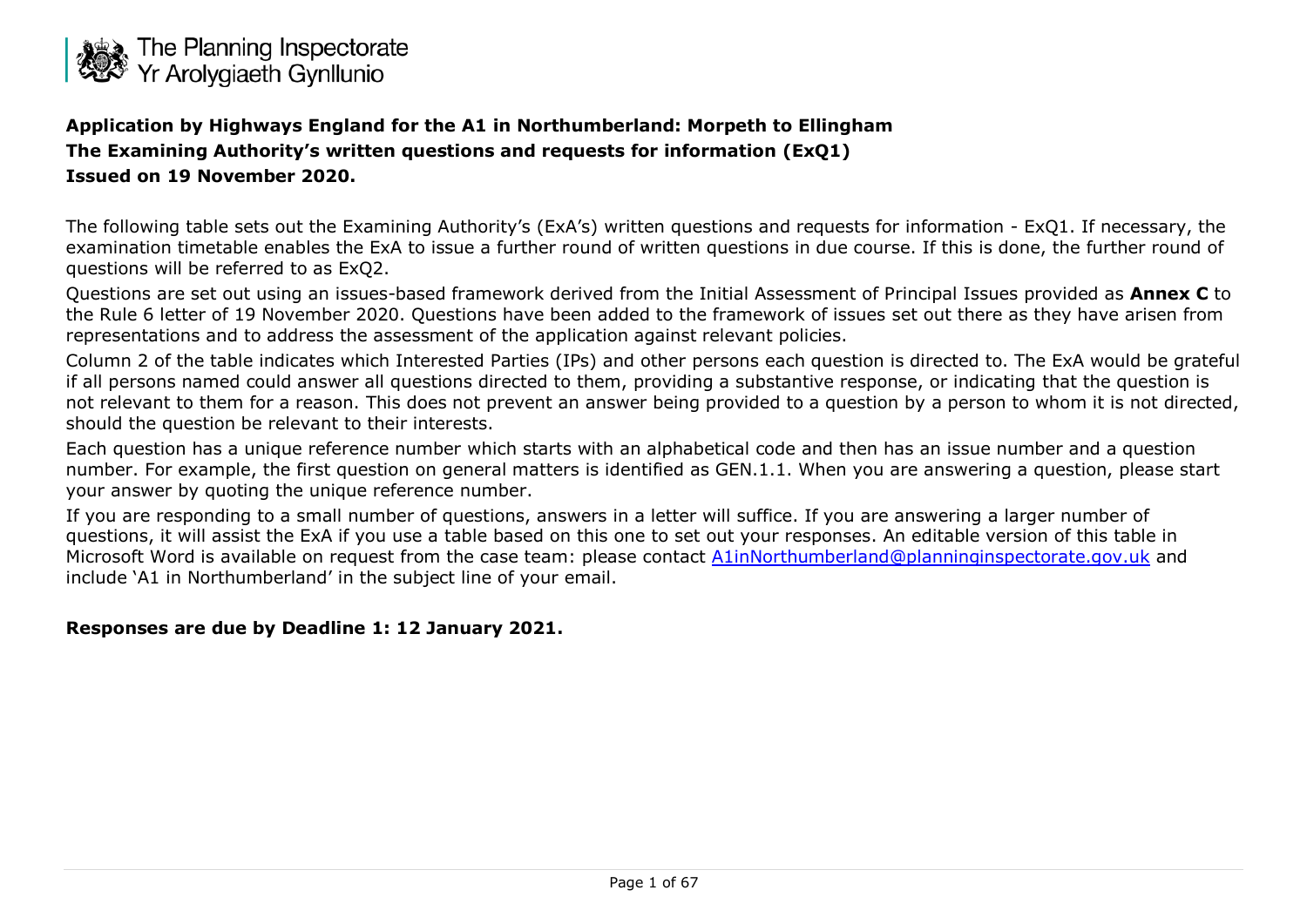

# **Abbreviations used:**

| <b>ARN</b>  | Affected Road Network                          | <b>NCC</b>    | Northumberland County Council                     |
|-------------|------------------------------------------------|---------------|---------------------------------------------------|
| Art         | Article                                        | <b>NE</b>     | Natural England                                   |
| <b>AHLV</b> | Area of High Landscape Value                   | <b>NPS</b>    | National Policy Statement                         |
| <b>BoR</b>  | <b>Book of Reference</b>                       | <b>NNNPS</b>  | National Networks National Policy Statement       |
| <b>CA</b>   | <b>Compulsory Acquisition</b>                  | <b>NSIP</b>   | Nationally Significant Infrastructure Project     |
| <b>CEMP</b> | Construction Environmental Management Plan     | <b>PA2008</b> | The Planning Act 2008                             |
| <b>DCLG</b> | Department of Communities and Local Government | <b>PRoW</b>   | Public Right of Way                               |
| dDCO        | Draft DCO                                      | R.            | Requirement                                       |
| <b>DMRB</b> | Design Manual for Roads and Bridges            | <b>REAC</b>   | Register of Environmental Actions and Commitments |
| <b>EIA</b>  | Environmental Impact Assessment                | <b>RIS</b>    | Road Investment Strategy                          |
| EM          | <b>Explanatory Memorandum</b>                  | <b>SoR</b>    | <b>Statement of Reasons</b>                       |
| ES          | <b>Environmental Statement</b>                 | <b>SoS</b>    | Secretary of State                                |
| <b>ExA</b>  | <b>Examining Authority</b>                     | <b>SPA</b>    | Special Protection Area                           |
| <b>GCN</b>  | <b>Great Crested Newt</b>                      | <b>TP</b>     | <b>Temporary Possession</b>                       |
| <b>HRA</b>  | Habitats Regulations Assessment                | <b>WCH</b>    | Walkers, cyclists and horse riders                |
| <b>HEMP</b> | Handover Environmental Management Plan         | WSI           | Written Scheme of Investigation                   |
| IP(s)       | Interested Party (Parties)                     |               |                                                   |
| <b>LIR</b>  | Local Impact Report                            |               |                                                   |
| <b>LWS</b>  | Local Wildlife Site                            |               |                                                   |

**LEMP** Landscape Environmental Management Plan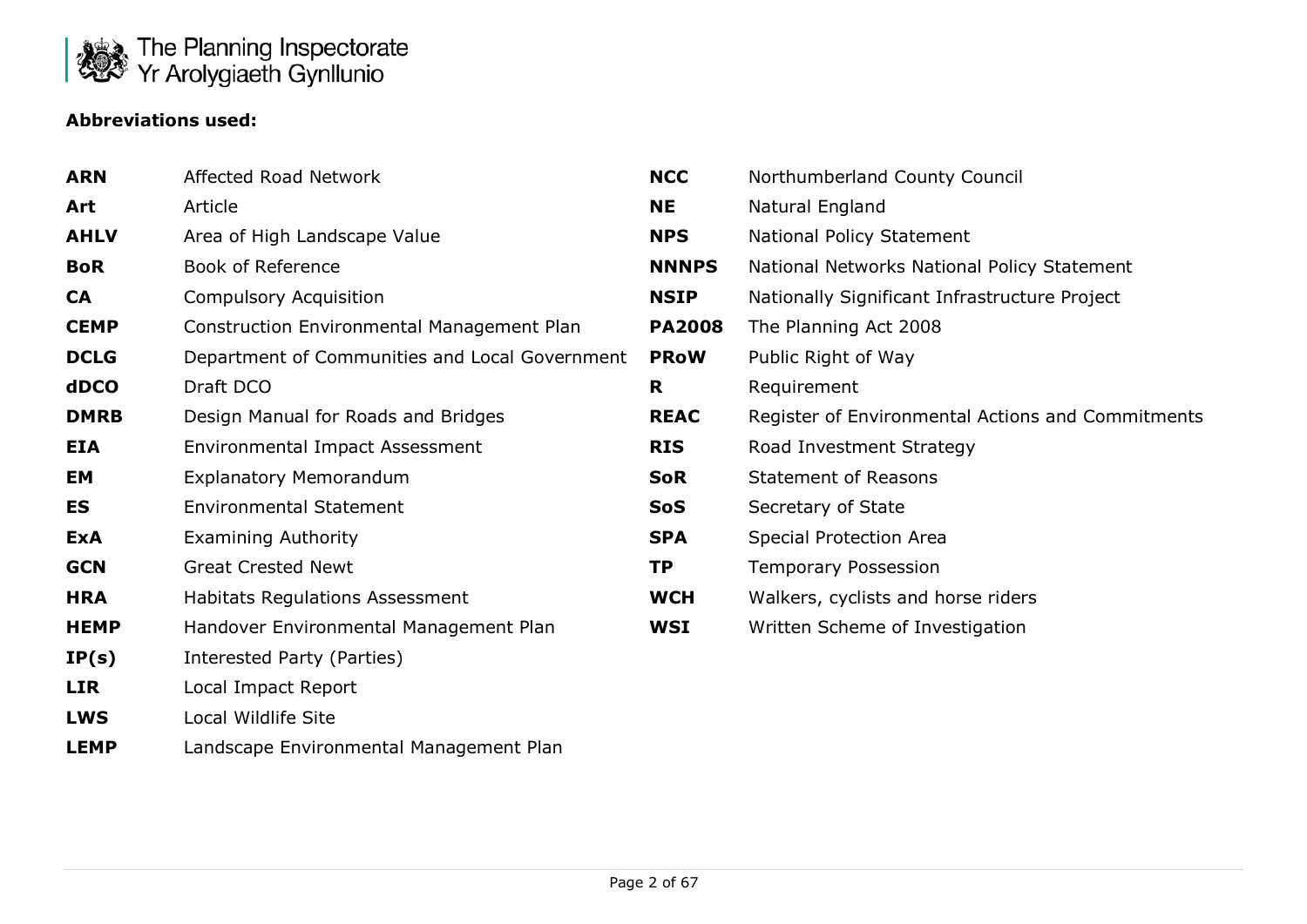

#### **The Examination Library**

References in these questions set out in square brackets (eg [APP-010]) are to documents catalogued in the Examination Library. The Examination Library can be obtained from the following link:

[https://infrastructure.planninginspectorate.gov.uk/wp-content/ipc/uploads/projects/TR010059/TR010059-000838-](https://infrastructure.planninginspectorate.gov.uk/wp-content/ipc/uploads/projects/TR010059/TR010059-000838-A1%20Northumberland%20Examination%20Library%20Morpeth%20to%20Ellingham.pdf) [A1%20Northumberland%20Examination%20Library%20Morpeth%20to%20Ellingham.pdf](https://infrastructure.planninginspectorate.gov.uk/wp-content/ipc/uploads/projects/TR010059/TR010059-000838-A1%20Northumberland%20Examination%20Library%20Morpeth%20to%20Ellingham.pdf)

It will be updated as the examination progresses.

#### **Citation of Questions**

Questions in this table should be cited as follows:

Question reference: issue reference: question number, eg GEN.1.1 – refers to question 1 in this table.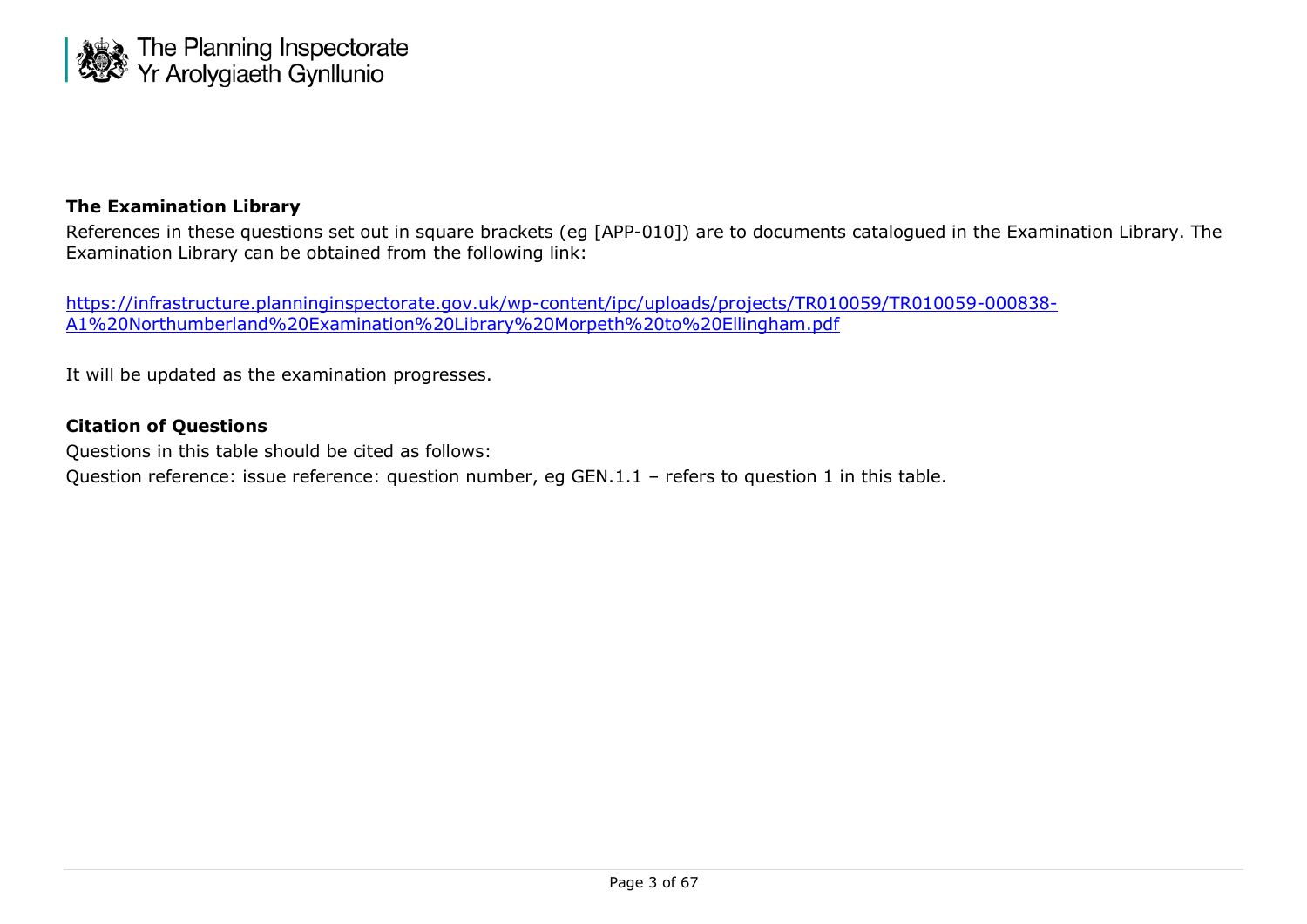

# **Index**

| <b>AIR QUALITY AND</b>                      |
|---------------------------------------------|
| <b>BIODIVERSITY AND HABITATS REGULATION</b> |
|                                             |
| COMPULSORY ACQUISITION/TEMPORARY            |
| <b>DRAFT DEVELOPMENT CONSENT</b>            |
|                                             |
|                                             |
|                                             |
|                                             |
|                                             |
| POPULATION AND HUMAN HEALTH57               |
|                                             |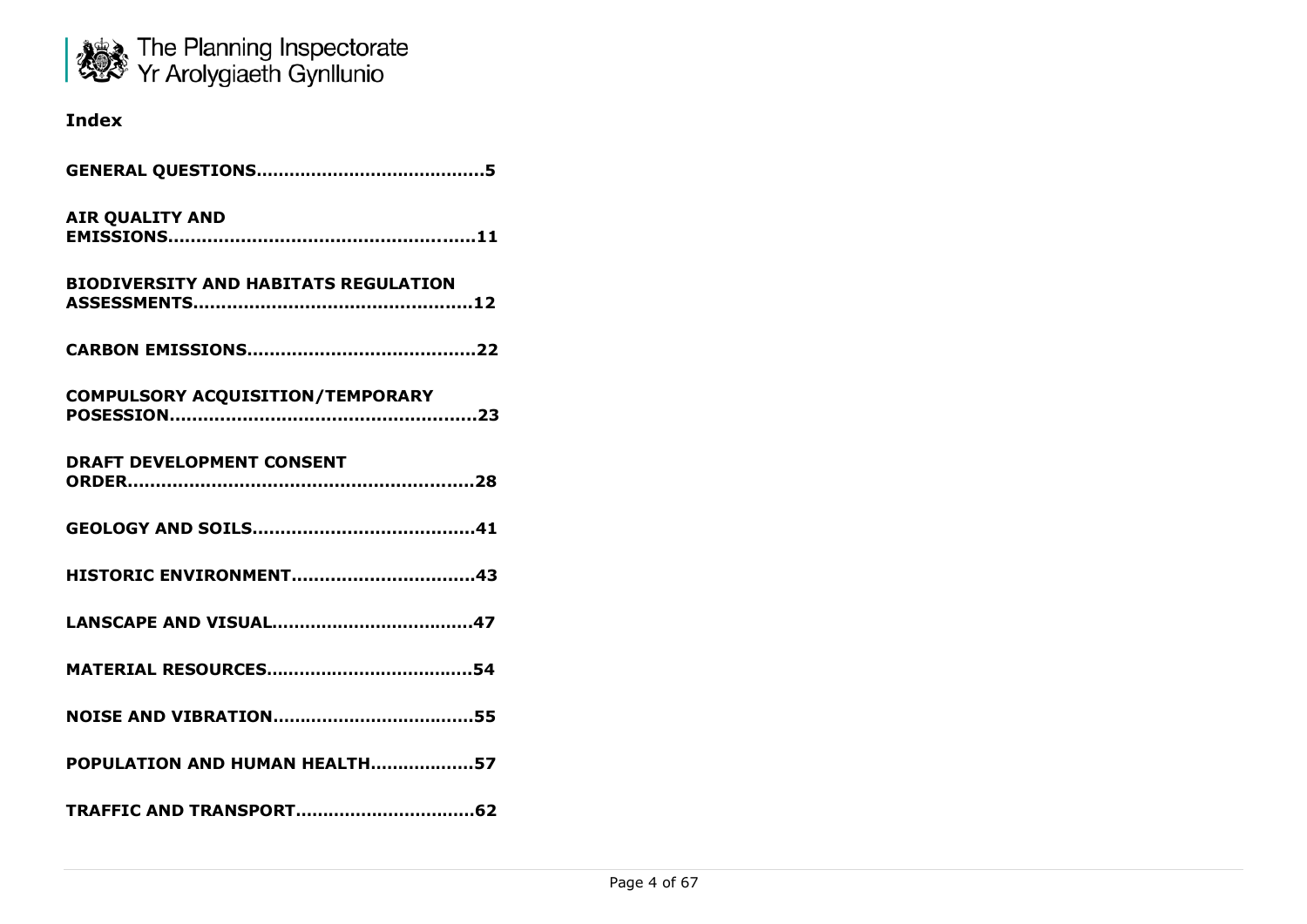| ExQ1    | <b>Question to:</b>      | <b>Question:</b>                                                                                                                                                                                                                                                                                              |  |
|---------|--------------------------|---------------------------------------------------------------------------------------------------------------------------------------------------------------------------------------------------------------------------------------------------------------------------------------------------------------|--|
|         | <b>GENERAL QUESTIONS</b> |                                                                                                                                                                                                                                                                                                               |  |
| GEN.1.1 | Applicant                | Responding to paragraph 4.3.1 in the National Policy Statement for National Networks<br>(NNNPS) Accordance Table [APP-345], the Applicant asserts that the Scheme has been<br>designed in accordance with the Applicant's 'Roads to Good Design' report which sets out<br>ten principles of good road design. |  |
|         |                          | Demonstrate how the Proposed Development has incorporated the 10 principles of good<br>road design.                                                                                                                                                                                                           |  |
|         |                          | Has the design development taken account of the National Design Guide? If so,<br>demonstrate how; if not, why not?                                                                                                                                                                                            |  |
|         |                          | Has the design development taken account of the National Infrastructure Commission<br>Design Principles? If so, demonstrate how; if not, why not?                                                                                                                                                             |  |
|         |                          | How can the Applicant ensure that the Proposed Development is beautiful?                                                                                                                                                                                                                                      |  |
| GEN.1.2 | Applicant                | 'The Road to Good Design' describes the role of Highway England's Strategic Design Panel<br>as overseeing the independent design review of individual Highways England projects.                                                                                                                              |  |
|         |                          | To what extent has the Strategic Design Panel been involved in the design of the Proposed<br>Development and in particular new interchanges / junctions? Is the Panel likely to be<br>involved in reviewing detailed design proposals?                                                                        |  |
| GEN.1.3 | Applicant                | Under the general heading of Relevant Planning Policy, Chapter 1 of the ES [APP-036]<br>identifies Highways England Guidance and Standards at paragraphs.1.3.21 to 1.3.26.                                                                                                                                    |  |
|         |                          | Being the Applicant's own guidance and standards, what weight would the Applicant<br>suggest these documents are given?                                                                                                                                                                                       |  |
| GEN.1.4 | Applicant                | Paragraph 2.1.10 of the ES [APP-037] refers to the Road Investment Strategy (RIS).<br>Why is there no reference to RIS2 in Chapter 2 of the ES?                                                                                                                                                               |  |
| GEN.1.5 | Applicant                | Scheme objectives are set out in paragraph 2.2.1 of the ES [APP-037].                                                                                                                                                                                                                                         |  |
|         |                          | How were these objectives determined? Why is there no explicit reference to design<br>quality?                                                                                                                                                                                                                |  |
| GEN.1.6 | Applicant                | Paragraph 2.5.9 of the ES [APP-037] refers to the existing A1 (including the existing<br>bridge over the River Coquet) which would form the new northbound carriageway while a<br>new southbound carriageway (including construction of a new bridge over the River                                           |  |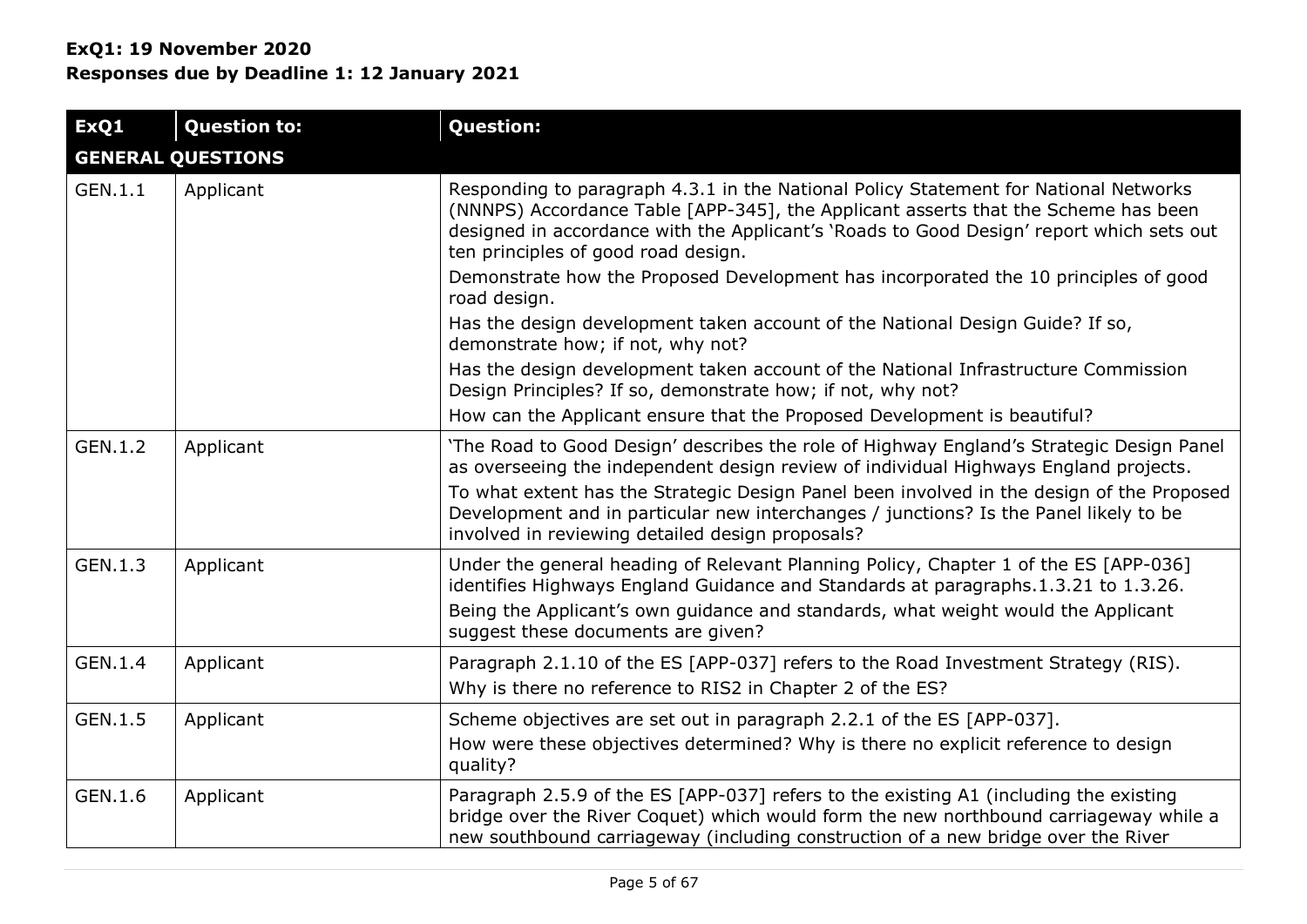# **ExQ1: 19 November 2020 Responses due by Deadline 1: 12 January 2021**

| ExQ1           | <b>Question to:</b> | <b>Question:</b>                                                                                                                                                                                                                                                                                                       |
|----------------|---------------------|------------------------------------------------------------------------------------------------------------------------------------------------------------------------------------------------------------------------------------------------------------------------------------------------------------------------|
|                |                     | Coquet) would be constructed on the eastern side. A new bridge over the River Coquet<br>would be constructed parallel and to the eastern side of the existing bridge as set out in<br>paragraph 2.5.94. The existing bridge would carry A1 northbound traffic and the new<br>bridge would carry A1 southbound traffic. |
|                |                     | Does this conflict with the dDCO where Work No. 3A involves alteration of the existing<br>carriageway and Work No.3B, to the east of Work No. 3A provides for the creation of a<br>new carriageway?                                                                                                                    |
|                |                     | The Applicant is asked to provide plans for both Part A and Part B which show the existing<br>carriageway and the proposed carriageway, ideally distinguished in different colours.                                                                                                                                    |
| GEN.1.7        | Applicant           | The de-trunked A1 would be extended northwards between Felmoor Park and the<br>proposed West Moor Junction / Felton Road, by the construction of a proposed link road<br>parallel to the east of Part A according to paragraph 2.5.47 of the ES [APP-037].<br>What is the purpose of the proposed link road?           |
| <b>GEN.1.8</b> | Applicant           | A new segregated footway / cycleway would be provided along the length of the eastern<br>side of the proposed link road, between the de-trunked A1 and Felton Road as set out in<br>paragraph 2.5.47 of the ES [APP-037].                                                                                              |
|                |                     | Is this proposal secured through Work No. 161? If not, how is it secured? Demonstrate<br>how this footway / cycleway links into other walking / cycling networks.                                                                                                                                                      |
| GEN.1.9        | Applicant           | In order to construct the new bridge over the River Coquet a temporary haul road would<br>be installed to construct the north pier as described in paragraph 2.5.98 of the ES [APP-<br>$037$ ].                                                                                                                        |
|                |                     | Has the location of this haul road been determined and is it shown on a plan? Why does it<br>need to be a permanent structure if it is not anticipated to be used for access in the<br>future?                                                                                                                         |
| GEN.1.10       | Applicant           | Paragraph 2.5.168 of the ES [APP-037] states that some utilities' assets will be diverted,<br>and this may be underground.                                                                                                                                                                                             |
|                |                     | Can the Applicant explain the approach which would be taken when diverting assets<br>underground and have the potential effects from these works been assessed in the ES?                                                                                                                                              |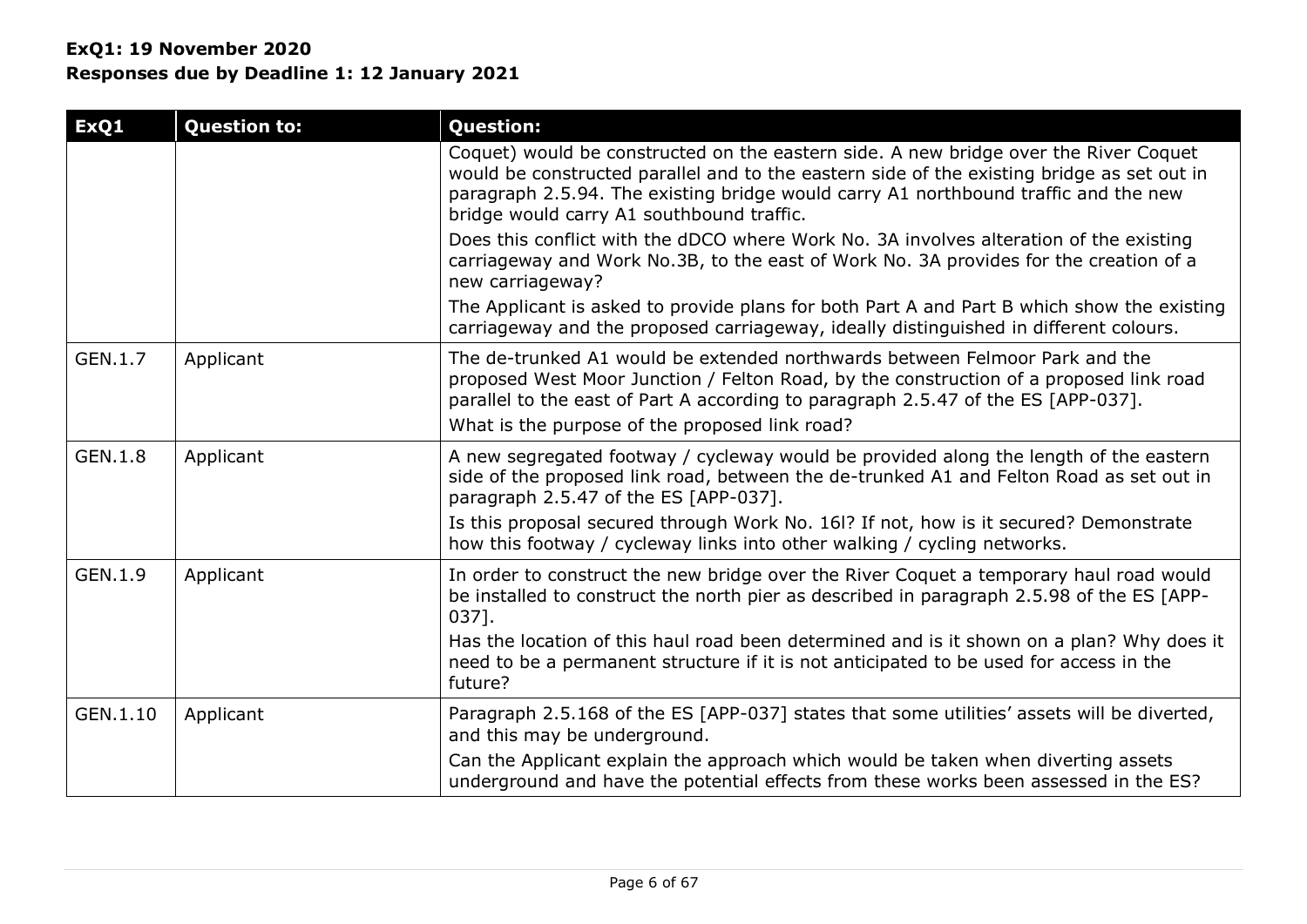| ExQ1     | <b>Question to:</b> | <b>Question:</b>                                                                                                                                                                                                                                                                                                                                                                                                                    |
|----------|---------------------|-------------------------------------------------------------------------------------------------------------------------------------------------------------------------------------------------------------------------------------------------------------------------------------------------------------------------------------------------------------------------------------------------------------------------------------|
| GEN.1.11 | Applicant           | Paragraphs 2.5.174-2.5.180 of the ES [APP-037] describe how the construction of Part A<br>will require the diversion of a National Grid gas transmission pipeline and diversion of a<br>Northern Gas Networks pipeline and a Northern Powergrid overhead electricity line.<br>Can the Applicant provide further details regarding how these utilities are anticipated to be                                                         |
| GEN.1.12 | Applicant           | moved and clarify where the effects of these diversions have been assessed in the ES?<br>According to paragraph 2.5.181 of the ES [APP-037] the lighting assessment [APP is                                                                                                                                                                                                                                                         |
|          |                     | confidential?                                                                                                                                                                                                                                                                                                                                                                                                                       |
|          |                     | Please explain the reason for confidentiality.                                                                                                                                                                                                                                                                                                                                                                                      |
| GEN.1.13 | Applicant           | Paragraph 2.5.197 and 2.5.198 of the ES [APP-037] refer to the construction of Part A<br>potentially generating surplus material with landscape and biodiversity mitigation bunds<br>proposed in order to use the excess material and avoid potential effects associated with its<br>transport and disposal off-site. An opportunity for the likely surplus material generated to<br>be used for Part B is also identified.         |
|          |                     | Is the purpose of the proposed landscape and biodiversity bunds to use the excess<br>material or for landscape and biodiversity mitigation?                                                                                                                                                                                                                                                                                         |
| GEN.1.14 | Applicant           | Two residential dwellings would need to be demolished to accommodate the proposed<br>Charlton Mires Junction. These properties include East Cottage and Charlton Mires Farm<br>according to paragraph 2.5.181 of the ES [APP-037]. Relevant Representations have been<br>submitted by the owners of these properties [RR-020] [ RR-029].<br>Was an alternative alignment of the A1 considered in order to avoid demolition? If not, |
|          |                     | why not? If so, why was it rejected?                                                                                                                                                                                                                                                                                                                                                                                                |
|          |                     | The Applicant is also asked to respond to the comments in the Relevant Representations<br>which relate to these properties.                                                                                                                                                                                                                                                                                                         |
| GEN.1.15 | Applicant           | Paragraph 2.8.36 of the ES [APP-037] states that there would be no borrow pits within the<br>boundaries of the Scheme and all imported materials would be sourced from an<br>operational quarry, as locally as possible, where available.<br>Why was it decided not to use borrow pits?                                                                                                                                             |
| GEN.1.16 | Applicant           | Tables 3.3 and 3.4 of the ES [APP-038] set out the environmental considerations in the<br>evolution of the scheme design for Part A and Part B. Paragraph 3.4.3 of the ES [APP-038]                                                                                                                                                                                                                                                 |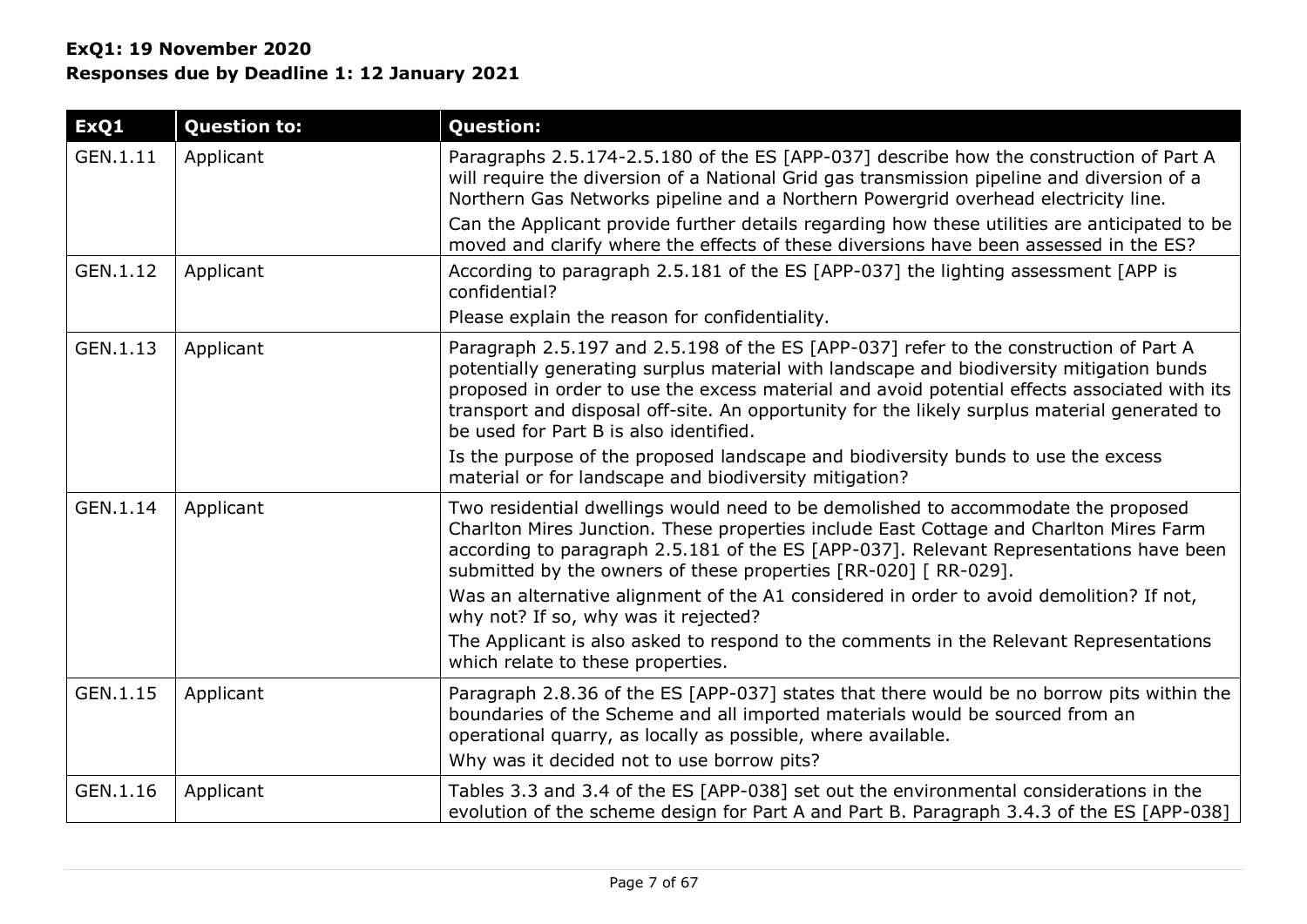| ExQ1     | <b>Question to:</b> | <b>Question:</b>                                                                                                                                                                                                                                                                                                                                                                                            |
|----------|---------------------|-------------------------------------------------------------------------------------------------------------------------------------------------------------------------------------------------------------------------------------------------------------------------------------------------------------------------------------------------------------------------------------------------------------|
|          |                     | describes how the development of the design for Part A has been informed by a number of<br>factors and paragraph 3.4.6 adopts a similar approach for Part B.                                                                                                                                                                                                                                                |
|          |                     | How was design quality addressed for each of the infrastructure elements identified<br>though this exercise?                                                                                                                                                                                                                                                                                                |
| GEN.1.17 | Applicant           | Table 3.4 of the ES [APP-038] describes the proposed accommodation overbridge as<br>providing 'safe passage' for Walkers, Cyclists and Horse-riders (WCHs) as well as<br>agricultural movements across the A1.                                                                                                                                                                                              |
|          |                     | Is such an outcome acceptable or should the objective for WCHs be more ambitious?                                                                                                                                                                                                                                                                                                                           |
| GEM.1.18 | Applicant           | Chapter 16 of the ES [APP-062] (Assessment of Cumulative Effects) assesses both<br>combined and cumulative effects. Table 16.3 shows the criteria for identifying 'other<br>developments' for inclusion in the assessment for cumulative effects. Other developments<br>were identified from the Northumberland County Council website. The short list of sites is<br>presented in Appendix 16.1 [APP-327]. |
|          |                     | Can the Applicant confirm if any other proposed sites have been identified since the cut-<br>off point? Has the short list of sites been agreed with Northumberland County Council?                                                                                                                                                                                                                         |
| GEN.1.19 | Applicant           | Tables 17.2 and 17.3 of the ES [APP-063] indicate the monitoring requirements for Part A<br>and Part B respectively. In spite of significant adverse effects having been identified for<br>several residential receptors due to noise and vibration, no noise monitoring measures are<br>proposed in respect of these receptors.                                                                            |
|          |                     | Can the Applicant confirm the location of these properties and explain why no noise<br>monitoring measures are proposed?                                                                                                                                                                                                                                                                                    |
|          |                     | Details of how the monitoring measures would be secured is not provided for every case<br>where monitoring is proposed.                                                                                                                                                                                                                                                                                     |
|          |                     | Can the Applicant provide clarification where such detail is absent?                                                                                                                                                                                                                                                                                                                                        |
| GEN.1.20 | Applicant           | ES Appendix 4.3 [APP-195] (Major Accidents and Disasters Assessment) describes the<br>'risk' of events occurring, although it does not explain how in this context risk relates to<br>significance.                                                                                                                                                                                                         |
|          |                     | Can the Applicant confirm that the findings of the major accidents and disasters<br>assessment [APP-195] in relation to risk, demonstrate no likely significant effects?                                                                                                                                                                                                                                    |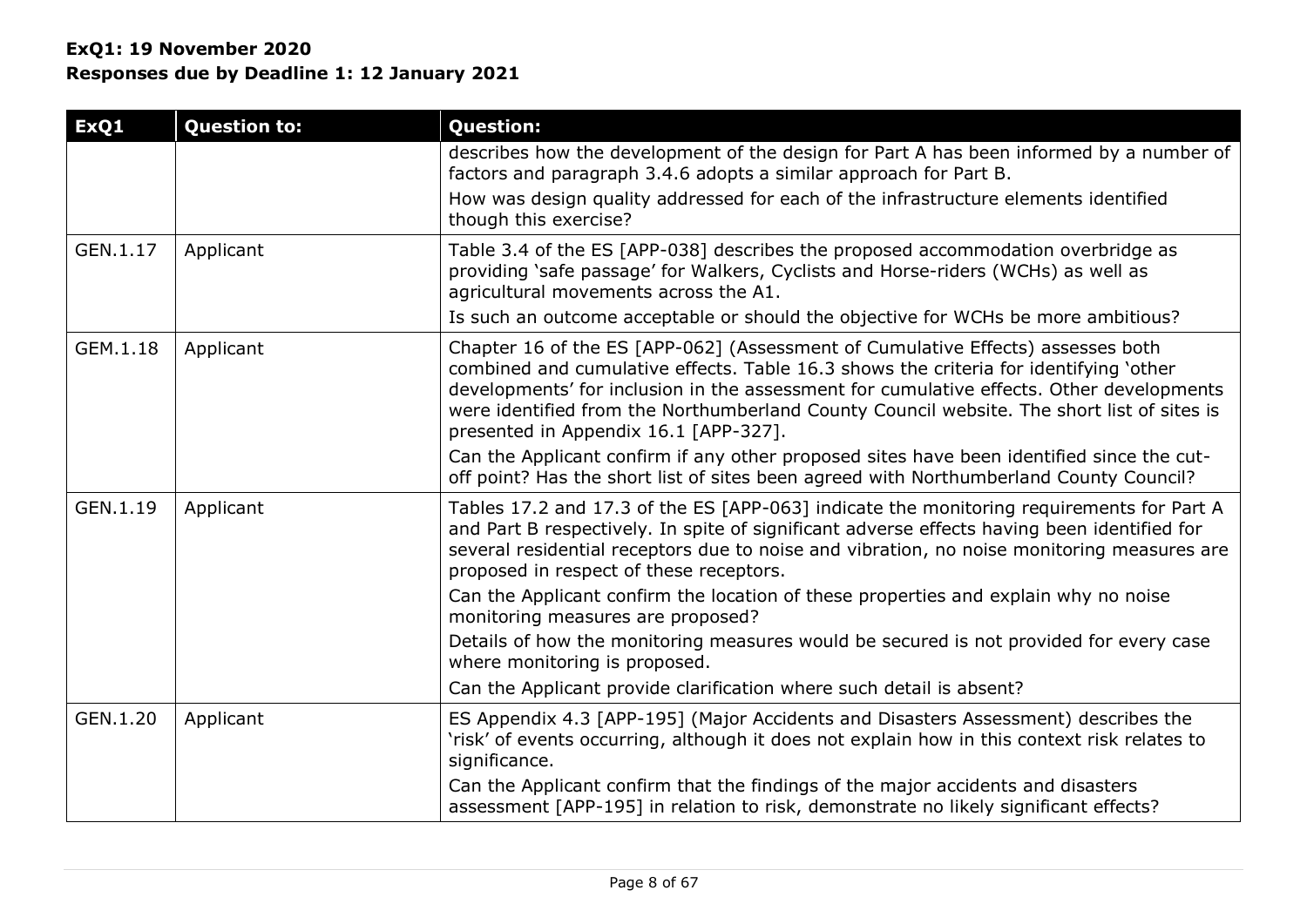| ExQ1     | <b>Question to:</b> | <b>Question:</b>                                                                                                                                                                                                                                                                                                                                                                                                                                                                                 |
|----------|---------------------|--------------------------------------------------------------------------------------------------------------------------------------------------------------------------------------------------------------------------------------------------------------------------------------------------------------------------------------------------------------------------------------------------------------------------------------------------------------------------------------------------|
| GEN.1.21 | Applicant           | The application includes an outline Construction Environmental Management Plan (CEMP)<br>which includes a Register of Environmental Actions and Commitments (REAC). The<br>application also provides for the preparation of a Handover Environmental Management<br>Plan (HEMP).                                                                                                                                                                                                                  |
|          |                     | Has the Applicant considered the need for a Code of Construction Practice and a<br>Landscape Environmental Management Plan or have the matters which would be covered<br>by such documents been incorporated into the CEMP, REAC and HEMP?                                                                                                                                                                                                                                                       |
| GEN.1.22 | Applicant           | Paragraph 5.2.5 of the Case for the Scheme [APP-344] states that an Appraisal Summary<br>Table has been produced for the Scheme which is a summary for decision makers<br>containing key economic, environmental and other information drawn from existing<br>documents such as cost benefit analysis with a summary of the monetised economic,<br>environmental and social benefits of the Scheme provided in Table 29.<br>Where is the evidence for the summary figures contained in Table 29? |
| GEN.1.23 | Applicant           | Paragraph 5.3.12 of the Case for the Scheme [APP-344] states that the Scheme delivers a<br>biodiversity net gain for certain habitats.<br>Should biodiversity net gain take account of all habitats?                                                                                                                                                                                                                                                                                             |
| GEN.1.24 | Applicant           | In commenting on the summary of the monetised economic, environmental and social<br>benefits of the Scheme provided in Table 29, paragraphs 5.3.10 to 5.3.24 of the Case for<br>the Scheme [APP-344] address the environmental and social benefits in operational terms.<br>Have the construction effects been taken into account in this analysis?                                                                                                                                              |
| GEN.1.25 | Applicant           | Paragraph 5.2.5 of the Case for the Scheme [APP-344] states that the monetised user<br>benefits for commuters and other users (for example, leisure) are forecast to be £58.2<br>million.<br>Where has this been factored into Table 29?                                                                                                                                                                                                                                                         |
| GEN.1.26 | Applicant           | Table 29 of the Case for the Scheme [APP-344] provides a figure for Greenhouse Gas<br>Emissions. This is not addressed in the commentary accompanying the table.<br>Please explain how this figure has been derived. Why is the travel time benefit listed three<br>times? Greater clarity is required to explain the figures in Table 29.                                                                                                                                                       |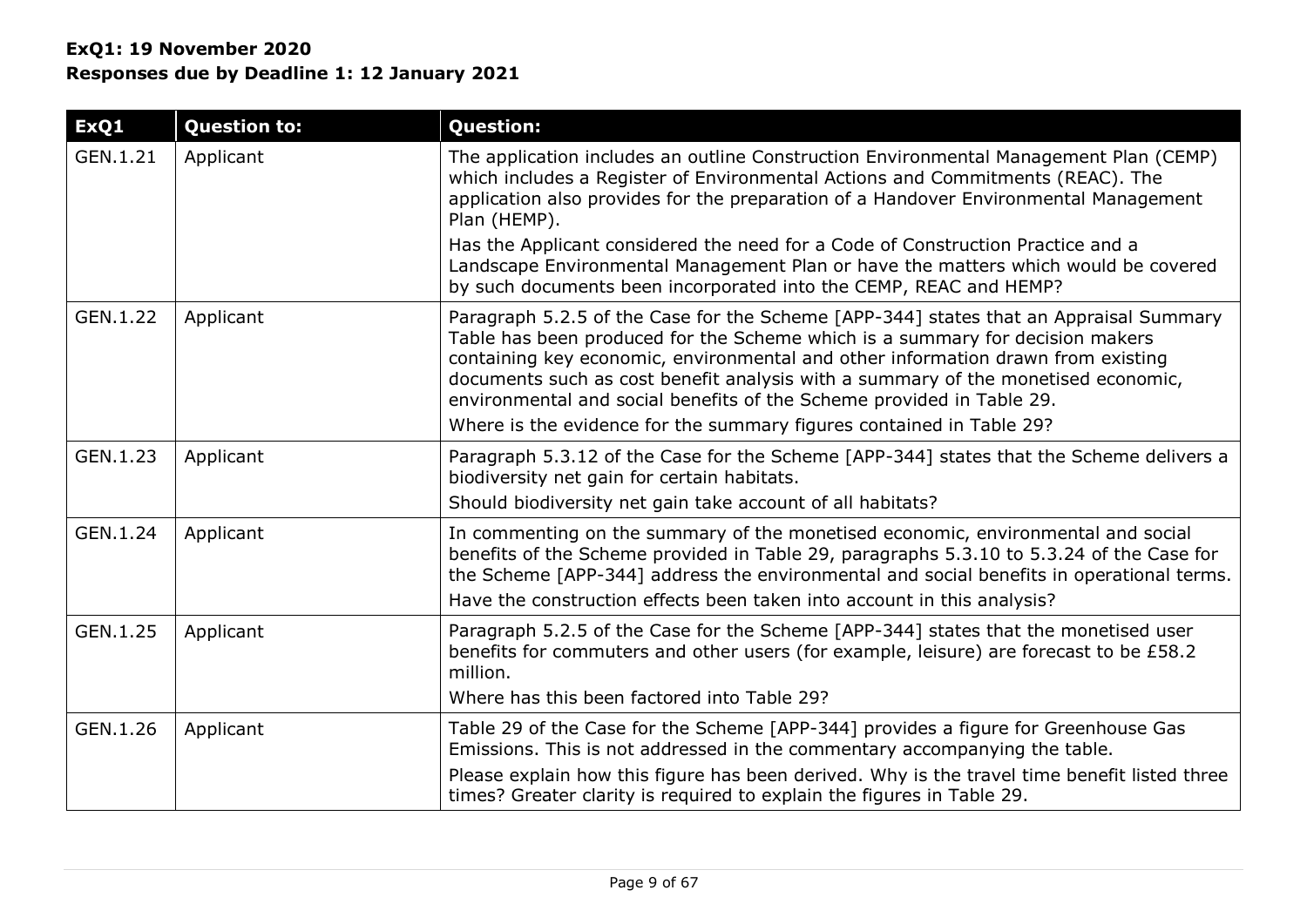| ExQ1     | <b>Question to:</b>     | <b>Question:</b>                                                                                                                                                                                                                                                                                                                                                                                                                                                                                      |
|----------|-------------------------|-------------------------------------------------------------------------------------------------------------------------------------------------------------------------------------------------------------------------------------------------------------------------------------------------------------------------------------------------------------------------------------------------------------------------------------------------------------------------------------------------------|
| GEN.1.27 | Applicant               | Table 30 of the Case for the Scheme [APP-344] concludes that the Scheme has a Benefit<br>Cost Ratio of 0.8.                                                                                                                                                                                                                                                                                                                                                                                           |
|          |                         | Greater clarity is required to explain the figures in Table 30 and to explain the significance<br>of $0.8$ .                                                                                                                                                                                                                                                                                                                                                                                          |
| GEN.1.28 | Applicant               | Figures 32 and 33 of the Case for the Scheme [APP-344] purport to show the extent of<br>Policy TRA3 for Part A and Part B.                                                                                                                                                                                                                                                                                                                                                                            |
|          |                         | Is Figure 32 correct in showing the A1 north of Alnwick?                                                                                                                                                                                                                                                                                                                                                                                                                                              |
| GEN.1.29 | Applicant<br><b>NCC</b> | Figure 34 of the Case for the Scheme [APP-344] is titled 'Inner and Outer Green Belt<br>Boundary Preferred Options Map' sourced from the NCC Morpeth Outer Green Belt<br>Boundary Report, October 2013. It shows existing Green Belt and Proposed Green Belt<br>Extension. Figure 7.10 of the ES [APP-097] shows the existing Green Belt as for Figure 34<br>and Saved Policy S5 Green Belt Extension. Paragraph 6.4.1 references Policy S5 of the<br>Structure Plan and the emerging NCC Local Plan. |
|          |                         | What is the status of Structure Plan Policy S5? What is the status of the Green Belt in the<br>emerging NCC Local Plan as described in paragraph 6.4.1? Is the Scheme within the<br>Green Belt? Please clarify.                                                                                                                                                                                                                                                                                       |
| GEN.1.30 | Applicant               | Paragraph 6.5.2 of the Case for the Scheme [APP-344] describes the benefits of the<br>Scheme as being demonstrated by its inclusion within the RIS and within national,<br>regional and local transport and planning policy.                                                                                                                                                                                                                                                                          |
|          |                         | Explain how the inclusion of the Scheme within a policy can be termed a benefit.                                                                                                                                                                                                                                                                                                                                                                                                                      |
| GEN.1.31 | Applicant               | Paragraph 6.5.4 of the Case for the Scheme [APP-344] sets out the adverse impacts of<br>the Scheme. No mention is made of the impact on Greenhouse Gas Emissions or the loss<br>of ancient woodland.                                                                                                                                                                                                                                                                                                  |
|          |                         | The Applicant is asked to review its summary of adverse impacts and the conclusions on<br>the planning balance.                                                                                                                                                                                                                                                                                                                                                                                       |
| GEN.1.32 | Applicant               | Paragraph 13.9.2 of the ES [APP-056 and APP-057] describe a process of off-site<br>construction to maximise the use of prefabricated structures and components and<br>encourage a process of assembly rather than construction.                                                                                                                                                                                                                                                                       |
|          |                         | Does this approach conflict with the achievement of good quality design?                                                                                                                                                                                                                                                                                                                                                                                                                              |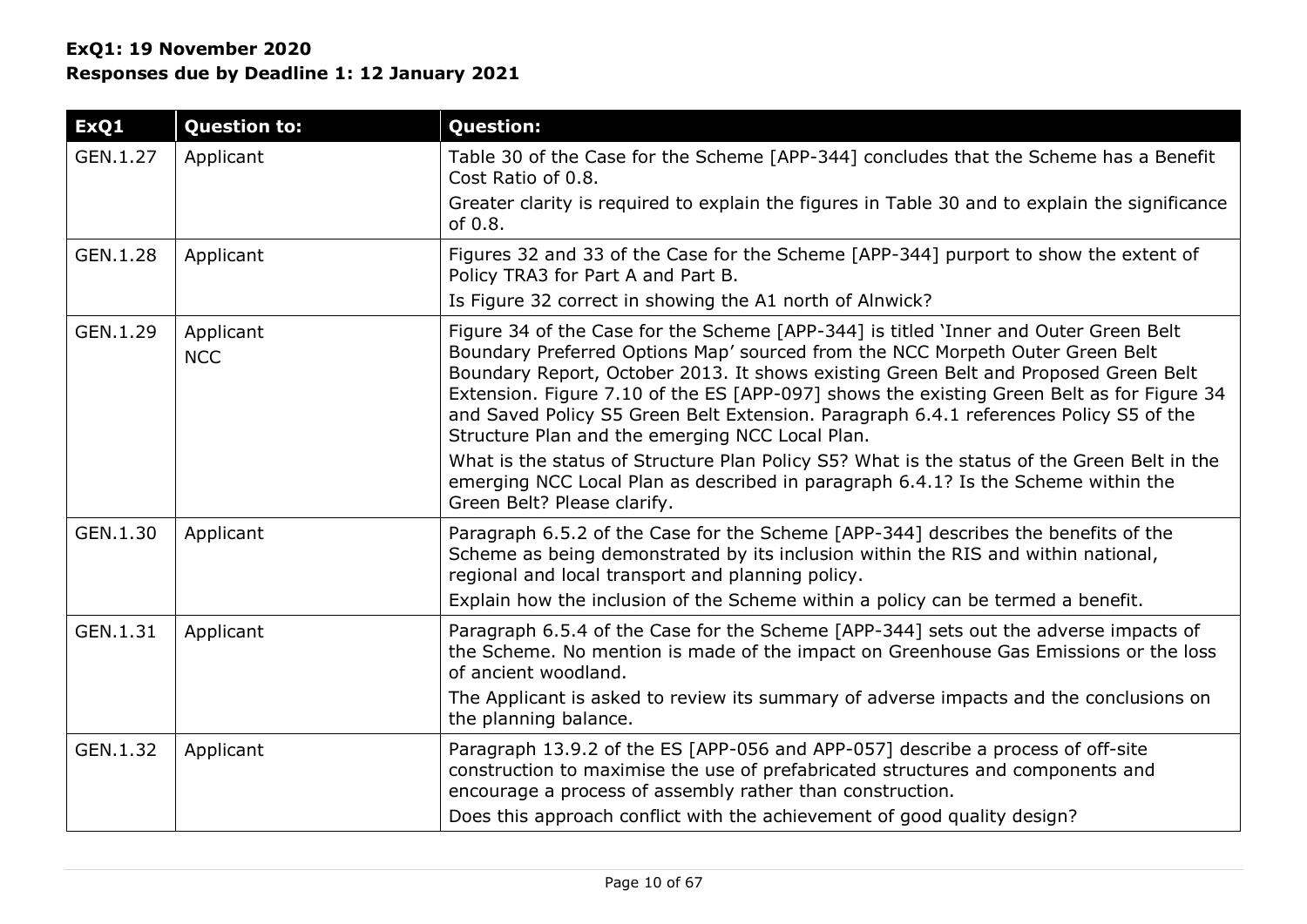| ExQ1     | <b>Question to:</b>       | <b>Question:</b>                                                                                                                                                                                                                                                                                                                                                                                                                                                                                                                                                                                                                                                                                                                                                                                                   |
|----------|---------------------------|--------------------------------------------------------------------------------------------------------------------------------------------------------------------------------------------------------------------------------------------------------------------------------------------------------------------------------------------------------------------------------------------------------------------------------------------------------------------------------------------------------------------------------------------------------------------------------------------------------------------------------------------------------------------------------------------------------------------------------------------------------------------------------------------------------------------|
| GEN.1.33 | Applicant                 | Table 3.4 of the ES [APP-038] presents Environmental Considerations in the Evolution of<br>the Scheme Design (Part B). In relation to the location of the proposed Charlton Mires<br>junction four different options are described.                                                                                                                                                                                                                                                                                                                                                                                                                                                                                                                                                                                |
|          |                           | The Applicant is asked to present plans of each of the four options which should also<br>indicate the land interests of M E Beal & Sons [RR-020] and proposals for development on<br>their land.                                                                                                                                                                                                                                                                                                                                                                                                                                                                                                                                                                                                                   |
| GEN.1.34 | Applicant                 | Paragraph 2.8.5 of the ES [APP-037] states that the Lionheart Enterprise Park Compound<br>would occupy approximately 40,000 m <sup>2</sup> . In paragraph 2.2.7 of the Construction Traffic<br>Management Plan it is stated that the compound would occupy approximately 50,000m <sup>2</sup> .<br>Please clarify. What is the area of the Order Limits at the Lionheart Enterprise Park<br>Compound?                                                                                                                                                                                                                                                                                                                                                                                                              |
| GEN.1.35 | Applicant                 | Table 17-2 of ES Chapter 17: Summary [APP-063] shows that mitigation measures have<br>been proposed for all aspects where significant effects are anticipated. Where significant<br>adverse effects remain after mitigation measures have been employed, it is not apparent<br>whether any additional measures can be introduced to achieve a level of effect which is<br>deemed not significant. For example, if the mitigation measures would not bring noise<br>levels down to a level of effect which is deemed not significant, then could measures such<br>as compensation or enhanced glazing be used.<br>The Applicant is requested to justify the significant residual adverse effects shown in the<br>technical chapters of the ES and provide explanation if any further measures can be<br>introduced. |
|          |                           |                                                                                                                                                                                                                                                                                                                                                                                                                                                                                                                                                                                                                                                                                                                                                                                                                    |
|          | AIR QUALITY AND EMISSIONS |                                                                                                                                                                                                                                                                                                                                                                                                                                                                                                                                                                                                                                                                                                                                                                                                                    |
|          |                           | <b>PART A</b>                                                                                                                                                                                                                                                                                                                                                                                                                                                                                                                                                                                                                                                                                                                                                                                                      |
| AQ.1.1   | Applicant                 | Table 5.3 of the ES [APP-040] references Highway England's Air Quality Strategy 'Our<br>strategy to improve air quality'.                                                                                                                                                                                                                                                                                                                                                                                                                                                                                                                                                                                                                                                                                          |
|          |                           | What is the status for the Examination of this Highways England policy document?                                                                                                                                                                                                                                                                                                                                                                                                                                                                                                                                                                                                                                                                                                                                   |
| AQ.1.2   | <b>IPs</b>                | Paragraph 5.4.9 of the ES [APP-040] identifies the data sources used for the assessment.<br>Are IPs content with the range of data used?                                                                                                                                                                                                                                                                                                                                                                                                                                                                                                                                                                                                                                                                           |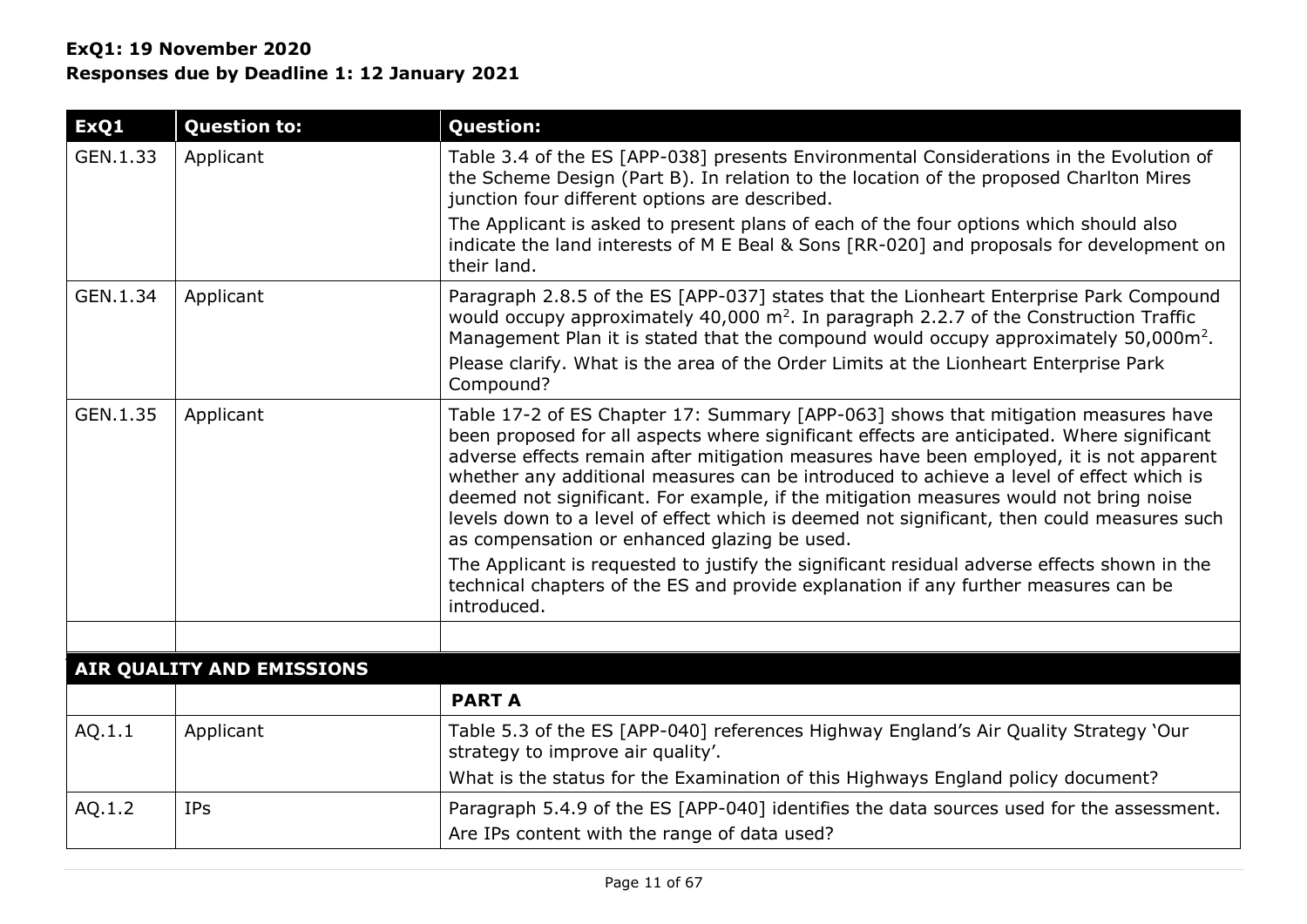| ExQ1           | <b>Question to:</b>                                     | <b>Question:</b>                                                                                                                                                                                                                                                                                                                                                               |
|----------------|---------------------------------------------------------|--------------------------------------------------------------------------------------------------------------------------------------------------------------------------------------------------------------------------------------------------------------------------------------------------------------------------------------------------------------------------------|
| AQ.1.3         | <b>IPs</b>                                              | Paragraph 5.4.9 of the ES [APP-040] states that based on the Affected Road Network<br>(ARN), 25 representative human receptors have been selected. These receptors represent<br>worst-case locations with likely relevant human exposure to air pollutants from the ARN.<br>Are IPs content with the identification of these receptors in terms of the number and<br>location? |
| AQ.1.4         | Applicant                                               | Figure 5.2 of the ES [APP-076] Human and Ecological Receptors Assessed, refers in the<br>title to Part A. The plans show both Part A and Part B. Similarly Figure 5.3 [APP-077] Air<br>Quality Monitoring, refers in its title to Part A while the plans show both parts.<br>Please clarify.                                                                                   |
|                |                                                         | <b>PART B</b>                                                                                                                                                                                                                                                                                                                                                                  |
| AQ.1.5         | Applicant                                               | Figure 5.1 of the ES [APP-123] ARN refers to Part B in the title, but the plans show both<br>Part A and Part B. Similarly Figure 5.3 [APP-125] Air Quality Monitoring, refers in its title<br>to Part B while the plans show both parts.<br>Please clarify.                                                                                                                    |
|                |                                                         |                                                                                                                                                                                                                                                                                                                                                                                |
|                | <b>BIODIVERSITY AND HABITATS REGULATIONS ASSESSMENT</b> |                                                                                                                                                                                                                                                                                                                                                                                |
|                |                                                         | <b>PART A</b>                                                                                                                                                                                                                                                                                                                                                                  |
| BIO.1.1        | Applicant                                               | Paragraph 2.2.3 of the ES [APP-037] states that the Scheme would seek to support the<br>aim of no net loss of biodiversity.<br>Where does this aim derive from?                                                                                                                                                                                                                |
| <b>BIO.1.2</b> | <b>IPs</b>                                              | Paragraph 9.1.4 of the ES [APP-048] explains that the Phase 1 survey for Part A had an<br>extent of 500m while that for Part B was 50m.<br>What implications, if any, arise from these different areas?                                                                                                                                                                        |
| BIO.1.3        | Applicant                                               | Table 9.2 of the ES [APP-048] highlights the Highways England Biodiversity Action Plan. It<br>is stated that the design, avoidance and mitigation measures detailed within Chapter 9<br>work towards achieving the action plan outcome targets.                                                                                                                                |
|                |                                                         | Demonstrate whether or not these outcomes have been achieved for the Scheme as a<br>whole.                                                                                                                                                                                                                                                                                     |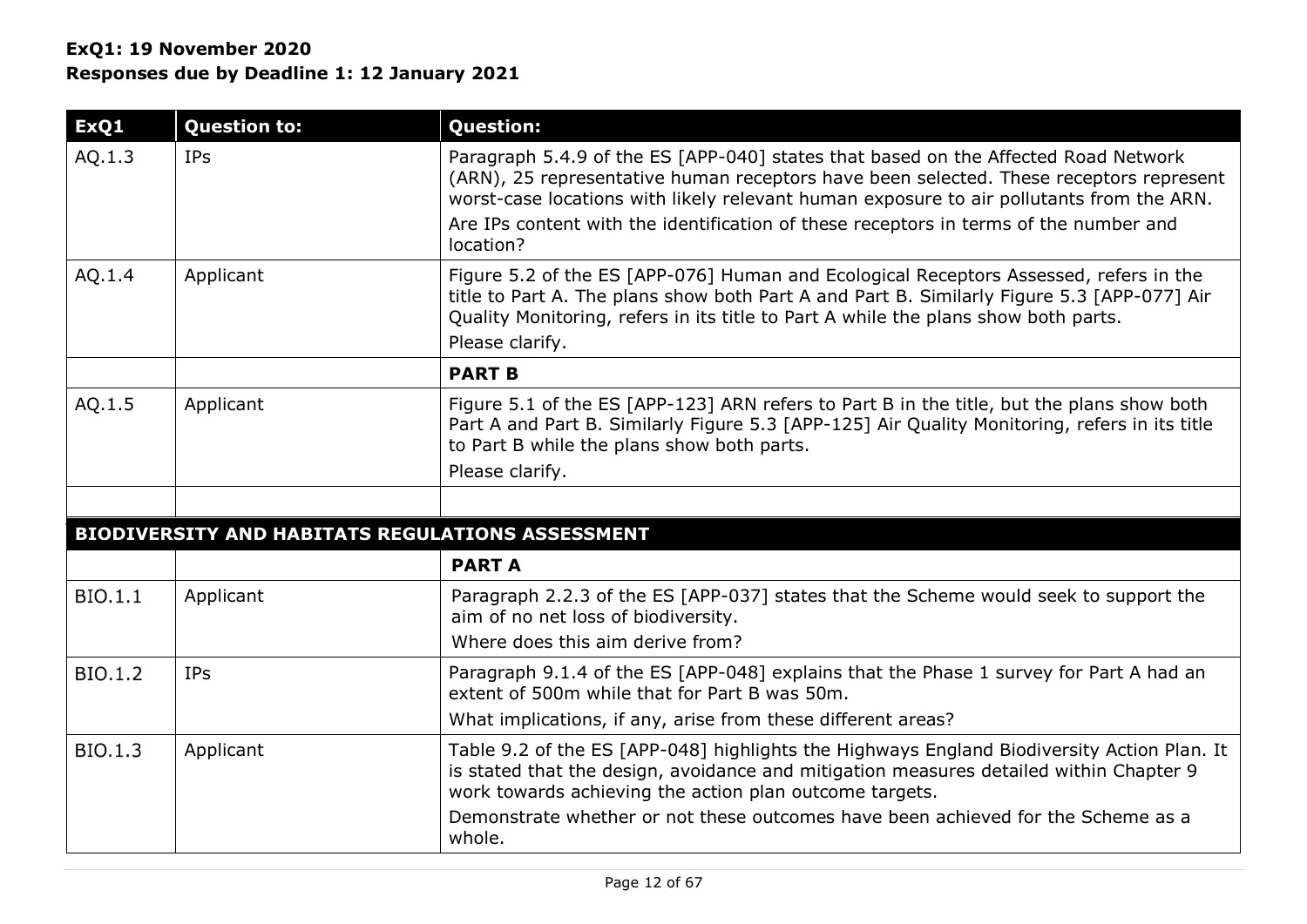| ExQ1           | <b>Question to:</b>     | <b>Question:</b>                                                                                                                                                                                                                                                                                                                                                                                                                                               |
|----------------|-------------------------|----------------------------------------------------------------------------------------------------------------------------------------------------------------------------------------------------------------------------------------------------------------------------------------------------------------------------------------------------------------------------------------------------------------------------------------------------------------|
| BIO.1.4        | Applicant<br>IPs        | In addressing Policy ENV2 of the Castle Morpeth District Local Plan in Table 9.3 of the ES<br>[APP-048] it is stated that woodland is an irreplaceable habitat and has not been<br>considered in the context of the biodiversity no net loss assessment.                                                                                                                                                                                                       |
|                |                         | Why has ancient woodland been excluded? Explain how biodiversity enhancement, rather<br>than compensation, has been achieved for the Scheme. What is the response of IPs to<br>this approach?                                                                                                                                                                                                                                                                  |
| BIO.1.5        | <b>NE</b>               | Paragraph 9.4.10 of the ES [APP-048] indicates that during consultation, Natural England<br>(NE) confirmed that the location and size of the proposed woodland planting area to<br>address the loss of ancient woodland was acceptable.                                                                                                                                                                                                                        |
|                |                         | NE is asked to confirm its position and to explain how it came to its view.                                                                                                                                                                                                                                                                                                                                                                                    |
| BIO.1.6        | <b>Woodland Trust</b>   | The Woodland Trust is asked to expand on the comment in paragraph 9.4.20 of the ES<br>[APP-048] which states that it does not support ancient woodland translocation or salvage<br>as this inherently requires the damage of ancient woodland.                                                                                                                                                                                                                 |
| BIO.1.7        | Applicant<br><b>IPs</b> | Paragraph 9.4.52 of the ES [APP-048] describes how a biodiversity no net loss calculation<br>has been carried out.                                                                                                                                                                                                                                                                                                                                             |
|                |                         | How does this relate to the principle of biodiversity net gain? Explain how the principle of<br>biodiversity net gain applies to the Scheme. In responding the Applicant should have<br>regard to Policies QOP1 and ENV2 of the Castle Morpeth District Local Plan in Table 9.3<br>which seek to achieve net gains for biodiversity rather than no net loss. This should be<br>addressed for the entire Scheme. What is the response of IPs to this approach?  |
| <b>BIO.1.8</b> | IPs                     | In paragraph 9.5.1 of the ES [APP-048] it is stated that surveys are typically valid for two<br>years unless otherwise specified, and that the validity of surveys greater than two years<br>old, such as breeding birds, to inform the impact assessment has been discussed and<br>agreed with NE. Paragraph 9.7.5 indicates that the Phase 1 habitat survey was<br>undertaken in June 2016. Appendices 9.12 to 9.17 all record surveys from 2017 or earlier. |
|                |                         | Do IPs consider surveys which are older than 2 years to be still valid?                                                                                                                                                                                                                                                                                                                                                                                        |
| BIO.1.9        | <b>IPs</b>              | Are IPs content with the search / study areas identified in paragraph 9.6.2 of the ES [APP-<br>048]?                                                                                                                                                                                                                                                                                                                                                           |
| BIO.1.10       | Applicant               | Table 9.10 of the ES [APP-048] indicates that breeding bird surveys were undertaken in<br>2016 while paragraph 9.7.63 states that wintering bird surveys were recorded during                                                                                                                                                                                                                                                                                  |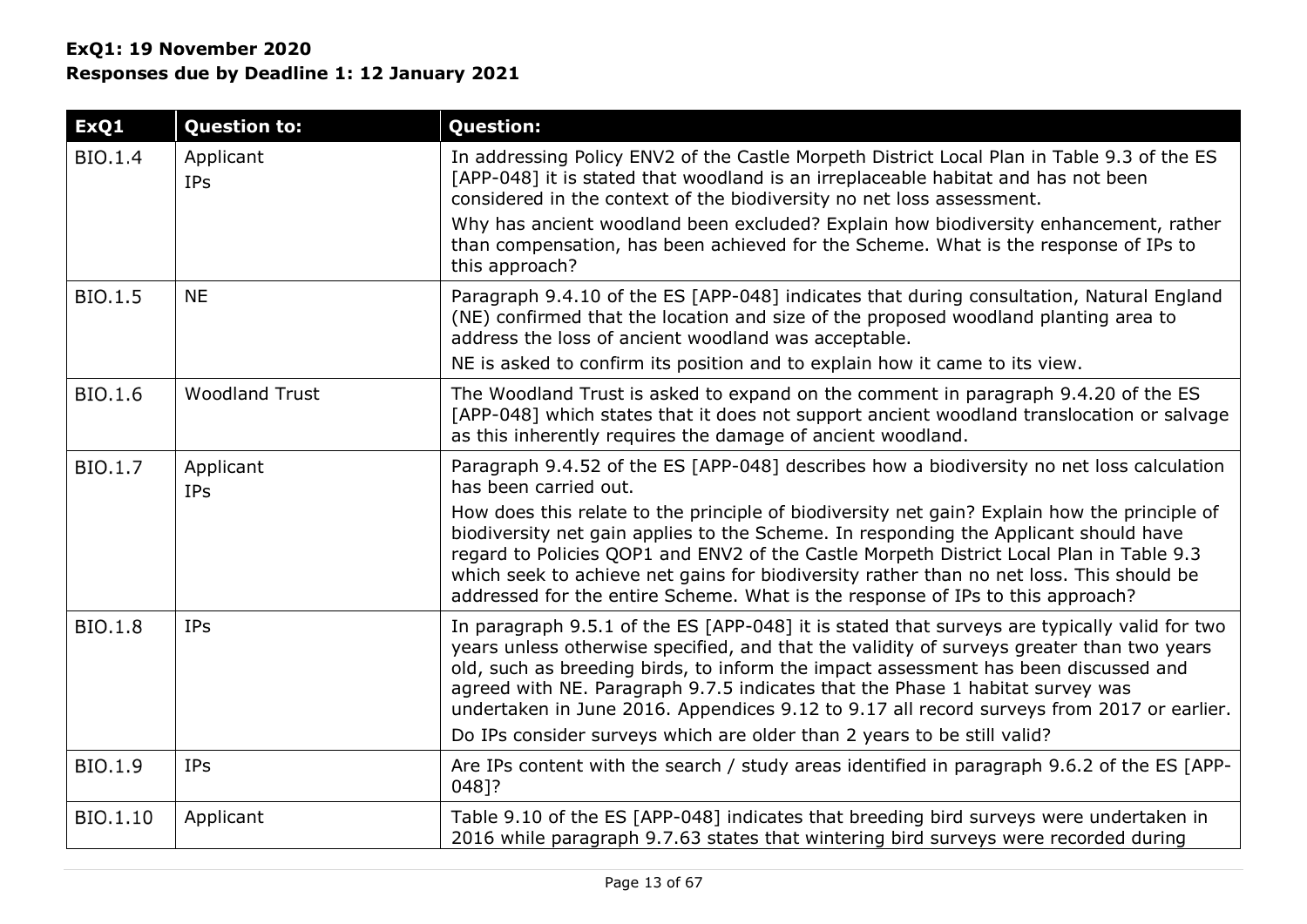| ExQ1     | <b>Question to:</b> | <b>Question:</b>                                                                                                                                                                                                              |
|----------|---------------------|-------------------------------------------------------------------------------------------------------------------------------------------------------------------------------------------------------------------------------|
|          | <b>NE</b>           | 2016 /17. Paragraph 9.4.9 indicates that NE confirmed that the surveys for breeding birds                                                                                                                                     |
|          |                     | were sufficient to inform the impact assessment.                                                                                                                                                                              |
|          |                     | Were the surveys repeated? If not, why not?                                                                                                                                                                                   |
|          |                     | Can NE confirm its position with regard to the breeding bird surveys which are now 4<br>years old?                                                                                                                            |
|          |                     | Can the Applicant provide evidence of agreement with NE regarding the date of all<br>ecological surveys carried out for Part A and Part B of the Proposed Development?                                                        |
| BIO.1.11 | Applicant           | Table 9.20 of the ES [APP-048] indicates that the total loss of hedgerow would be<br>23,263m out of a pre-development total of 33,254m.                                                                                       |
|          |                     | Explain why such a length of hedgerow would need to be removed and explain how much<br>would be permanent and how much temporary.                                                                                             |
| BIO.1.12 | Applicant           | In paragraph 9.9.2 of the ES [APP-048] the terms mitigation and compensation are<br>defined.                                                                                                                                  |
|          |                     | How does enhancement relate to mitigation?                                                                                                                                                                                    |
| BIO.1.13 | Applicant           | Paragraph 9.9.6 of the ES [APP-048] indicates that watercourse creation would be a total<br>of approximately 540m while paragraph 9.8.9 indicates that there would be a loss of<br>750m including 35m of national importance. |
|          |                     | Explain the basis of the amount of replacement watercourse.                                                                                                                                                                   |
| BIO.1.14 | Applicant           | Table 9.22 of the ES [APP-048] indicates that the total loss of hedgerow of 23,263m<br>would be mitigated through the provision of 32,594m of habitat creation.                                                               |
|          |                     | Why is it proposed to provide so much new hedgerow? What are the ecological<br>implications of such additional provision?                                                                                                     |
| BIO.1.15 | Applicant           | Paragraph 9.9.7 of the ES [APP-048] describes the Ancient Woodland Strategy which has<br>been developed to address the loss of ancient woodland habitat and impacts to retained<br>woodland as a result of Part A.            |
|          |                     | How would this be secured through the DCO?                                                                                                                                                                                    |
| BIO.1.16 | Applicant           | In Table 9.23 - Design and Mitigation Measures and their Delivery Mechanisms of the ES<br>[APP-048], Measure EM041 states that Part A includes approximately 800m of new or<br>reinstated watercourse.                        |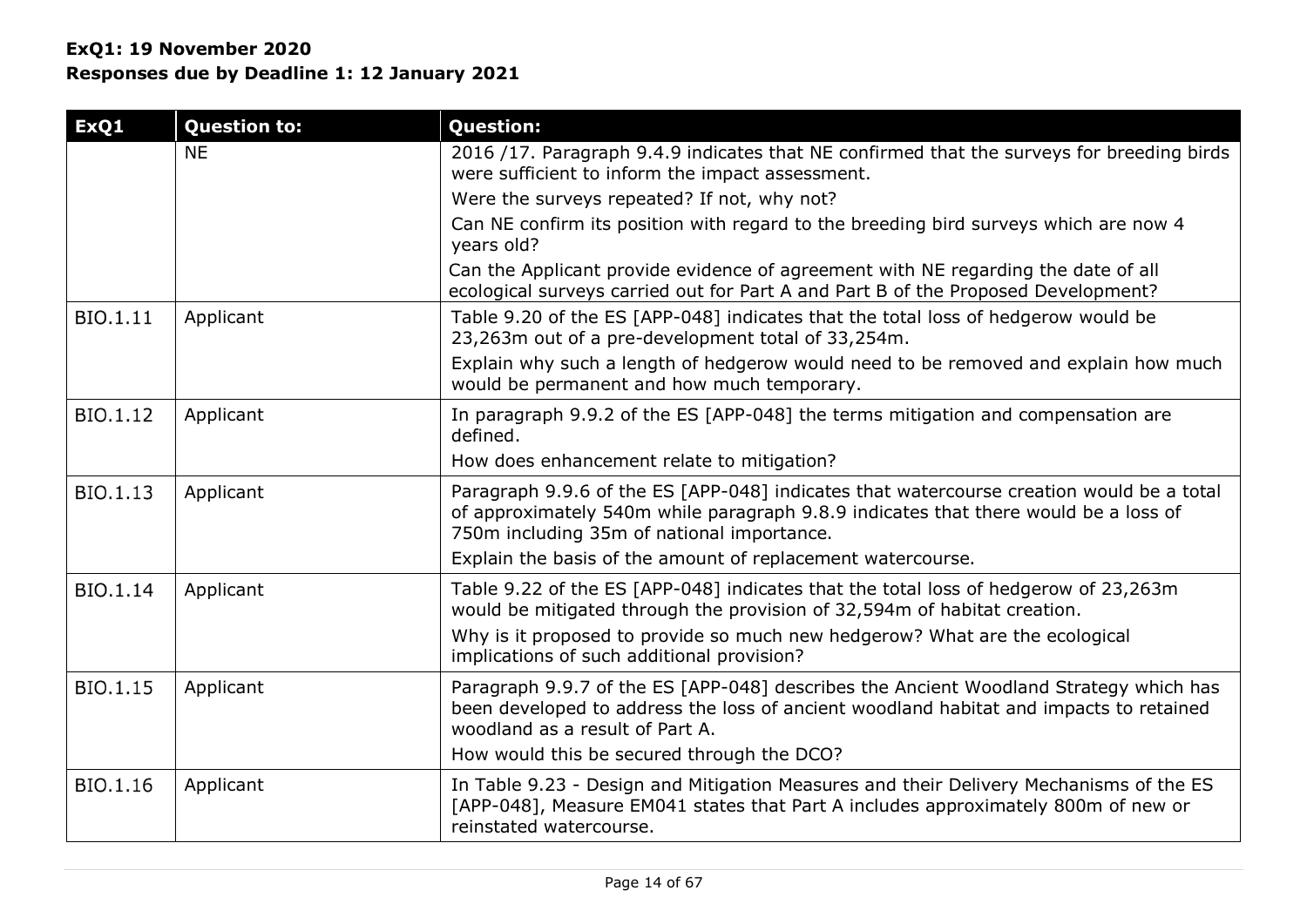| ExQ1     | <b>Question to:</b>    | <b>Question:</b>                                                                                                                                                                                                                                                                                                                                                                                                                                                                                                                       |
|----------|------------------------|----------------------------------------------------------------------------------------------------------------------------------------------------------------------------------------------------------------------------------------------------------------------------------------------------------------------------------------------------------------------------------------------------------------------------------------------------------------------------------------------------------------------------------------|
|          |                        | Does this statement conflict with paragraph 9.9.6 or is the additional watercourse in<br>addition to the 540m indicated there, reinstated watercourse?                                                                                                                                                                                                                                                                                                                                                                                 |
| BIO.1.17 | Applicant              | In Table 9.23 of the ES [APP-048], Measure EM048 states that barn owl boxes have been<br>installed at locations outside of the Order Limits.                                                                                                                                                                                                                                                                                                                                                                                           |
|          |                        | As the barn owl boxes have already been installed how can they be considered as<br>mitigation in terms of the EIA?                                                                                                                                                                                                                                                                                                                                                                                                                     |
| BIO.1.18 | Applicant              | Paragraph 9.10.3 of the ES [APP-048] states that Part A would result in the loss of 0.41<br>ha of woodland within the Coquet River Felton Park Local Wildlife Site (LWS). It indicates<br>that whilst not designated as ancient woodland, the broadleaved woodland of the LWS<br>supports ancient woodland indicator species. Therefore, for the purposes of the<br>assessment, the LWS woodland was treated as ancient woodland.<br>On that basis explain why the effect was assessed as moderate.                                    |
| BIO.1.19 | Applicant              | According to paragraph 9.10.7 of the ES [APP-048] Part A includes hedgerow creation at a<br>ratio of approximately 1.4:1 to that lost and the increase in hedgerow linear length would<br>result in a slight beneficial effect.                                                                                                                                                                                                                                                                                                        |
|          |                        | Explain whether this is mitigation, compensation or enhancement.                                                                                                                                                                                                                                                                                                                                                                                                                                                                       |
| BIO.1.20 | Applicant              | Paragraph 9.10.8 of the ES [APP-048] states that Part A would result in the direct,<br>permanent net loss of approximately 200m of watercourse length, excluding ditches. This<br>includes the loss of approximately 165m of watercourses of local importance and<br>approximately 35m of watercourse of national importance. In relation to direct impacts to<br>watercourses of local importance, Part A would result in a slight adverse effect.<br>What mitigation is proposed to reduce the effect on the watercourse of national |
|          |                        | importance from very large to slight? Clarify what is meant by "the temporary boundary<br>of Part A".                                                                                                                                                                                                                                                                                                                                                                                                                                  |
| BIO.1.21 | Applicant<br><b>NE</b> | Paragraphs 9.11.7 and 9.11.8 of the ES [APP-048] state that no post-completion<br>monitoring requirements have been identified, subject to agreement with NE as part of<br>the European Protected Species Licences. Additionally, Appendix A of the Consents and<br>Agreements Position Statement [APP-016] describes the status of negotiations with NE<br>with regard to the European Protected Species Licences which are required.                                                                                                 |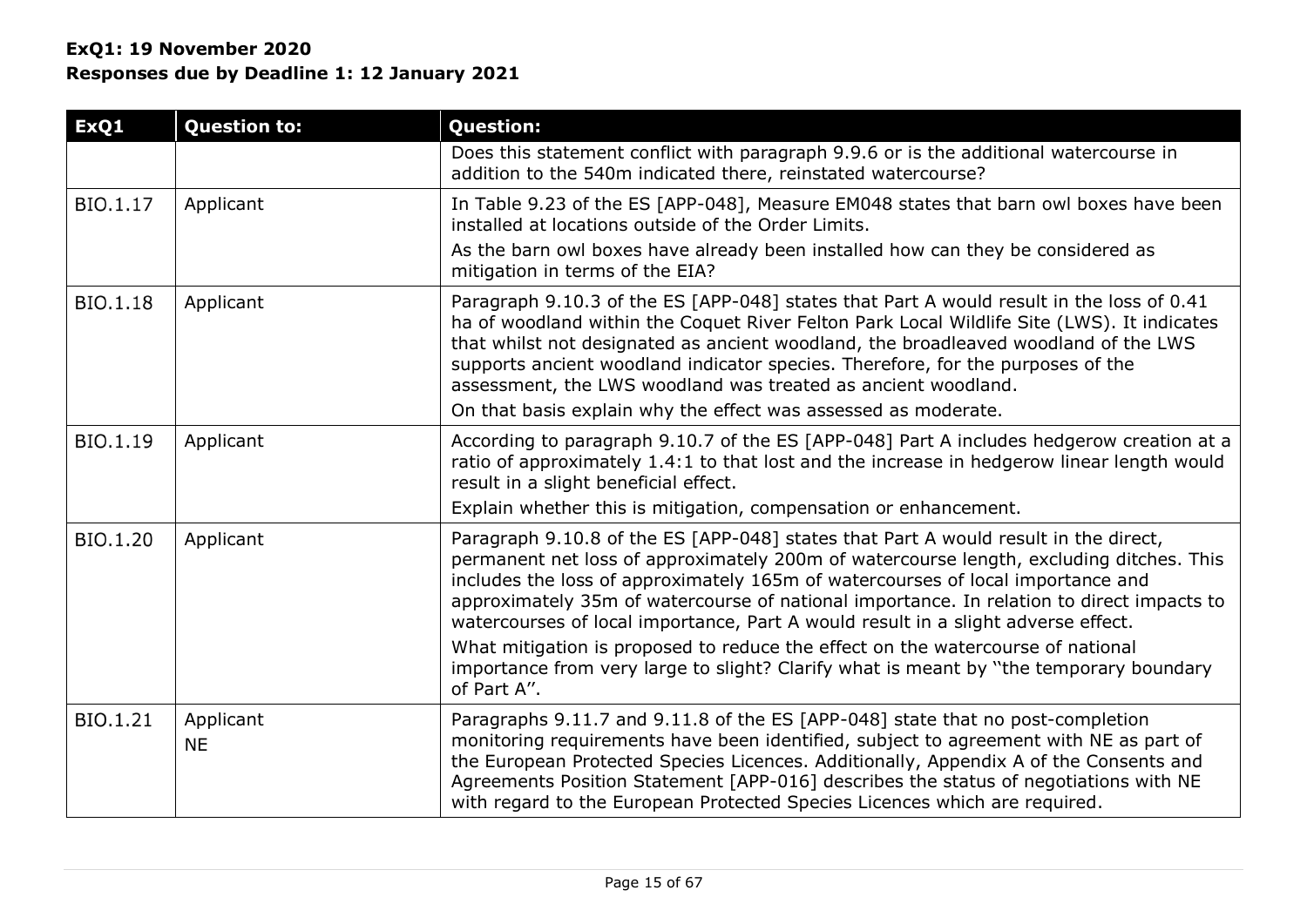| ExQ1            | <b>Question to:</b>    | <b>Question:</b>                                                                                                                                                                                                                                                                                                                                                                                                                                                                                                                                                                                                                                                                                                                                                                                                                                           |
|-----------------|------------------------|------------------------------------------------------------------------------------------------------------------------------------------------------------------------------------------------------------------------------------------------------------------------------------------------------------------------------------------------------------------------------------------------------------------------------------------------------------------------------------------------------------------------------------------------------------------------------------------------------------------------------------------------------------------------------------------------------------------------------------------------------------------------------------------------------------------------------------------------------------|
|                 |                        | The Applicant and NE are asked to provide an update on the progress made towards<br>obtaining Letters of No Impediment since the application was submitted.                                                                                                                                                                                                                                                                                                                                                                                                                                                                                                                                                                                                                                                                                                |
| BIO.1.22        | Applicant              | Appendix 9.1 of the ES [APP-227] - Extended Phase 1 Habitat Survey, refers only to Part<br>A on the cover. The report itself addresses both Part A and Part B.<br>The Applicant should clarify the scope.                                                                                                                                                                                                                                                                                                                                                                                                                                                                                                                                                                                                                                                  |
| BIO.1.23        | Applicant              | Appendix 9.4 of the ES [APP-230] - 'GCN Environmental eDNA and HSI Survey Report'<br>recommends that Great Crested Newt (GCN) surveys should be repeated if development<br>is deferred for over 12 months from the date of the initial survey. It records that surveys<br>were conducted between the 18th and 20th of April 2016 and further GCN surveys were<br>undertaken in 2017 and in April to June 2018.<br>Have further surveys been undertaken? If not, why not?                                                                                                                                                                                                                                                                                                                                                                                   |
| BIO.1.24        | Applicant              | Appendix 9.7 of the ES [APP-233] - Bat Roost Potential Survey Report 2017 indicates that<br>buildings B4A (North Gate House) which has low bat roost potential was assessed from a<br>distance due to access restrictions. Appendix 9.8 confirms further surveys were carried<br>out in 2017.<br>Have further surveys been undertaken since 2017? If so, what were the results, if not,<br>why not?                                                                                                                                                                                                                                                                                                                                                                                                                                                        |
| <b>BIO.1.25</b> | Applicant<br><b>NE</b> | Paragraph 2.4 of Appendix 9.10 of the ES (Badger Survey Report) [APP-236] states that<br>surveys were carried out in November and December 2016. It goes on to state that the<br>report reflects the site conditions up to April 2017 and notes that it is considered good<br>practice for wildlife surveys to be repeated should development be deferred for over 12<br>months from the date of the initial survey. Similarly, paragraph 2.2.7 of the Badger Bait<br>Marking Survey Report [APP-237] records that the survey reflects site conditions up to<br>April 2017 noting that it is considered good practice for wildlife surveys to be repeated<br>should development be deferred for over 12 months from the date of the initial survey.<br>On this basis, should the surveys be considered reliable? Should further surveys be<br>carried out? |
| BIO.1.26        | Applicant<br><b>NE</b> | Appendix 9.18 of the ES [APP-244] - Otter Monitoring Survey Report was based on<br>surveys undertaken in August / September 2018 but was not published until October<br>2019. Appendix 9.17 recommends that surveys should be repeated if development is<br>deferred for over 12 months from the initial survey. Similarly, Appendix 9.19 - Terrestrial                                                                                                                                                                                                                                                                                                                                                                                                                                                                                                    |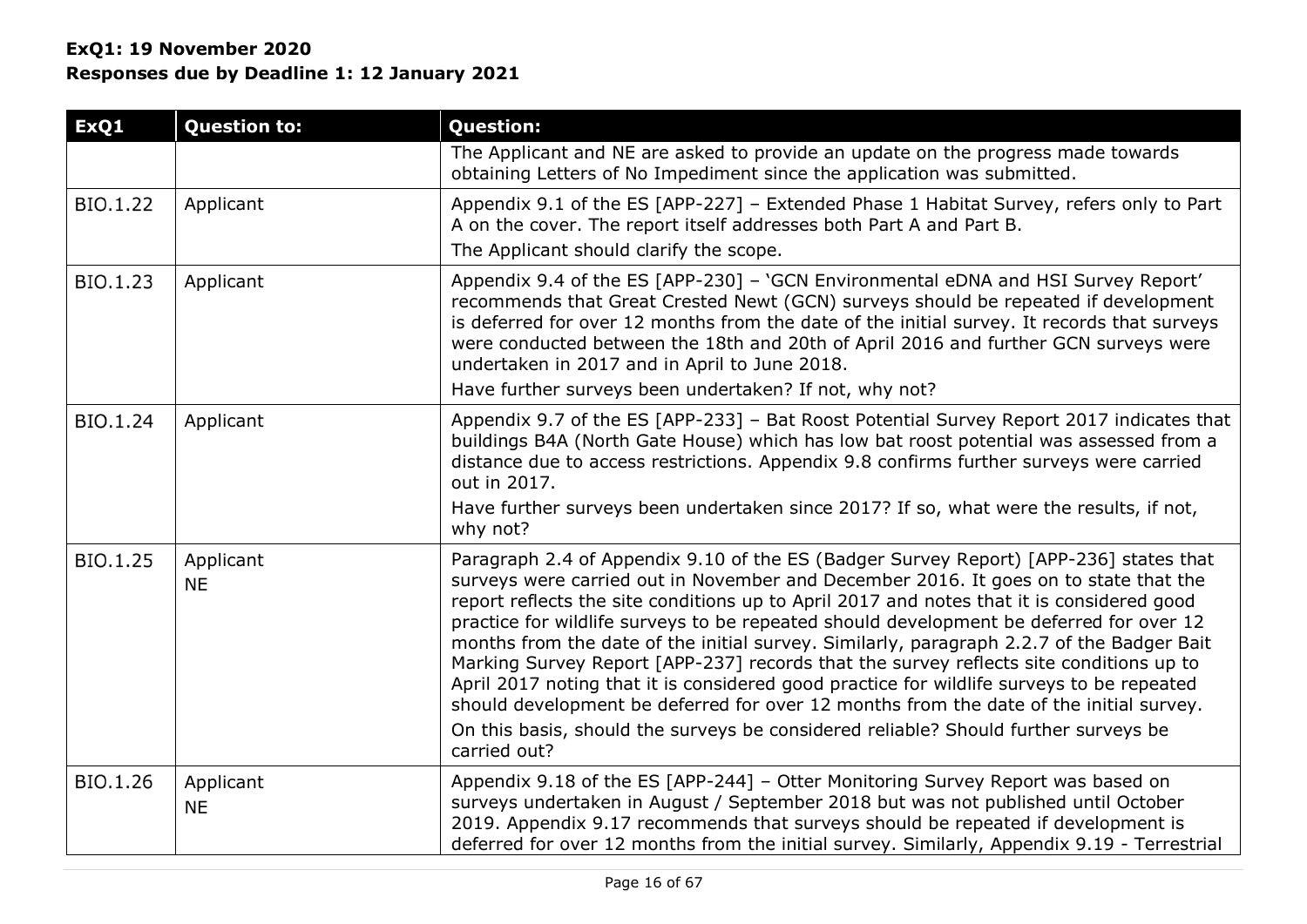| <b>Question to:</b>     | <b>Question:</b>                                                                                                                                                                                                                                                                                |
|-------------------------|-------------------------------------------------------------------------------------------------------------------------------------------------------------------------------------------------------------------------------------------------------------------------------------------------|
|                         | Invertebrate Survey Report indicates that good practice is to repeat surveys after 12<br>months.                                                                                                                                                                                                |
|                         | Is there a need for further survey work? If not, why not?                                                                                                                                                                                                                                       |
| Applicant               | Appendix 9.20 of the ES [APP-246] - Biodiversity No Net Loss Assessment covers Part A<br>while Appendix 9.11 [APP-309] covers the same issue for Part B.                                                                                                                                        |
|                         | Has an assessment been undertaken for the Scheme as a whole? If not, why not?                                                                                                                                                                                                                   |
| Applicant<br><b>NE</b>  | Appendix 9.21 of the ES [APP-247] - Ancient Woodland Strategy and paragraph 9.10.3 of<br>the ES [APP-048] propose compensation based on a 12:1 ratio in terms of planting to<br>loss.                                                                                                           |
|                         | On what basis was it decided to use a ratio of 12:1?                                                                                                                                                                                                                                            |
| <b>IPs</b>              | In section 5.2 of Appendix 9.21 of the ES [APP-247] - Ancient Woodland Strategy high<br>level thoughts for the management strategy are presented including for years $11+$<br>management actions every few years.                                                                               |
|                         | Are IPs content with the scope of the management strategy?                                                                                                                                                                                                                                      |
|                         | <b>PART B</b>                                                                                                                                                                                                                                                                                   |
| Applicant<br><b>NCC</b> | Paragraph 9.4.8 of the ES [APP-049] sets out the organisations consulted in respect of<br>baseline surveys and mitigation proposals.                                                                                                                                                            |
|                         | Why were the consultees on Part B not the same as for Part A? Does Northumberland<br>County Council (NCC) wish to respond on these matters?                                                                                                                                                     |
| Applicant               | In paragraph 9.4.5 of the ES [APP-049] it is stated that an assessment in relation to<br>ecological receptors and impacts arising as a result of air quality is scoped into the<br>assessment.                                                                                                  |
|                         | Is there a conflict with the statement in paragraph 9.4.42 that as there are no ecological<br>receptors within the Study Area for impacts as a result of air quality, detailed assessment<br>methodology for air quality impacts on ecological receptors has been omitted from this<br>chapter? |
| Applicant               | In Table 9.9 of the ES [APP-049] the references to terrestrial invertebrates specify that<br>the desk study recorded two notable species while the following column refers to three<br>notable species.                                                                                         |
|                         |                                                                                                                                                                                                                                                                                                 |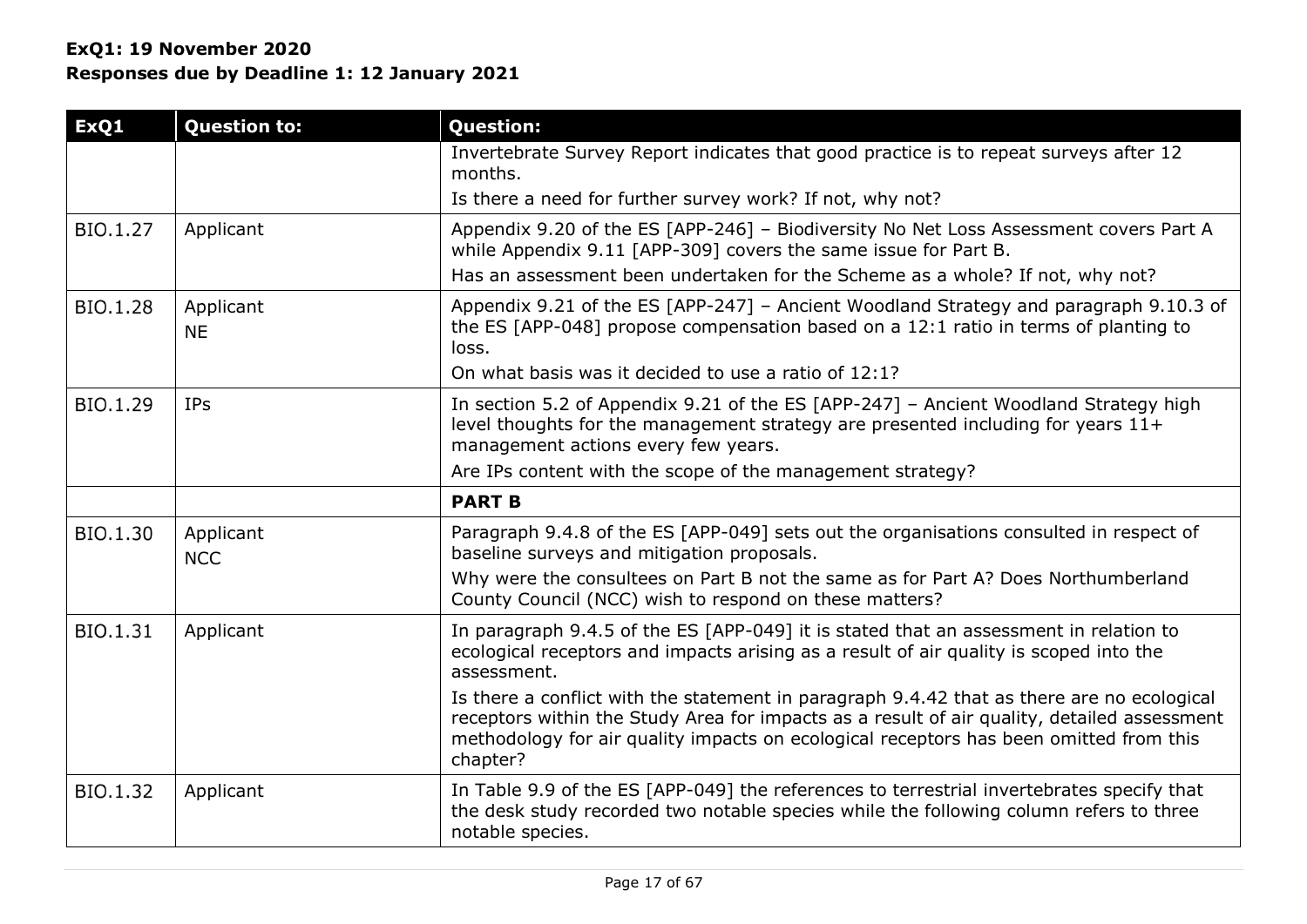| ExQ1     | <b>Question to:</b>     | <b>Question:</b>                                                                                                                                                                                                                                                                                                                                                                                                                                                                                                                          |
|----------|-------------------------|-------------------------------------------------------------------------------------------------------------------------------------------------------------------------------------------------------------------------------------------------------------------------------------------------------------------------------------------------------------------------------------------------------------------------------------------------------------------------------------------------------------------------------------------|
|          |                         | Please clarify.                                                                                                                                                                                                                                                                                                                                                                                                                                                                                                                           |
| BIO.1.33 | Applicant               | Table 9.11 of the ES [APP-049] provides details of the mitigation for the loss of Habitats<br>of Principal Importance.<br>Explain the basis of the creation / reinstatement areas / lengths compared to the areas /<br>lengths lost.                                                                                                                                                                                                                                                                                                      |
| BIO.1.34 | Applicant               | Table 9.23 of the ES [APP-049] - Design and Mitigation Measures and their Delivery<br>Mechanisms for Part B has similarities with Table 9.23 of the ES [APP-048] for Part A.<br>Explain the differences between the tables in terms of format, for example the delivery<br>mechanism and preliminary activities' measure references. Are all measures in both tables<br>included in the REAC / CEMP? If not, why not and how would they be secured?                                                                                       |
| BIO.1.35 | Applicant               | Paragraph 9.4.8 of the ES [APP-049] states that Part B includes the reinstatement /<br>creation of compensatory woodland at a quantity significantly greater than that lost<br>(10.14 ha created in comparison to 0.69 ha lost).<br>Explain why the compensatory woodland is so much greater than the area lost.                                                                                                                                                                                                                          |
| BIO.1.36 | Applicant               | Appendix 9.6 of the ES [APP-304] - Breeding and Wintering Birds Report Part B includes<br>Appendix A which cross references to Appendix 9.13 - Breeding Bird Survey Report Part A<br>[APP-239]. Similarly, Appendix B cross references to Appendix 9.14 - Wintering Bird<br>Survey Report Part A [APP-240]. While the titles of Appendix 13 and Appendix 14 indicate<br>that the surveys are limited to Part A the content of both appendices appears to<br>encompass Part B.<br>Clarify the position with respect to surveys for Part B. |
| BIO.1.37 | Applicant<br><b>IPs</b> | Paragraph 6.2.2 of Appendix 9.11 [APP-309] refers to Highways England (2018) Chief<br>Highways Engineer Memorandum 422/18, Supporting Transparency around our<br>Biodiversity Performance. An assessment in accordance with this memo is included in<br>Appendix C of Appendix 9.11.<br>The Applicant is asked to explain why the approach adopted in its own guidance is more<br>appropriate than other methodologies to assess biodiversity performance. IPs are invited<br>to comment on this methodology.                             |
|          |                         | HABITATS REGULATIONS ASSESSMENT (HRA) REPORT                                                                                                                                                                                                                                                                                                                                                                                                                                                                                              |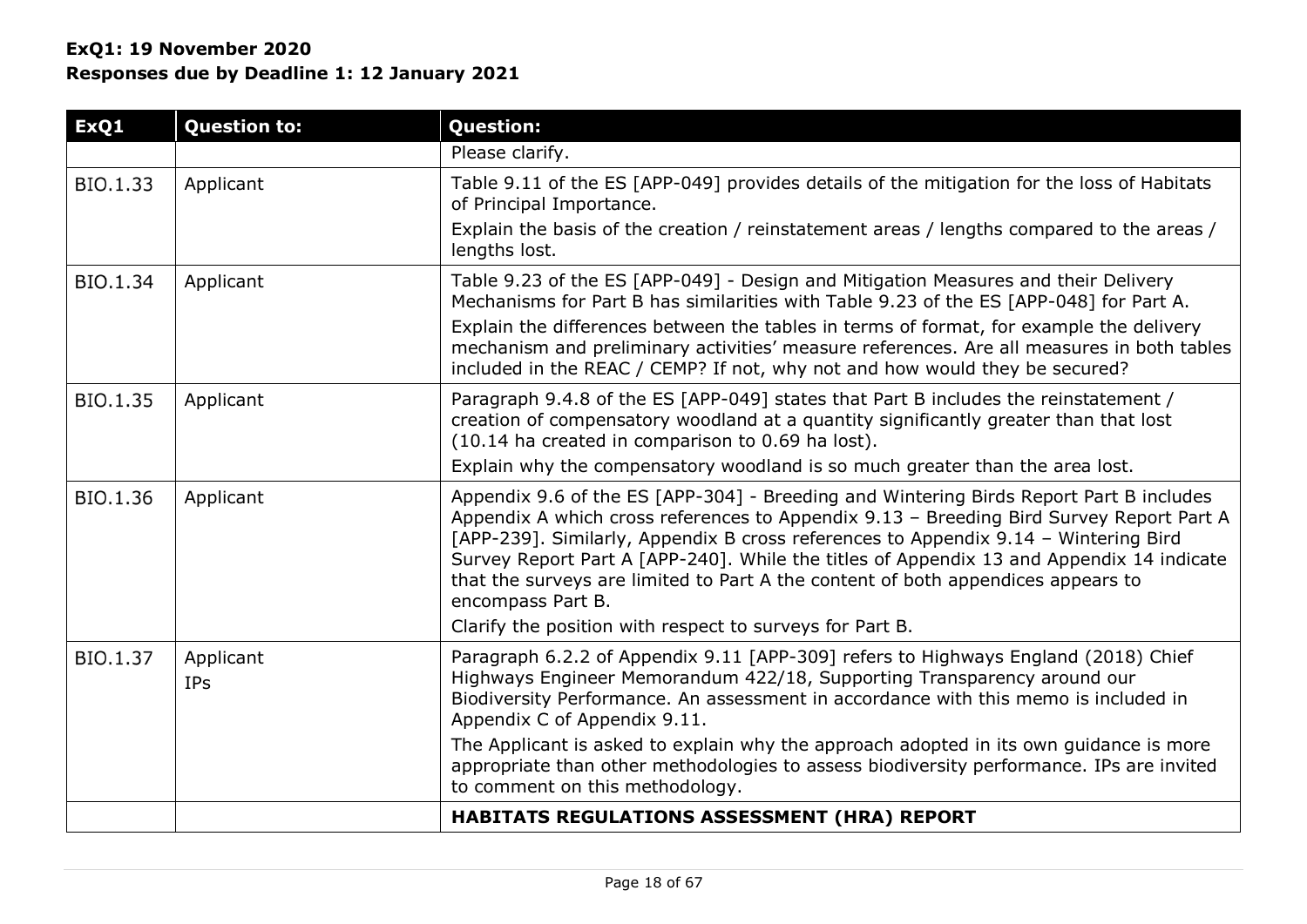| ExQ1     | <b>Question to:</b> | <b>Question:</b>                                                                                                                                                                                                                                                                                                                                                                                                                                                                                                                                                                                                              |
|----------|---------------------|-------------------------------------------------------------------------------------------------------------------------------------------------------------------------------------------------------------------------------------------------------------------------------------------------------------------------------------------------------------------------------------------------------------------------------------------------------------------------------------------------------------------------------------------------------------------------------------------------------------------------------|
| BIO.1.38 | Applicant           | Table 2.1 of the HRA Report [APP-342] states that upon completion, two-way traffic along<br>the dualled A1 would be approximately 36,400 AADT (for Part A) and approximately<br>20,150 AADT (for Part B), plus 3,000 AADT for the de-trunked section of the existing A1<br>(Part A). The report refers to the Case for the Scheme (Chapter 4) [APP-344] for further<br>details, however the figures provided in Tables 9 and 18 do not appear to match those in<br>Table 2.1.                                                                                                                                                 |
|          |                     | Can the Applicant explain this apparent discrepancy?                                                                                                                                                                                                                                                                                                                                                                                                                                                                                                                                                                          |
| BIO.1.39 | Applicant           | Referencing Appendix 5.2 of the ES [APP-199] (Construction Traffic Assessment Part A)<br>and Appendix 5.2 of the ES [APP-270] (Construction Traffic Assessment Part B) the HRA<br>Report [APP-342] Table 2.1 of the HRA Report [APP-342] states that traffic volumes are<br>forecast to increase during construction by between 336 and 401 vehicles per day. The<br>figures provided in these appendices do not appear to match those reported in the HRA<br>Report.<br>Can the Applicant explain this discrepancy?                                                                                                          |
| BIO.1.40 | Applicant           | As set out in Appendix 9.13 of the ES (Breeding Bird Survey Report Part A) [APP-239] and<br>Appendix 9.6 (Breeding and Wintering Birds Survey Report Part B) [APP-303] breeding<br>bird surveys were undertaken in 2016. An updated desk study was undertaken for Part B<br>in 2019 [APP-304]. This states that the 2019 desk study data did not identify any change<br>in what was observed in the Part B 2016 breeding bird survey (paragraph 5.1.1). No<br>updated desk study or field work was undertaken for Part A.<br>Given the age of the survey data can the Applicant comment on the validity of the HRA<br>Report? |
| BIO.1.41 | <b>NE</b>           | NE is asked to confirm whether or not it is satisfied with the scope and methodology used<br>to gather baseline data in respect of traffic modelling and air quality for the HRA Report?                                                                                                                                                                                                                                                                                                                                                                                                                                      |
| BIO.1.42 | Applicant           | The Addendum Matrix to the Northumberland Marine Special Protection Area (SPA)<br>(footnotes $(j)$ , $(k)$ and $(l)$ ) [AS-003] states that "there are no other known projects or<br>schemes that would incur impacts to the black-headed gull population of the SPA or with<br>loss of functional habitat (arable or wetland) that, in combination with the Scheme, would<br>constitute a Likely Significant Effect".                                                                                                                                                                                                        |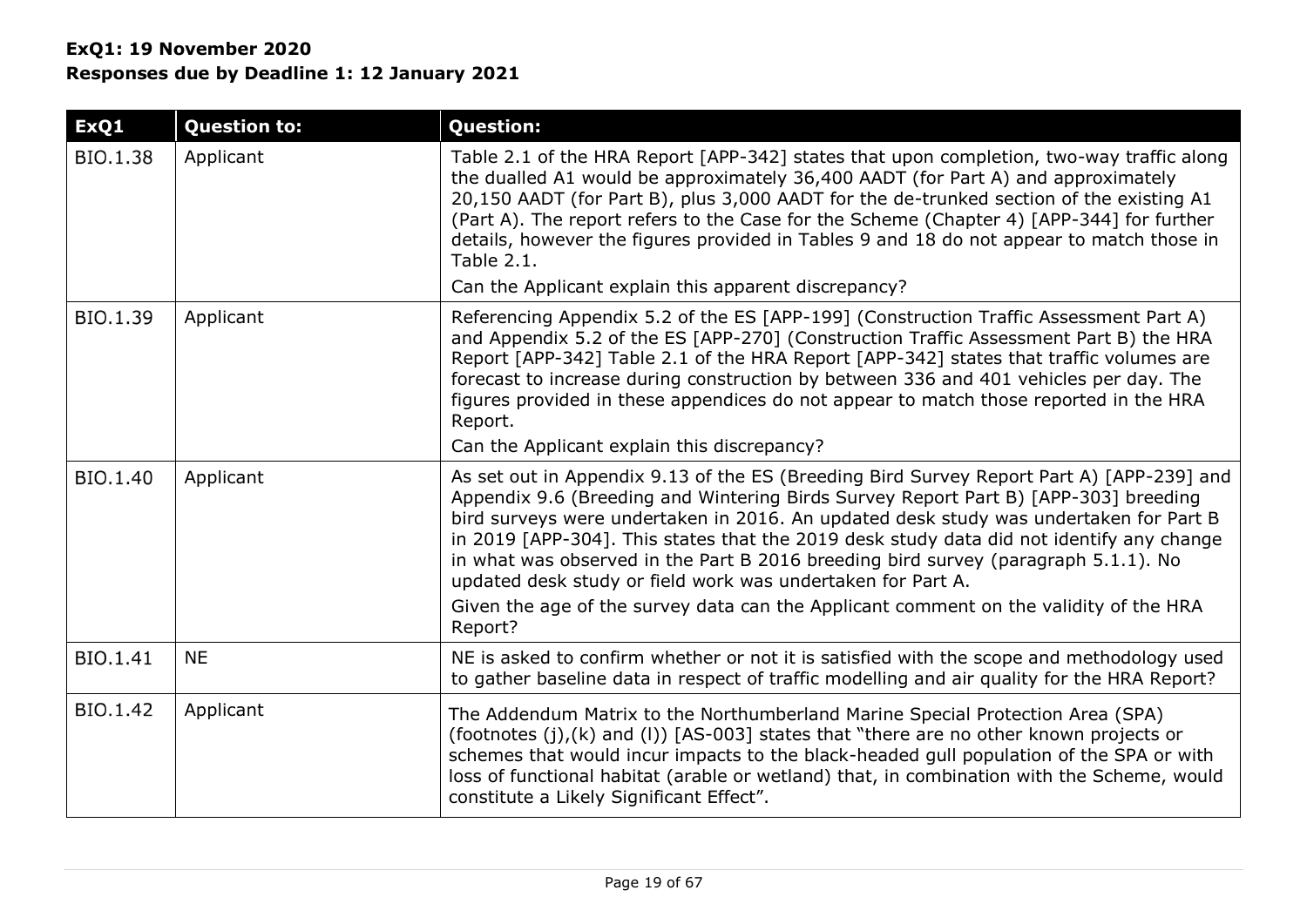| ExQ1     | <b>Question to:</b> | <b>Question:</b>                                                                                                                                                                                                                                                                                                                                                                                                                                                                                                                                                                 |
|----------|---------------------|----------------------------------------------------------------------------------------------------------------------------------------------------------------------------------------------------------------------------------------------------------------------------------------------------------------------------------------------------------------------------------------------------------------------------------------------------------------------------------------------------------------------------------------------------------------------------------|
|          |                     | Could the Applicant describe the methodology applied for identifying other projects or<br>schemes that might give rise to impacts on the black-headed gull populations of the<br>Northumberland Marine and Coquet Island SPAs or with loss of functional habitat (arable<br>or wetland) that, in combination with the Scheme, would constitute a Likely Significant<br>Effect?                                                                                                                                                                                                   |
| BIO.1.43 | <b>NE</b>           | Is NE content with the Applicant's approach to the in-combination assessment?                                                                                                                                                                                                                                                                                                                                                                                                                                                                                                    |
| BIO.1.44 | Applicant / NE      | NE has stated its support for the HRA conclusions when they were presented as two<br>separate schemes. There is no evidence of similar agreement regarding the conclusions<br>for the scheme as a whole.<br>Can the Applicant and / or NE provide evidence of NE's agreement with the conclusions of<br>the HRA report concerning the project as submitted?                                                                                                                                                                                                                      |
| BIO.1.45 | Applicant           | In the revised HRA Report [AS-005] Screening Table 2-3 states that "diversions would not<br>affect roads or transport links in close proximity to the European site (within 200m)".<br>However, the northbound diversion for Part A includes the A1068 which crosses and runs<br>alongside the River Coquet and the boundary of the Northumberland Marine SPA.<br>Can the Applicant explain what effect this will have on the Northumberland Marine SPA?                                                                                                                         |
| BIO.1.46 | Applicant           | The screening matrices in the revised HRA Report [AS-005] state that construction traffic<br>would be confined within the Order Limits, between the Part B Main Scheme Area and<br>Lionheart Enterprise Park Compound and between the Order Limits of Part B and the Main<br>Compound located within the Order Limits of Part A. However, the Construction Traffic<br>Assessments state that construction traffic within the Order Limits are not fixed, with<br>deliveries of aggregates and concrete coming from different directions (Part A [APP-199];<br>Part B [APP-270]). |
|          |                     | Can the Applicant explain this discrepancy?                                                                                                                                                                                                                                                                                                                                                                                                                                                                                                                                      |
| BIO.1.47 | <b>NE</b>           | The revised HRA Report [AS-005] screens all the sites for impacts from emissions to water<br>from both Part A and Part B of the scheme. For all sites, the report concludes that no<br>impacts are anticipated as a result of pollution events or polluted surface water runoff<br>during construction and operation due to the intervening distance and natural dilution and<br>settlement rates. However, the report also states that the design of Part A incorporates a<br>network of detention basins, featuring filter strips and sediment fall bags, that shall           |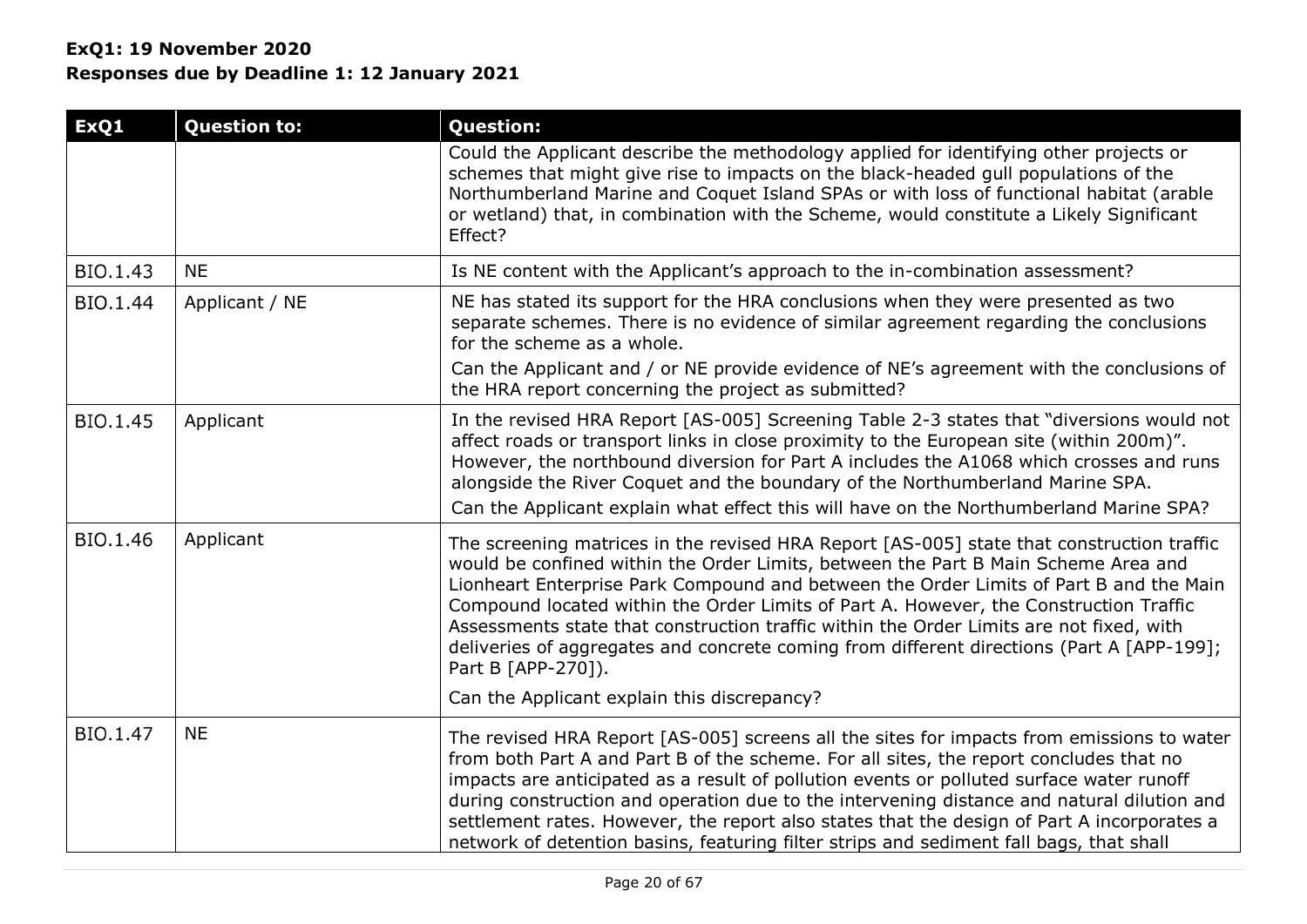| ExQ1     | <b>Question to:</b> | <b>Question:</b>                                                                                                                                                                                                                                                                                                                                                                                                                                                                                                                          |
|----------|---------------------|-------------------------------------------------------------------------------------------------------------------------------------------------------------------------------------------------------------------------------------------------------------------------------------------------------------------------------------------------------------------------------------------------------------------------------------------------------------------------------------------------------------------------------------------|
|          |                     | further reduce the likelihood of polluted surface water runoff. It appears that the details<br>regarding the mitigation measures were added to the report in response to advice from NE<br>(Appendix C).                                                                                                                                                                                                                                                                                                                                  |
|          |                     | Is NE satisfied with the conclusion that water pollution impacts can be screened out on the<br>basis of the intervening distance and natural dilution and settlement rates, without<br>consideration of mitigation?                                                                                                                                                                                                                                                                                                                       |
| BIO.1.48 | Applicant           | Footnote (i) to the screening matrices for Part A and matrices E-2 to E-6 for Part B [AS-<br>005], regarding emissions effects during the decommissioning phase, all refer to best<br>practice measures implemented within the CEMP.                                                                                                                                                                                                                                                                                                      |
|          |                     | Please confirm where in the CEMP the decommissioning phase is addressed?                                                                                                                                                                                                                                                                                                                                                                                                                                                                  |
| BIO.1.49 | Applicant           | The Applicant provided matrices for all sites with the original application [APP-342], but<br>separately for Part A (Appendix B) and Part B (Appendix E). The ExA requested that they<br>provide a single revised matrix for three sites (Northumbria Coast SPA, Northumbria Coast<br>Ramsar, and Northumberland Marine SPA) and these have been provided in an Addendum<br>[AS-003]. The North Northumberland Dunes Special Area of Conservation was also<br>screened for both Parts of the scheme and no combined matrix was requested. |
|          |                     | Could the Applicant provide a revised screening matrix for the North Northumberland<br>Dunes Special Area of Conservation that combines the assessments of Part A and B?                                                                                                                                                                                                                                                                                                                                                                  |
|          |                     | The Applicant is requested to submit the original Planning Inspectorate screening matrices<br>and the amended ones, where applicable, in Microsoft Word format as per Advice Note 10<br>paragraph 4.30 (https://infrastructure.planninginspectorate.gov.uk/wp-<br>content/uploads/2015/06/Advice-note-10v4.pdf).                                                                                                                                                                                                                          |
| BIO.1.50 | Applicant           | Screening Table 2-5 [AS-005] for Coquet Island SPA states that no qualifying species were<br>recorded in the survey area. However black-headed gull has been identified as a qualifying<br>feature (as part of the seabird assemblage) and was identified in the survey area (as<br>noted elsewhere in the report).                                                                                                                                                                                                                       |
|          |                     | Can the Applicant clarify this inconsistency and provide an assessment of the impact to<br>this feature of the SPA?                                                                                                                                                                                                                                                                                                                                                                                                                       |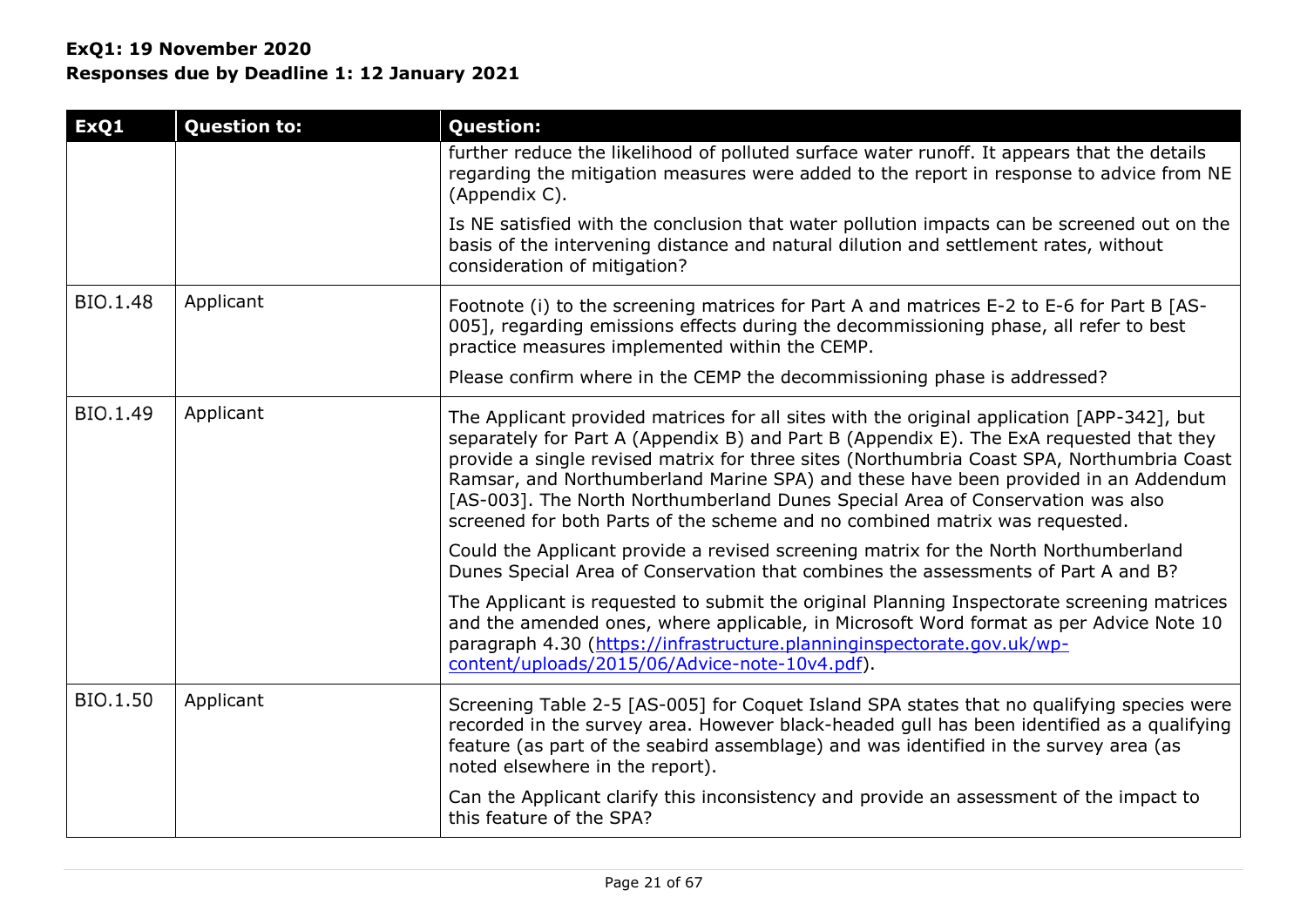# **ExQ1: 19 November 2020 Responses due by Deadline 1: 12 January 2021**

| ExQ1     | <b>Question to:</b>     | <b>Question:</b>                                                                                                                                                                                                                                                                                                                                                                                                                                                                                                                                                                                                                      |  |  |
|----------|-------------------------|---------------------------------------------------------------------------------------------------------------------------------------------------------------------------------------------------------------------------------------------------------------------------------------------------------------------------------------------------------------------------------------------------------------------------------------------------------------------------------------------------------------------------------------------------------------------------------------------------------------------------------------|--|--|
| BIO.1.51 | Applicant               | Matrix 7 (Table E-8) [AS-005] for the River Tweed SAC lists an additional feature which is<br>not mentioned in the original document (Screening Table 3-7) [APP-342]. This feature is<br>listed as "Water courses of plain to montane levels with the Ranunculion fluitantis and<br>Callitricho-Batrachion vegetation; Rivers with floating vegetation often dominated by<br>water-crowfoot". The standard data form (JNCC, 2016) <sup>1</sup> for the site also lists "Alluvial<br>forests with Alnus glutinosa and Fraxinus excelsior (Alno-Padion, Alnion incanae, Salicion<br>albae)" as an Annex I habitat type present on site. |  |  |
|          |                         | The Applicant is requested to provide a definitive list of features for the River Tweed<br>Special Area of Conservation and an assessment of the impacts to these features.                                                                                                                                                                                                                                                                                                                                                                                                                                                           |  |  |
|          | <b>CARBON EMISSIONS</b> |                                                                                                                                                                                                                                                                                                                                                                                                                                                                                                                                                                                                                                       |  |  |
| CE.1.1   | Applicant               | In its Relevant Representation [RR-013] Transport Action Network states that the Scheme<br>will significantly increase carbon emissions and undermine efforts to reach net zero<br>carbon emissions by 2050 (Climate Change Act 2008). The ES states that the scheme will<br>increase emissions by 1,855,000 additional tonnes of carbon due to increased traffic, and<br>34,750 tonnes due to construction. Transport Action Network states that this is not 'not<br>significant' as the ES claims indicating that the Scheme is a retrograde step in terms of<br>tackling climate change.<br>Please respond.                        |  |  |
| CE.1.2   | Applicant               | How might the Government's recent announcement about the phasing out of sales of new<br>petrol and diesel vehicles by 2030 to accelerate the transition to electric vehicles affect<br>the assessment set out in Chapter 14 of the ES [APP-058] [APP-059]?                                                                                                                                                                                                                                                                                                                                                                            |  |  |
|          |                         | <b>PART A</b>                                                                                                                                                                                                                                                                                                                                                                                                                                                                                                                                                                                                                         |  |  |
| CE.1.3   | Applicant               | Table 14.3 of the ES [APP-058] refers to the Alnwick District Wide Local Plan.<br>Should this be the Castle Morpeth plan and if so, do the policies need changing?                                                                                                                                                                                                                                                                                                                                                                                                                                                                    |  |  |

<sup>1</sup> JNCC, 2016 NATURA 2000 – STANDARD DATA FORM, SITE UK0012691, SITENAME River Tweed. https://jncc.gov.uk/jncc-assets/SAC-N2K/UK0012691.pdf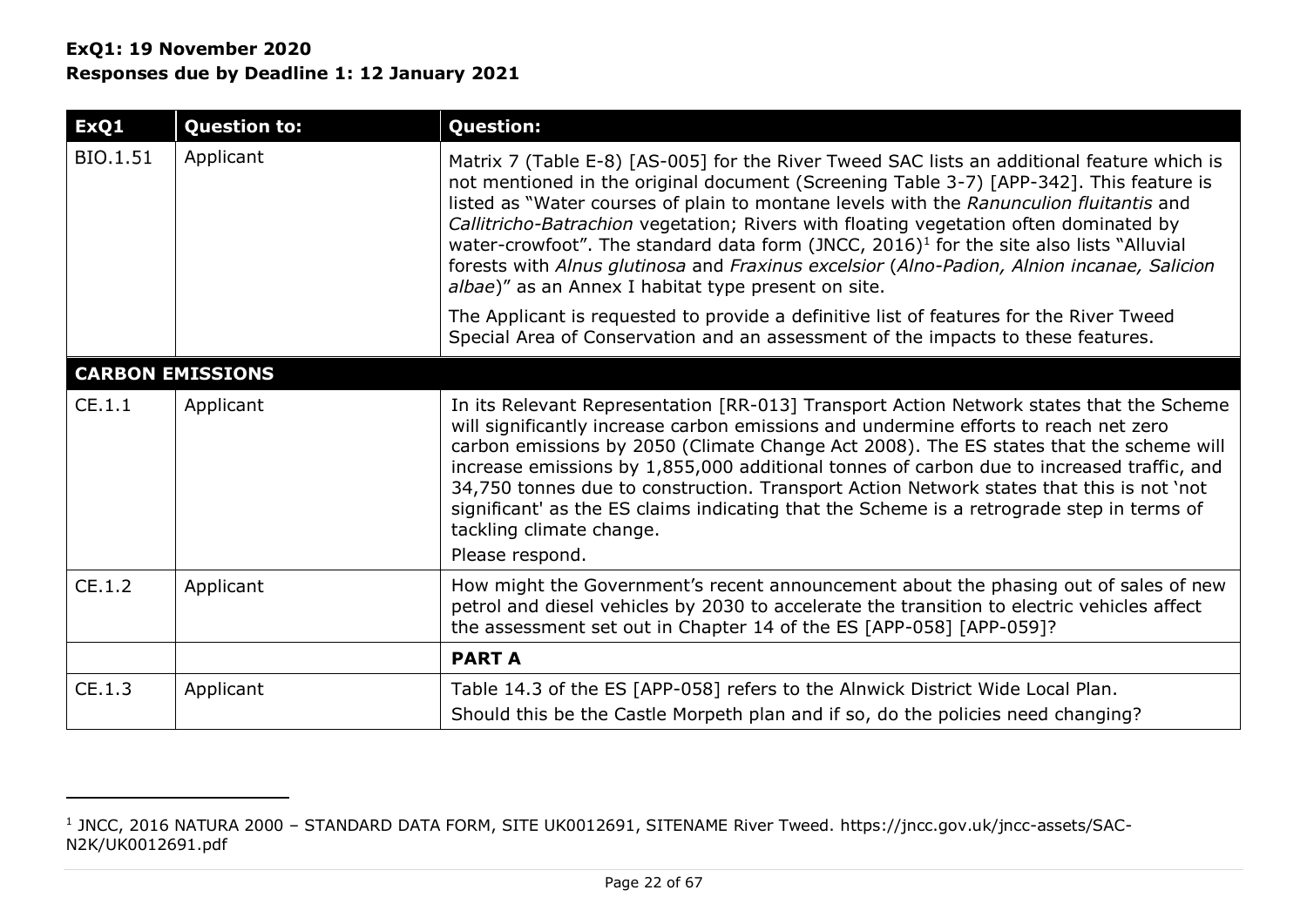| ExQ1   | <b>Question to:</b>                        | <b>Question:</b>                                                                                                                                                                                                                                                                                                                                                                                                                                                                                                                                                                              |
|--------|--------------------------------------------|-----------------------------------------------------------------------------------------------------------------------------------------------------------------------------------------------------------------------------------------------------------------------------------------------------------------------------------------------------------------------------------------------------------------------------------------------------------------------------------------------------------------------------------------------------------------------------------------------|
| CE.1.4 | Applicant                                  | Paragraph 14.4.9 of the ES [APP-058] states that emissions were quantified for each year<br>over a 60-year lifetime of Part A (up to 2083).                                                                                                                                                                                                                                                                                                                                                                                                                                                   |
|        |                                            | Explain why the lifecycle period is 60 years.                                                                                                                                                                                                                                                                                                                                                                                                                                                                                                                                                 |
| CE.1.5 | Applicant                                  | Paragraph 14.4.16 of the ES [APP-058] notes that the NNNPS sets out that "it is very<br>unlikely that the impact of a road project will, in isolation, affect the ability of Government<br>to meet its carbon reduction plan targets" The ES indicates that as such it is unlikely that<br>Part A would constitute a significant portion of the UK carbon budgets. Paragraph<br>14.10.19 states that this is the case not only for Part A but for the Scheme as a whole.<br>Please explain how this conclusion was reached.                                                                   |
|        |                                            | <b>PART B</b>                                                                                                                                                                                                                                                                                                                                                                                                                                                                                                                                                                                 |
| CE.1.6 | Applicant                                  | Paragraph 14.10.9 of the ES [APP-059] states that the total regional traffic Greenhouse<br>Gas emissions for the operational lifespan of Part B (2023-2082) is 629 ktCO <sub>2</sub> e higher<br>(approximately +9%) than the 'do minimum' scenario. The comparable figure for Part A<br>(paragraph 14.10.9 [APP-058] is $1,836$ kTCO <sub>2</sub> e (approximately +28%).<br>Please explain the variation in these figures.                                                                                                                                                                  |
|        | COMPULSORY ACQUISITION/TEMPORARY POSESSION |                                                                                                                                                                                                                                                                                                                                                                                                                                                                                                                                                                                               |
| CA.1.1 | Applicant                                  | The Applicant is requested to complete the annexed Compulsory Acquisitions Objections<br>Schedule (Annex A) and to make any entries that it believes would be appropriate, and at<br>each successive deadline to make any new entries, or delete any entries that it considers<br>would be appropriate, taking account of the positions expressed in Relevant<br>Representations and Written Representations, and giving reasons for any additions. (It is<br>noted that Annex B of the Statement of Reasons (SoR) [APP-018] provides a schedule<br>which provides most of this information.) |
| CA.1.2 | Applicant                                  | The Book of Reference (BoR) [APP-020] includes a number of Statutory Undertakers with<br>interests in land.                                                                                                                                                                                                                                                                                                                                                                                                                                                                                   |
|        |                                            | Please provide a progress report on negotiations with each of the Statutory Undertakers<br>listed in the BoR, with an estimate of the timescale for securing agreement from them.                                                                                                                                                                                                                                                                                                                                                                                                             |
|        |                                            | Indicate whether there are any envisaged impediments to the securing of such<br>agreements.                                                                                                                                                                                                                                                                                                                                                                                                                                                                                                   |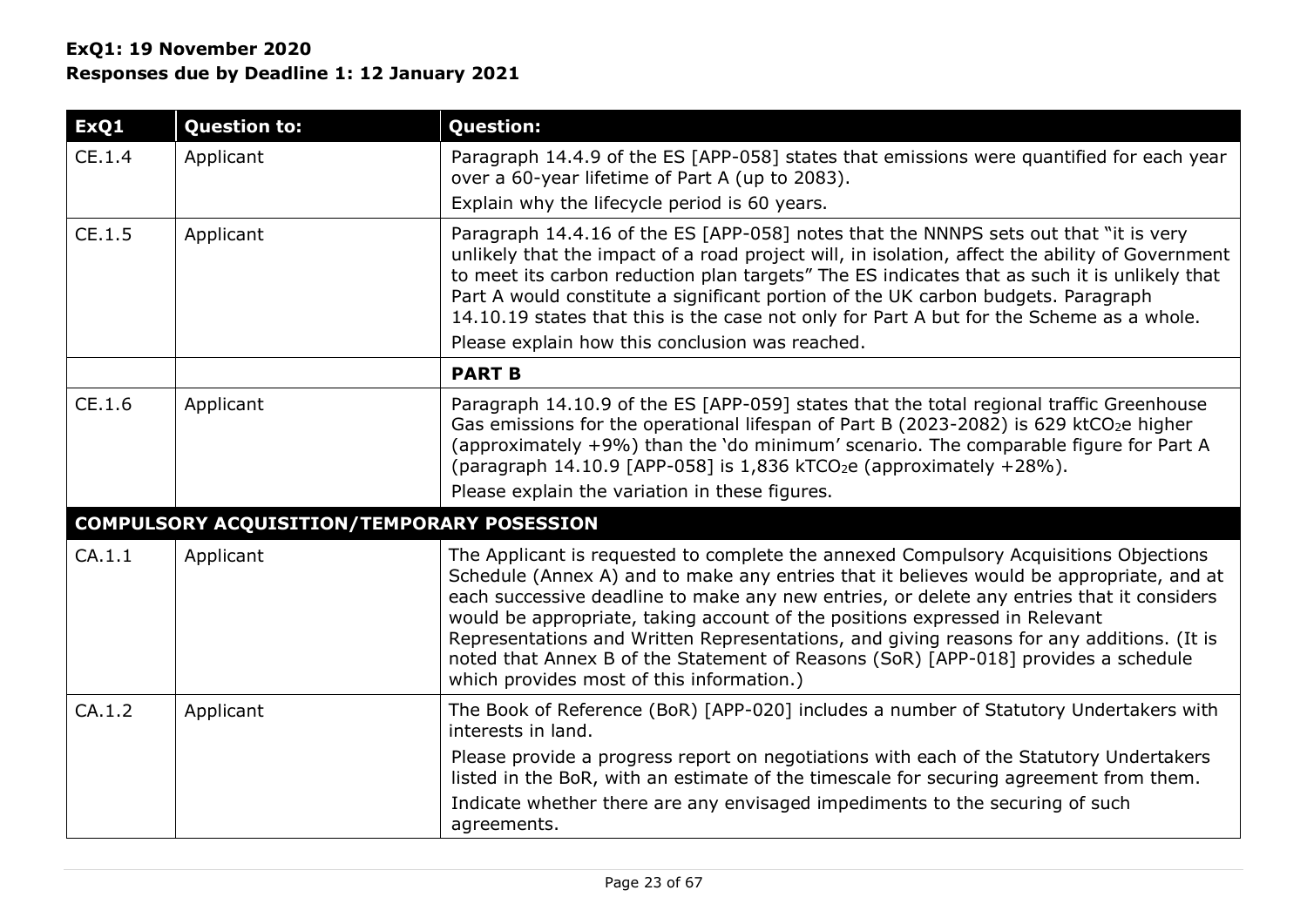| ExQ1   | <b>Question to:</b> | <b>Question:</b>                                                                                                                                                                                                                                                                                                                                                                                                                                                                                                                                               |
|--------|---------------------|----------------------------------------------------------------------------------------------------------------------------------------------------------------------------------------------------------------------------------------------------------------------------------------------------------------------------------------------------------------------------------------------------------------------------------------------------------------------------------------------------------------------------------------------------------------|
|        |                     | State whether any additional Statutory Undertakers have been identified since the<br>submission of the BoR as an application document.                                                                                                                                                                                                                                                                                                                                                                                                                         |
| CA.1.3 | Applicant           | The former Department for Communities and Local Government published Guidance<br>related to procedures for CA (September 2013) in "Planning Act 2008: procedures for the<br>compulsory acquisition of land". This states that: "Applicants should be able to<br>demonstrate that adequate funding is likely to be available to enable the compulsory<br>acquisition within the statutory period following the order being made, and that the<br>resource implications of a possible acquisition resulting from a blight notice have been<br>taken account of." |
|        |                     | The Funding Statement [APP-019] does not identify the CA costs separately from the<br>project costs or explain how a figure for CA costs was arrived at. Please explain the<br>anticipated cost of CA, how this figure was arrived at, and how these costs are going to be<br>met.                                                                                                                                                                                                                                                                             |
| CA.1.4 | Applicant           | Paragraphs 10.6 - 10.12 of the EM [APP-015] indicate how Art 29 of the dDCO provides<br>for the extinguishment of private rights.                                                                                                                                                                                                                                                                                                                                                                                                                              |
|        |                     | Could the Applicant explain how this addresses the Guidance published by the former<br>Department for Communities and Local Government in 'Planning Act 2008: procedures for<br>the compulsory acquisition of land' which, in Annex D, paragraph 10 states: "Where it is<br>proposed to create and acquire new rights compulsorily, they should be clearly identified.<br>The Book of Reference should also cross-refer to the relevant articles contained in the<br>development consent order."?                                                              |
| CA.1.5 | Applicant           | Statutory undertakers: land or rights                                                                                                                                                                                                                                                                                                                                                                                                                                                                                                                          |
|        |                     | The Applicant is requested to review Relevant Representations and Written<br>Representations made as the Examination progresses and to prepare, and at each<br>successive deadline update as required, a table identifying and responding to any<br>representations made by Statutory Undertakers with land or rights to which PA2008 s127<br>applies. Where such representations are identified, the Applicant is requested to identify:                                                                                                                      |
|        |                     | a) the name of the Statutory Undertaker;                                                                                                                                                                                                                                                                                                                                                                                                                                                                                                                       |
|        |                     | b) the nature of their undertaking;                                                                                                                                                                                                                                                                                                                                                                                                                                                                                                                            |
|        |                     | c) the land and or rights affected (identified with reference to the most recent versions of<br>the BoR and Land Plans available at that time);                                                                                                                                                                                                                                                                                                                                                                                                                |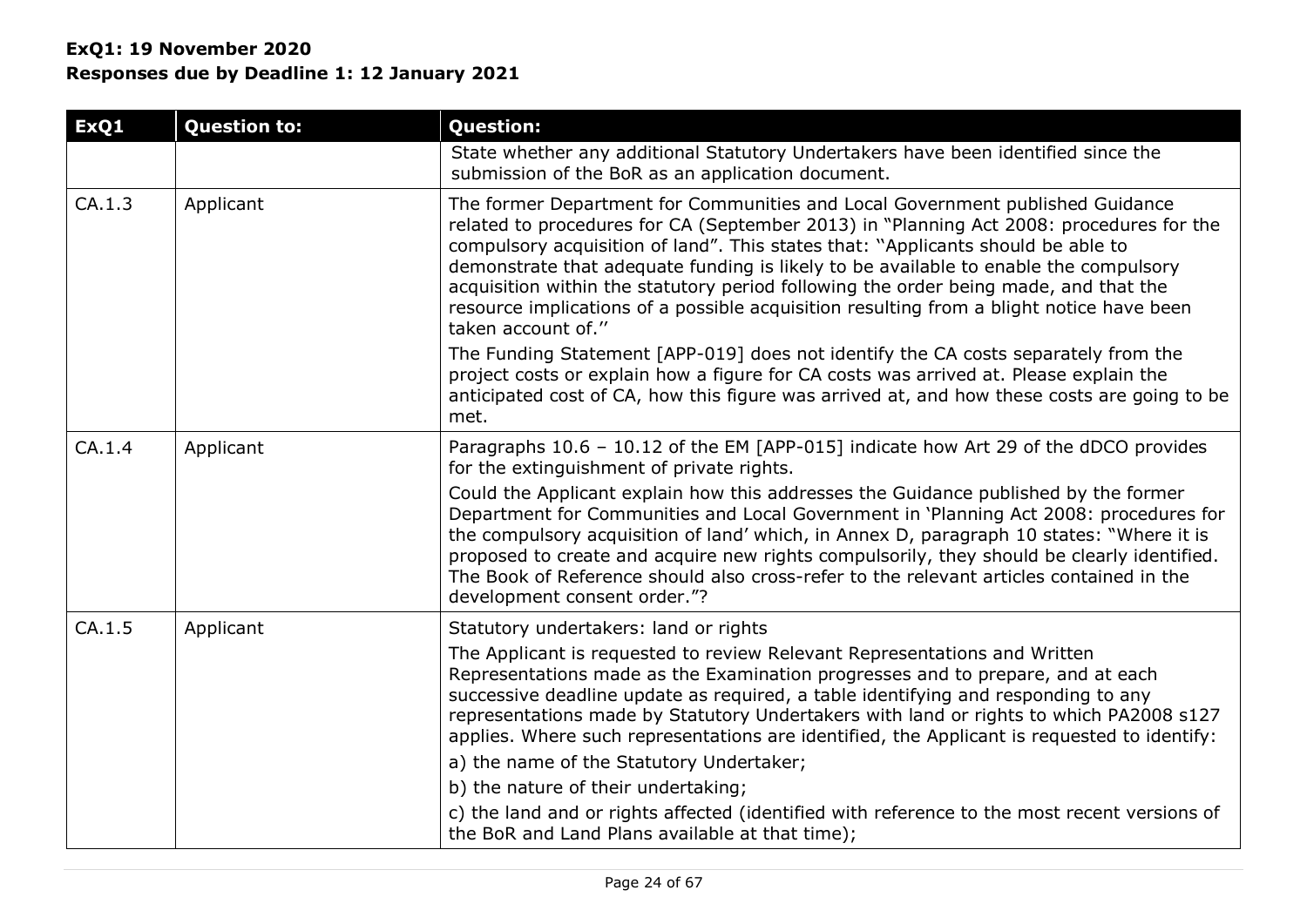# **ExQ1: 19 November 2020 Responses due by Deadline 1: 12 January 2021**

| ExQ1   | <b>Question to:</b> | <b>Question:</b>                                                                                                                                                                                                                                                                                                                                                                                        |
|--------|---------------------|---------------------------------------------------------------------------------------------------------------------------------------------------------------------------------------------------------------------------------------------------------------------------------------------------------------------------------------------------------------------------------------------------------|
|        |                     | d) in relation to land, whether and if so, how the tests in PA2008 s127(3)(a) or (b) can be<br>met;                                                                                                                                                                                                                                                                                                     |
|        |                     | e) in relation to rights, whether and if so, how the tests in $s127(6)(a)$ or (b) can be met;<br>and                                                                                                                                                                                                                                                                                                    |
|        |                     | f) in relation to these matters, whether any protective provisions and /or commercial<br>agreement are anticipated, and if so:                                                                                                                                                                                                                                                                          |
|        |                     | i. whether these are already available to the ExA in draft or final form,                                                                                                                                                                                                                                                                                                                               |
|        |                     | ii. whether a new document describing them is attached to the response to this question<br>or                                                                                                                                                                                                                                                                                                           |
|        |                     | iii. whether further work is required before they can be documented; and                                                                                                                                                                                                                                                                                                                                |
|        |                     | g) in relation to a Statutory Undertaker named in an earlier version of the table but in<br>respect of which a settlement has been reached:                                                                                                                                                                                                                                                             |
|        |                     | i. whether the settlement has resulted in their representation(s) being withdrawn in whole<br>or part; and                                                                                                                                                                                                                                                                                              |
|        |                     | ii. identifying any documents providing evidence of agreement and withdrawal.                                                                                                                                                                                                                                                                                                                           |
|        |                     | The table provided in response to this question should be titled CA1.5: PA2008 s127<br>Statutory Undertakers Land/ Rights and provided with a version number that rolls forward<br>with each deadline.                                                                                                                                                                                                  |
| CA.1.6 | Applicant           | Statutory undertakers: extinguishment of rights and removal of apparatus etc                                                                                                                                                                                                                                                                                                                            |
|        |                     | The Applicant is requested to review its proposals relating to CA or TP of land and/ or<br>rights and to prepare and at each successive deadline update a table identifying if these<br>proposals affect the relevant rights or relevant apparatus of any Statutory Undertakers to<br>which PA2008 s138 applies. If such rights or apparatus are identified, the Applicant is<br>requested to identify: |
|        |                     | a) the name of the Statutory Undertaker;                                                                                                                                                                                                                                                                                                                                                                |
|        |                     | b) the nature of their undertaking;                                                                                                                                                                                                                                                                                                                                                                     |
|        |                     | c) the relevant rights to be extinguished; and/ or                                                                                                                                                                                                                                                                                                                                                      |
|        |                     | d) the relevant apparatus to be removed;                                                                                                                                                                                                                                                                                                                                                                |
|        |                     | e) how the test in s138(4) can be met; and                                                                                                                                                                                                                                                                                                                                                              |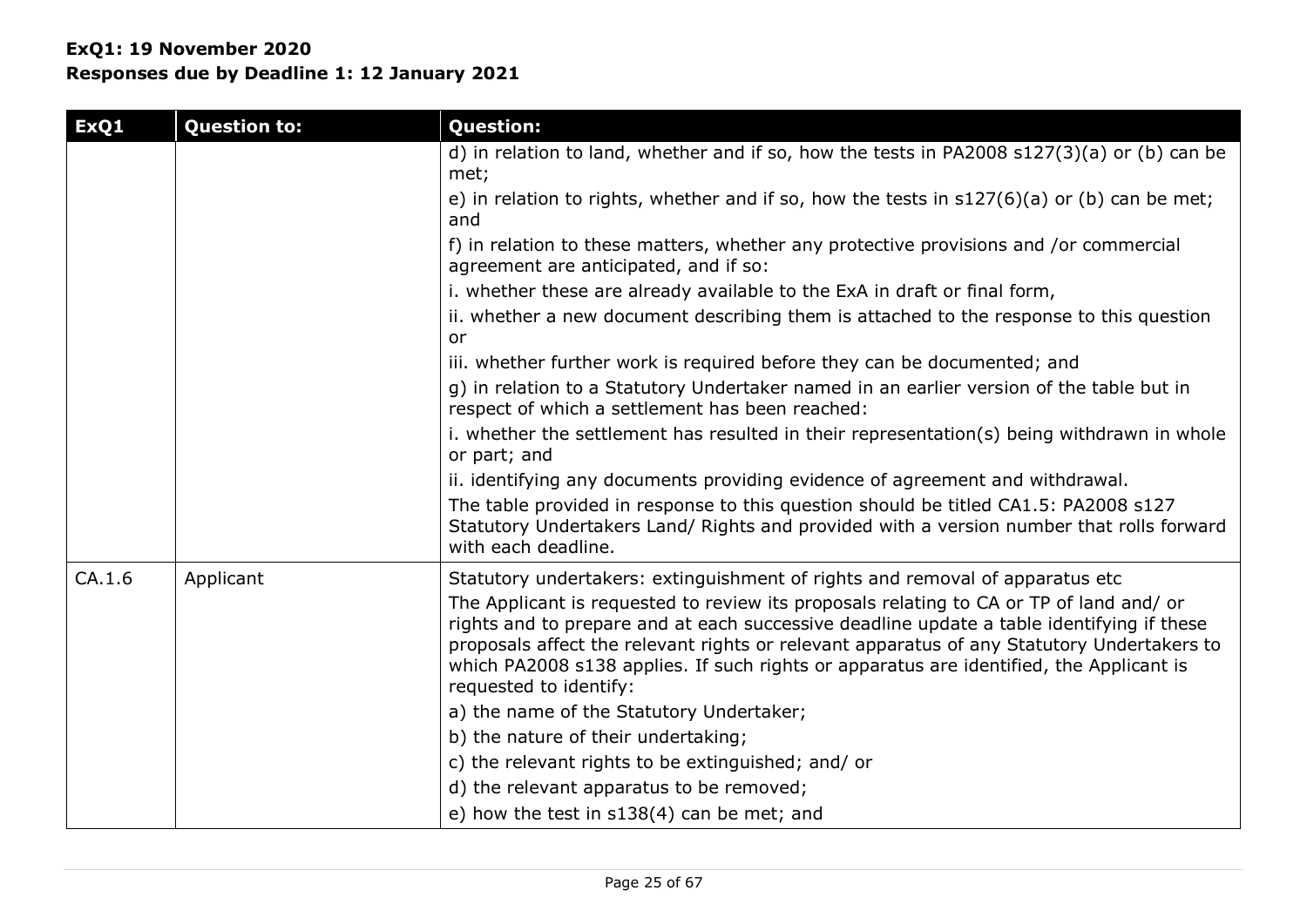# **ExQ1: 19 November 2020 Responses due by Deadline 1: 12 January 2021**

| ExQ1   | <b>Question to:</b> | <b>Question:</b>                                                                                                                                                                                                                                                                  |
|--------|---------------------|-----------------------------------------------------------------------------------------------------------------------------------------------------------------------------------------------------------------------------------------------------------------------------------|
|        |                     | f) in relation to these matters, whether any protective provisions and/ or commercial<br>agreement are anticipated, and if so:                                                                                                                                                    |
|        |                     | i. whether these are already available to the ExA in draft or final form,                                                                                                                                                                                                         |
|        |                     | ii. whether a new document describing them is attached to the response to this question                                                                                                                                                                                           |
|        |                     | or                                                                                                                                                                                                                                                                                |
|        |                     | iii. whether further work is required before they can be documented; and                                                                                                                                                                                                          |
|        |                     | g) in relation to a statutory undertaker named in an earlier version of the table but in<br>respect of which a settlement has been reached:                                                                                                                                       |
|        |                     | i. whether the settlement has resulted in their representation(s) being withdrawn in whole<br>or part; and                                                                                                                                                                        |
|        |                     | ii. identifying any documents providing evidence of agreement and withdrawal.                                                                                                                                                                                                     |
|        |                     | The table should be titled CA.1.6: PA2008 s138 Statutory Undertakers Apparatus etc. and<br>provided with a version number that rolls forward with each deadline.                                                                                                                  |
| CA.1.7 | Applicant           | Paragraphs 3.1 to 3.6 of the Explanatory Memorandum (EM) [APP-015] state that the<br>Applicant has chosen not to distinguish between 'associated development' within the<br>meaning of section 115(2) PA2008 and works which form part of the NSIP.                               |
|        |                     | How does that approach reflect the Guidance on associated development 'Planning Act<br>2008: associated development applications for major infrastructure projects' (former<br>Department for Communities and Local Government, April 2013)?                                      |
|        |                     | Explain further the example given of potential overlap between some on-highway and<br>some off-highway diversion of statutory undertakers' equipment and why the 'associated<br>development' aspects of the scheme could not be appropriately categorised as such in the<br>dDCO? |
| CA.1.8 | Applicant           | The SoR [APP-018], paragraph 1.2.3, lists the works necessary to deliver the scheme.                                                                                                                                                                                              |
|        |                     | Which, if any, of these works can be identified as associated development?                                                                                                                                                                                                        |
| CA.1.9 | Applicant           | The SoR [APP-018], section 3.4 refers to temporary possession powers through Articles 35<br>and 36.                                                                                                                                                                               |
|        |                     | Please provide further details to justify the extent of the land sought to be used<br>temporarily. For each area explain why such a size is required and the justification for the<br>extent of the plots proposed to accommodate them.                                           |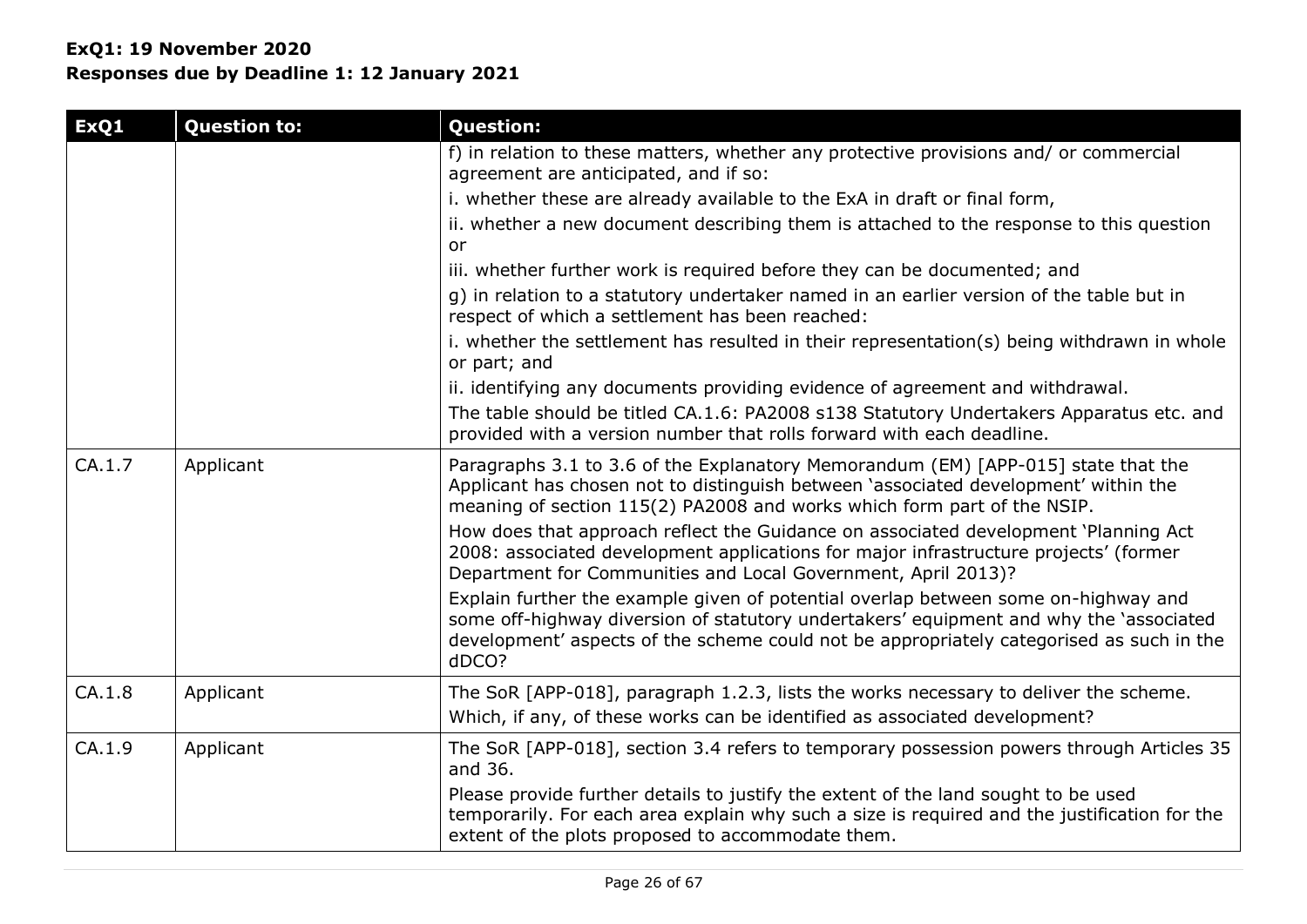| ExQ1    | <b>Question to:</b> | <b>Question:</b>                                                                                                                                                                                                                                                                                                                                               |
|---------|---------------------|----------------------------------------------------------------------------------------------------------------------------------------------------------------------------------------------------------------------------------------------------------------------------------------------------------------------------------------------------------------|
| CA.1.10 | Applicant           | For the avoidance of doubt, what are all the factors that are regarded as constituting<br>evidence of a compelling case in the public interest for the CA powers sought and where,<br>giving specific paragraph references, are these set out in the submitted documentation?                                                                                  |
| CA.1.11 | Applicant           | The SoR [APP-018] at section 5.4 states that there is a compelling case in the public<br>interest for the CA.                                                                                                                                                                                                                                                  |
|         |                     | What assessment, if any, has been made of the effect upon individual Affected Persons<br>and their private loss that would result from the exercise of CA powers in each case?                                                                                                                                                                                 |
|         |                     | Where is it demonstrated within the application that the public benefits of the scheme<br>outweigh any residual adverse effects including private loss suffered by individual land<br>owners and occupiers? Demonstrate how such a conclusion has been reached and how the<br>balancing exercise between public benefit and private loss has been carried out. |
| CA.1.12 | Applicant           | In the light of the relevant Guidance related to CA, 'Planning Act 2008: procedures for the<br>compulsory acquisition of land' and in particular paragraph 8:                                                                                                                                                                                                  |
|         |                     | How can the ExA be assured that all reasonable alternatives to CA (including modifications<br>to the scheme) have been explored?                                                                                                                                                                                                                               |
|         |                     | Set out in summary form, with document references where appropriate, what<br>assessment/comparison has been made of the alternatives to the proposed acquisition of<br>land or interests in each case.                                                                                                                                                         |
| CA.1.13 | Applicant           | Section 6 of the SoR [APP-018] addresses human rights.                                                                                                                                                                                                                                                                                                         |
|         |                     | Where is it demonstrated that interference with human rights in this case would be<br>proportionate and justified?                                                                                                                                                                                                                                             |
|         |                     | How has the proportionality test been undertaken and explain how this approach has been<br>undertaken in relation to individual plots?                                                                                                                                                                                                                         |
| CA.1.14 | Applicant           | What assurance and evidence can the Applicant provide of the accuracy of the land<br>interests identified as submitted and indicate whether there are likely to be any changes<br>to the land interests, including the identification of further owners/interests or monitoring<br>and update of changes in interests?                                         |
| CA.1.15 | Applicant           | Section 5.5 of the SoR [APP-018] states that none of the alternatives or modifications<br>considered would obviate the need for the compulsory acquisition and temporary                                                                                                                                                                                       |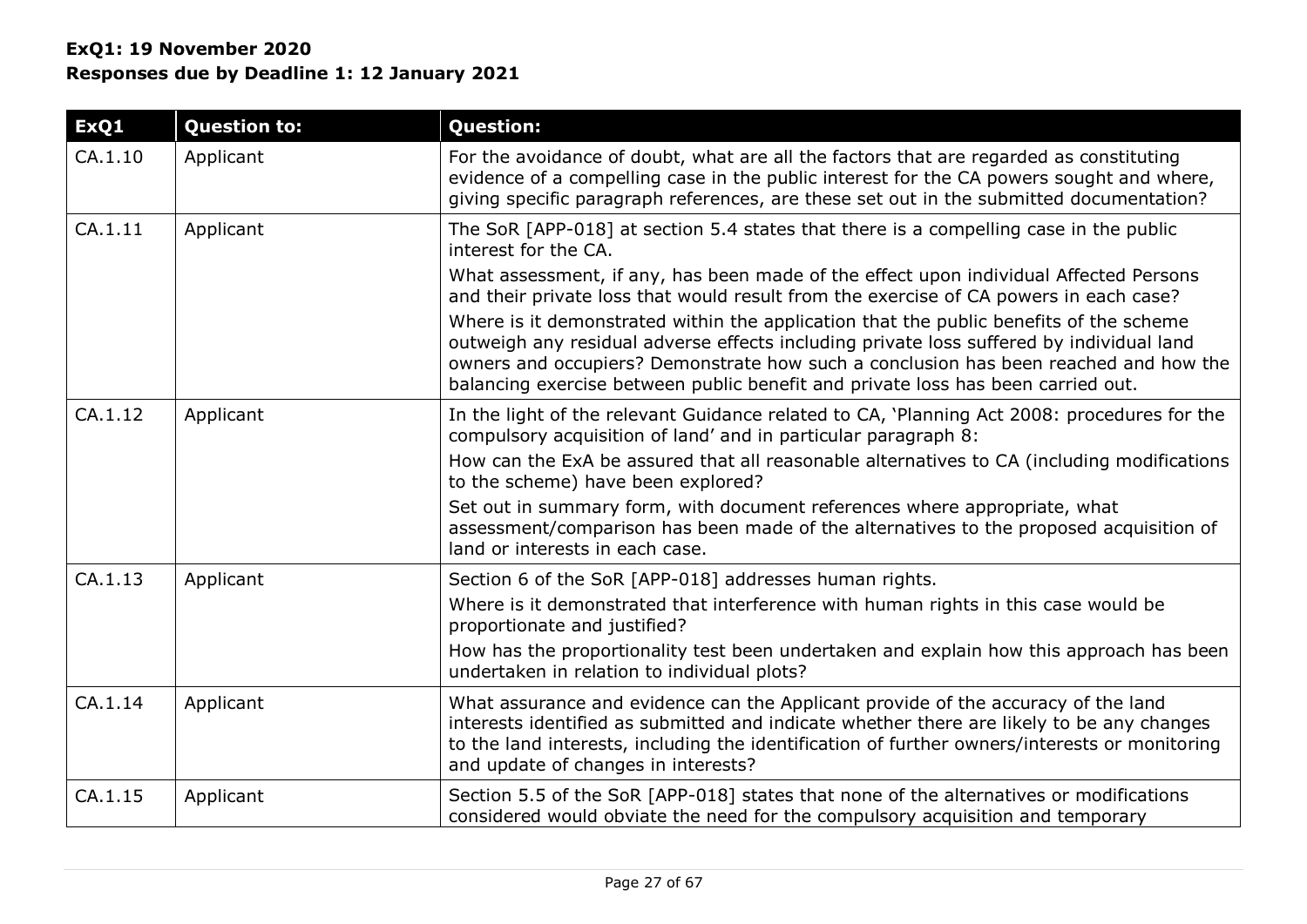| ExQ1    | <b>Question to:</b>                    | <b>Question:</b>                                                                                                                                                                                                                                                                                                                                                                                                                                                                                                                                                    |
|---------|----------------------------------------|---------------------------------------------------------------------------------------------------------------------------------------------------------------------------------------------------------------------------------------------------------------------------------------------------------------------------------------------------------------------------------------------------------------------------------------------------------------------------------------------------------------------------------------------------------------------|
|         |                                        | possession of the Land. The Applicant is asked to provide further detail to substantiate this<br>position.                                                                                                                                                                                                                                                                                                                                                                                                                                                          |
| CA.1.16 | Applicant                              | Paragraph 6.1.3 of the SoR [APP-018] indicates that land at East Cottage Charlton Mires<br>and Charlton Mires Farmhouse is required in Part B for the construction of the grade-<br>separated junction at Charlton Mires. It states that the Applicant has been in regular<br>discussions with the landowner and a blight application has been received but as at<br>application, compensation discussions remain ongoing.<br>The Applicant is asked to confirm the Plot references and ownerships for these properties<br>and to provide an update on discussions. |
| CA.1.17 | Applicant                              | Annex A of the SoR [APP-018] provides details of the purpose for which CA and temporary<br>possession (TP) powers are sought. It includes, under the heading of permanent<br>acquisition of land a number of plots required for de-trunking works to the existing A1<br><b>Trunk Road</b><br>Why are permanent acquisition rights required for de-trunking works?                                                                                                                                                                                                   |
|         |                                        |                                                                                                                                                                                                                                                                                                                                                                                                                                                                                                                                                                     |
| CA.1.18 | Applicant                              | Paragraph 4.1.2 of the Funding Statement [APP-019] states that to date two valid blight<br>notices have been served.<br>The Applicant is asked to provide details and to update the ExA if any further notices are<br>served.                                                                                                                                                                                                                                                                                                                                       |
|         | <b>DRAFT DEVELOPMENT CONSENT ORDER</b> |                                                                                                                                                                                                                                                                                                                                                                                                                                                                                                                                                                     |
|         |                                        | References to the draft Development Consent Order (dDCO) in this set of<br>questions refer to Examination Library reference [APP-014] and the reference is<br>not repeated. Similarly, the Examination Library reference for the Explanatory<br>Memorandum (EM) [APP-015] is not repeated in this series of questions.                                                                                                                                                                                                                                              |
| DCO.1.1 | Applicant                              | The Applicant is asked to supply subsequent versions of the dDCO in both .pdf and Word<br>formats and in two versions, the first forming the latest consolidated draft and the second<br>showing changes from the previous version in tracked changes, with comments outlining<br>the reason for the change. The consolidated draft version in Word is to be supported by a<br>report validating that version of the dDCO as being in the SI template and with updated<br>revision numbers.                                                                         |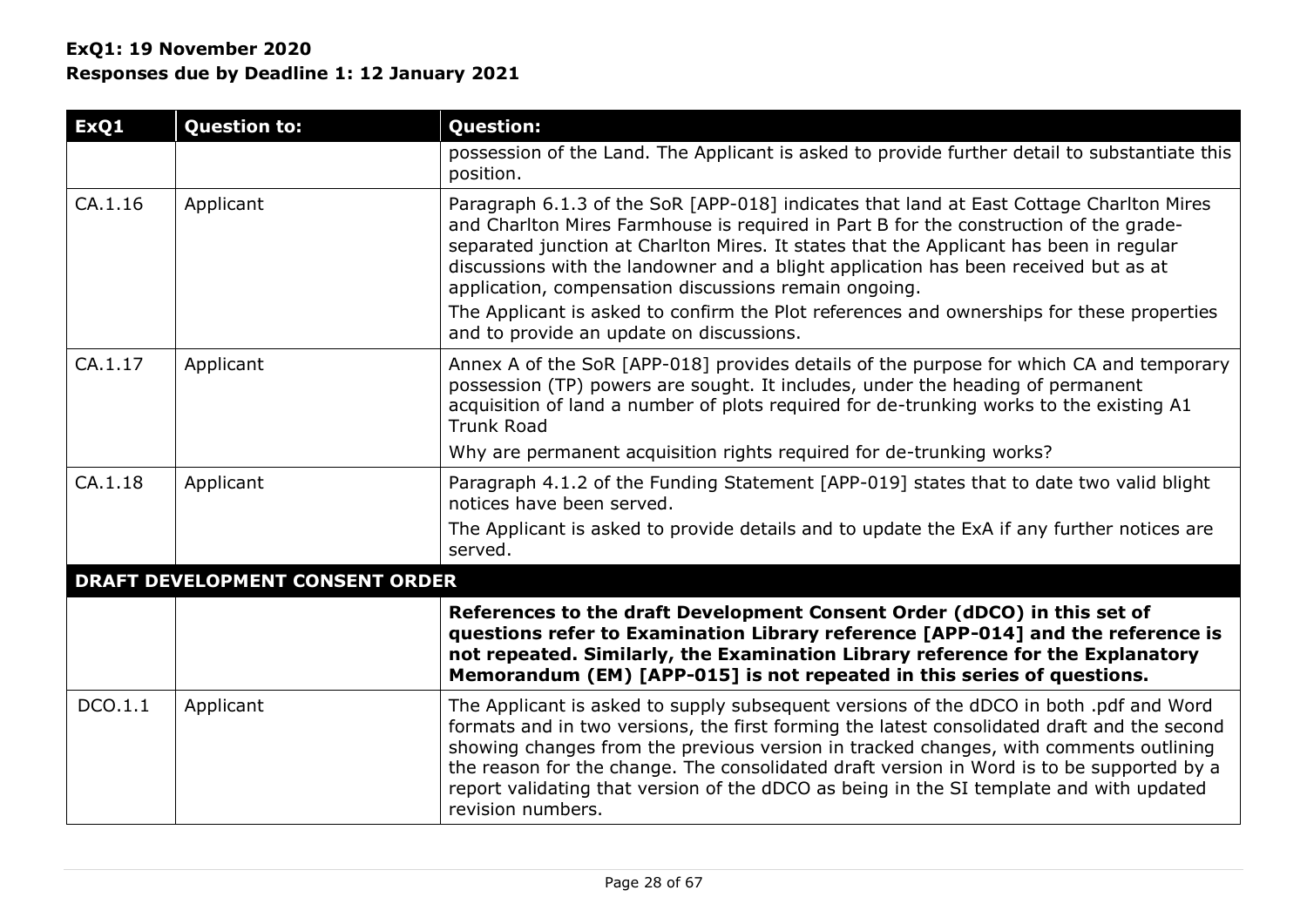# **ExQ1: 19 November 2020 Responses due by Deadline 1: 12 January 2021**

| ExQ1    | <b>Question to:</b> | <b>Question:</b>                                                                                                                                                                                                                                                                                                                                                                                                                                                                                                                                                                                                                                                                                                                                                                                                                                                                                                                                                   |
|---------|---------------------|--------------------------------------------------------------------------------------------------------------------------------------------------------------------------------------------------------------------------------------------------------------------------------------------------------------------------------------------------------------------------------------------------------------------------------------------------------------------------------------------------------------------------------------------------------------------------------------------------------------------------------------------------------------------------------------------------------------------------------------------------------------------------------------------------------------------------------------------------------------------------------------------------------------------------------------------------------------------|
| DCO.1.2 | Applicant           | The Applicant is asked to ensure that all application or subsequent plans and documents<br>referred to in the dDCO in whatever provision are identified by Drawing or Document and<br>Revision Numbers in subsequent versions of the dDCO. Where revisions are prepared to<br>plans and documents, these should be reflected in the latest version of the dDCO. The<br>Applicant should undertake a final audit of plans and documents referred to in the dDCO<br>prior to submitting its final preferred dDCO to the Examination. Where it is necessary to<br>refer to document numbers the Applicant should use the Examination Library system.                                                                                                                                                                                                                                                                                                                  |
| DCO.1.3 | Applicant           | The Applicant is asked to confirm that Schedule 12 (Documents to be Certified) will be<br>updated in each subsequent version of the dDCO provided during the Examination. This<br>should accompany an update to the Applicant's Document Tracker [AS-002] recording the<br>latest version of each plan and documents.                                                                                                                                                                                                                                                                                                                                                                                                                                                                                                                                                                                                                                              |
| DCO.1.4 | Applicant           | Section 3 of the EM describes the Applicant's approach to drafting in respect of associated<br>development. Paragraphs 3.4 and 3.5 indicate that the Applicant has chosen not to<br>distinguish between the principal development of the NSIP and associated development<br>within the meaning of s115 of PA2008. This is justified by the Applicant on the basis that<br>"there is no requirement for a development consent order to distinguish between these<br>two categories". The EM also makes reference to the DCLG Guidance on associated<br>development. Schedule 1 of the dDCO describes the authorised development set out in<br>Works Nos. 1-37 with the description of 'further development' following.<br>If no distinction is made between the principal and associated development how can it be<br>demonstrated that the DCLG Guidance has been adhered to? Furthermore, what is the<br>rationale for the identification of further development? |
| DCO.1.5 | Applicant           | Contents Page.<br>The Applicant is asked to check the format of the headings used, particularly<br>"Development Consent Order 20[**]" and "Laid before Parliament [***]" which do not<br>appear to be a standard approach.                                                                                                                                                                                                                                                                                                                                                                                                                                                                                                                                                                                                                                                                                                                                         |
| DCO.1.6 | Applicant           | Preamble. "An application has been made"<br>The Applicant is asked to review this sentence. The application was made under section 37<br>of PA2008; the Order would not be made under section 37. In addition, "sections" should<br>be singular.                                                                                                                                                                                                                                                                                                                                                                                                                                                                                                                                                                                                                                                                                                                   |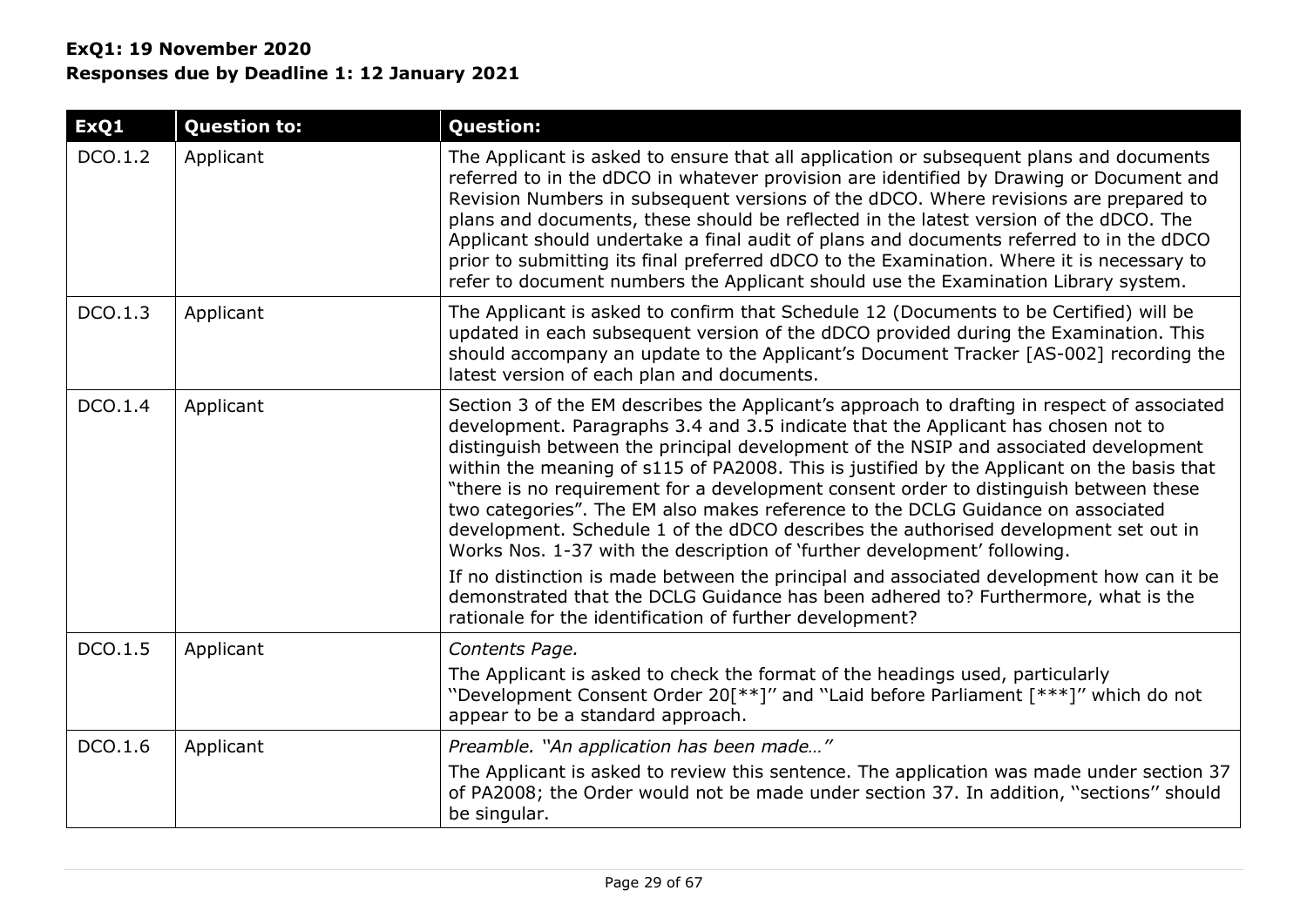| ExQ1     | <b>Question to:</b> | <b>Question:</b>                                                                                                                                                                                                                                                                                                                                                                                                                                                                                                                                                                                                                                                                                                                                                                                                                                                                                                                                                                                                                                                                |
|----------|---------------------|---------------------------------------------------------------------------------------------------------------------------------------------------------------------------------------------------------------------------------------------------------------------------------------------------------------------------------------------------------------------------------------------------------------------------------------------------------------------------------------------------------------------------------------------------------------------------------------------------------------------------------------------------------------------------------------------------------------------------------------------------------------------------------------------------------------------------------------------------------------------------------------------------------------------------------------------------------------------------------------------------------------------------------------------------------------------------------|
| DCO.1.7  | Applicant           | "The application was examined by a single appointed person"<br>The Applicant is asked to draft the Preamble to the next version of the dDCO to confirm<br>that the application has been examined by a panel of two members ("the Panel")<br>appointed by the Secretary of State. The references to the single appointed person in the<br>following two paragraphs should also be removed.                                                                                                                                                                                                                                                                                                                                                                                                                                                                                                                                                                                                                                                                                       |
| DCO.1.8  | Applicant           | Footnotes.<br>A number of early footnotes are very extensive. The Applicant is asked to review the use<br>of footnotes with reference to paragraph 7 of PINS Advice Note 15 and to confirm that the<br>use of footnotes is appropriate.                                                                                                                                                                                                                                                                                                                                                                                                                                                                                                                                                                                                                                                                                                                                                                                                                                         |
| DCO.1.9  | Applicant           | Art 2 - "the book of reference" means the book of reference (Our emphasis.)<br>Consider changing the underlined phase with "the document of that description". This<br>approach has been used with reference to the interpretation of "environmental<br>statement".                                                                                                                                                                                                                                                                                                                                                                                                                                                                                                                                                                                                                                                                                                                                                                                                             |
| DCO.1.10 | Applicant           | Art 2 - "commence".<br>The definition of "commence" only relates to "the carrying out of any material operation"<br>(as defined in s.56(4) PA 2008). The other works listed in the definition, which are<br>described in the EM as "low impact preparatory works" are excluded from the definition.<br>However, these other works are not described as "preparatory works" (for which there is<br>no definition, nor are they all listed in Sch. 1.) It is therefore unclear what authority the<br>Applicant will have to carry out these "preparatory works" as they appear to be excluded<br>from the scope of the DCO (but see comments below on Article 25). Equally, whilst noting<br>that there has been precedent in other DCOs for the SoS to remove definitions of<br>"preliminary works" on the grounds that these were unnecessary / had minimal potential<br>for adverse impacts (see Guidance Note 15 at para 21), the Applicant has not explained<br>why it considers this approach is appropriate in the circumstances of this proposed NSIP.<br>Please clarify. |
| DCO.1.11 | Applicant           | Art 2 - "engineering drawings and sections" means the drawings and sections listed<br>(Our emphasis.)<br>Consider changing the underlined phase with "the document of that description".                                                                                                                                                                                                                                                                                                                                                                                                                                                                                                                                                                                                                                                                                                                                                                                                                                                                                        |
| DCO.1.12 | Applicant           | Art 2 - "general arrangement plans" means the drawings listed                                                                                                                                                                                                                                                                                                                                                                                                                                                                                                                                                                                                                                                                                                                                                                                                                                                                                                                                                                                                                   |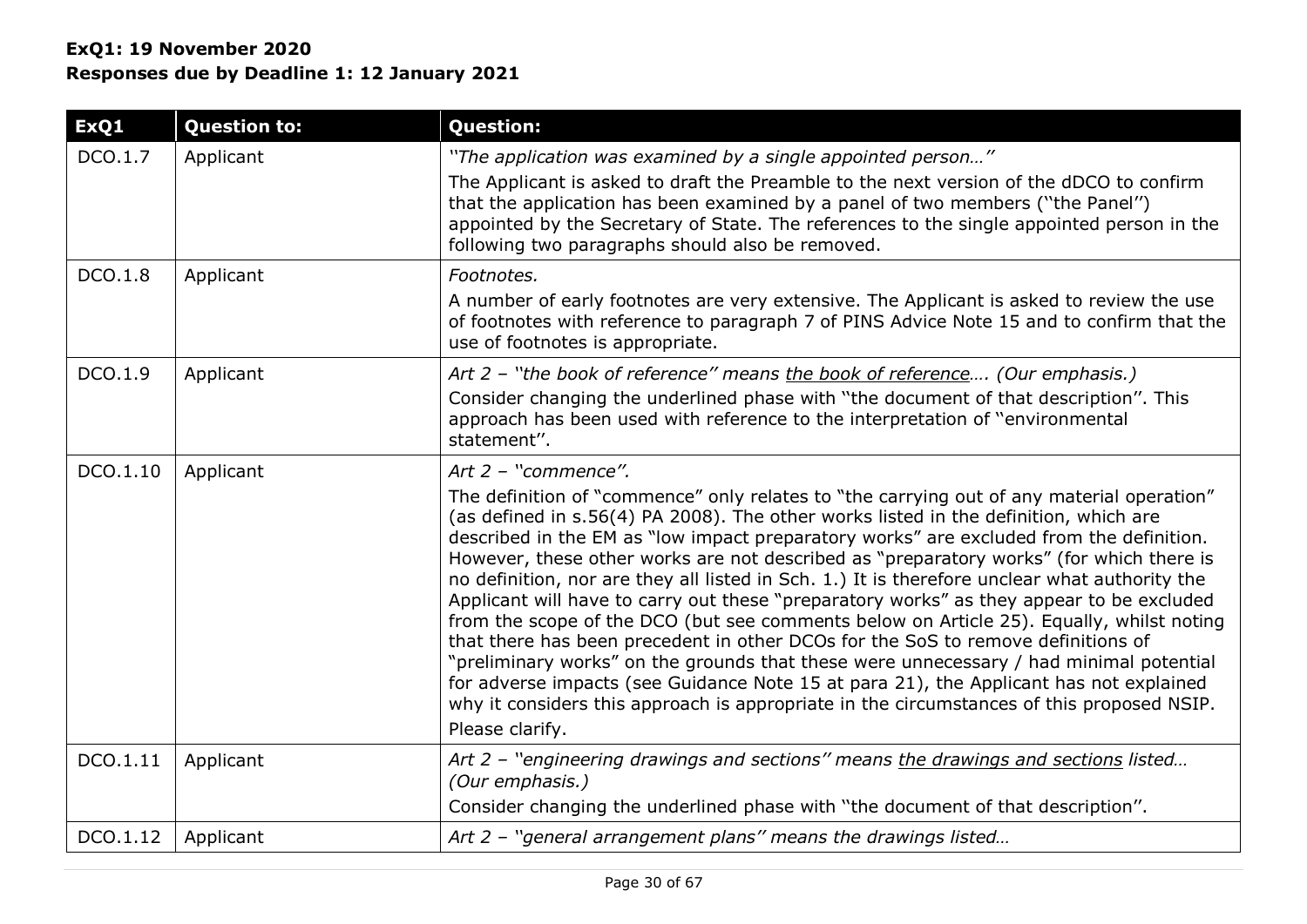| ExQ1     | <b>Question to:</b> | <b>Question:</b>                                                                                                                                                                                                                                                                                                                                                                                                                                                              |
|----------|---------------------|-------------------------------------------------------------------------------------------------------------------------------------------------------------------------------------------------------------------------------------------------------------------------------------------------------------------------------------------------------------------------------------------------------------------------------------------------------------------------------|
|          |                     | Consider changing to "means the document of that description listed in Schedule 12<br>(documents to be certified) and certified as the general arrangement plans by the<br>Secretary of State for the purposes of the Order". (Our emphasis.) This would provide<br>consistency with the interpretation of "engineering drawings and sections".                                                                                                                               |
| DCO.1.13 | Applicant           | Art $2$ - "maintain"<br>The definition of "maintain" is not as clear as it could be particularly in relation to the<br>interface with the ES and as drafted does not clearly meet the intent identified in Section<br>6.4b of the EM.<br>The definition should make it clear that any of the activities classed as maintenance can<br>only be carried out if they do not give rise to any materially new or different<br>environmental effects to those identified in the ES. |
| DCO.1.14 | Applicant           | Art $2$ - "order land".<br>Change to "Order land" as this is how the term is presented in the Articles.                                                                                                                                                                                                                                                                                                                                                                       |
| DCO.1.15 | Applicant           | Art 2 - "order limits".<br>Change to "Order limits" as this is how the term is presented in the Articles.                                                                                                                                                                                                                                                                                                                                                                     |
| DCO.1.16 | Applicant           | Art $2$ - "owner".<br>Insert "(interpretation)" after "section 7".                                                                                                                                                                                                                                                                                                                                                                                                            |
| DCO.1.17 | Applicant           | Art 2 - "Part B offline works".<br>The Part B offline works comprise Work Nos. 22a and 22b. The EM describes the Part B<br>offline works as centred on the realignment of the A1 at the new Charlton Mires junction.<br>The Applicant is asked to clarify why these works are described as offline when they<br>appear to be on the same alignment as the existing A1 carriageway. The situation is quite<br>different from the offline works for Part A.                     |
| DCO.1.18 | Applicant           | Art $2$ - "rights of way and access plans".<br>Consider changing to "means the document of that description" for consistency with other<br>terms. The term "Secretary of State" should begin on a new line.                                                                                                                                                                                                                                                                   |
| DCO.1.19 | Applicant           | Art 2 - "statutory undertaker".                                                                                                                                                                                                                                                                                                                                                                                                                                               |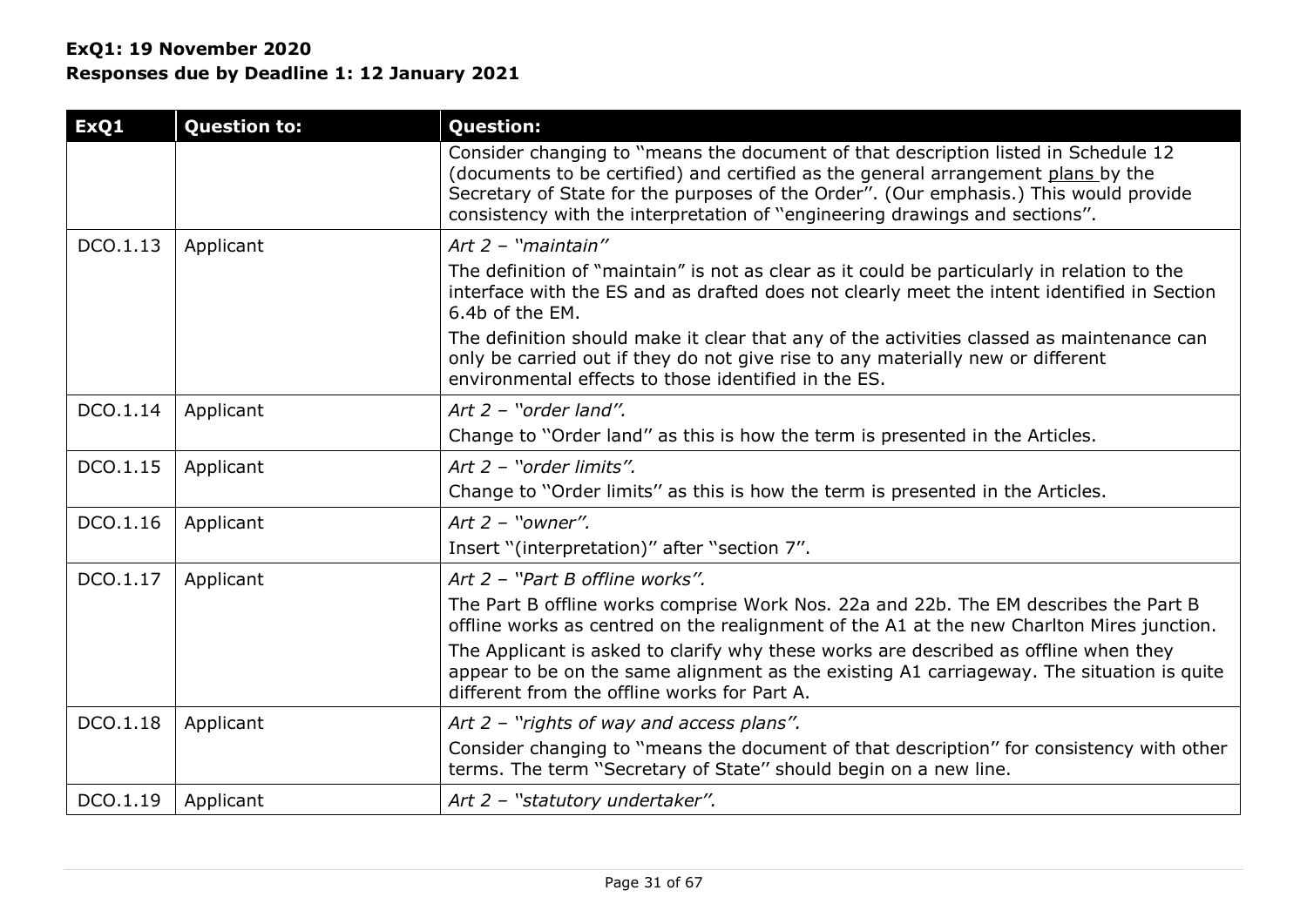| ExQ1     | <b>Question to:</b> | <b>Question:</b>                                                                                                                                                                                                        |
|----------|---------------------|-------------------------------------------------------------------------------------------------------------------------------------------------------------------------------------------------------------------------|
|          |                     | Insert "(statutory undertakers' land)" after "section 127(8)" for consistency with other<br>terms.                                                                                                                      |
| DCO.1.20 | Applicant           | Art $2$ - "street".<br>Insert "(streets street works and undertakers)" after "section 48" for consistency with<br>other terms.                                                                                          |
| DCO.1.21 | Applicant           | Art 2 - "structures engineering drawings and sections" means the drawings and sections<br>listed (Our emphasis.)<br>Consider changing the underlined phase with "the document of that description".                     |
| DCO.1.22 | Applicant           | Art $2$ - "traffic authority".<br>Insert "section 121A (traffic authorities) of" after "as in" for consistency with other terms.                                                                                        |
| DCO.1.23 | Applicant           | Art 2 - "traffic regulation plans".<br>Consider changing to "means the document of that description" for consistency with other<br>terms.                                                                               |
| DCO.1.24 | Applicant           | Art 2 - "trunk road".<br>Insert "(general provision as to trunk roads)" after "section 10" and "(certain special<br>roads and other highways to become trunk roads)" after "19(1)" for consistency with<br>other terms. |
| DCO.1.25 | Applicant           | Art 2 - "vegetation clearance plans" means the plans listed (Our emphasis.)<br>Consider changing the underlined phase with "the document of that description".                                                          |
| DCO.1.26 | Applicant           | Art $2$ – "the works plans" means the plans listed O(ur emphasis.<br>Consider changing the underlined phase with "the document of that description".                                                                    |
| DCO.1.27 | Applicant           | Art $2(7)$<br>No justification for this provision is provided in the EM. The Applicant is asked to justify its<br>inclusion.                                                                                            |
| DCO.1.28 | Applicant           | Art 6 - Planning Permission<br>Should the penultimate line specify "the carrying out, use or operation of such<br>development"?                                                                                         |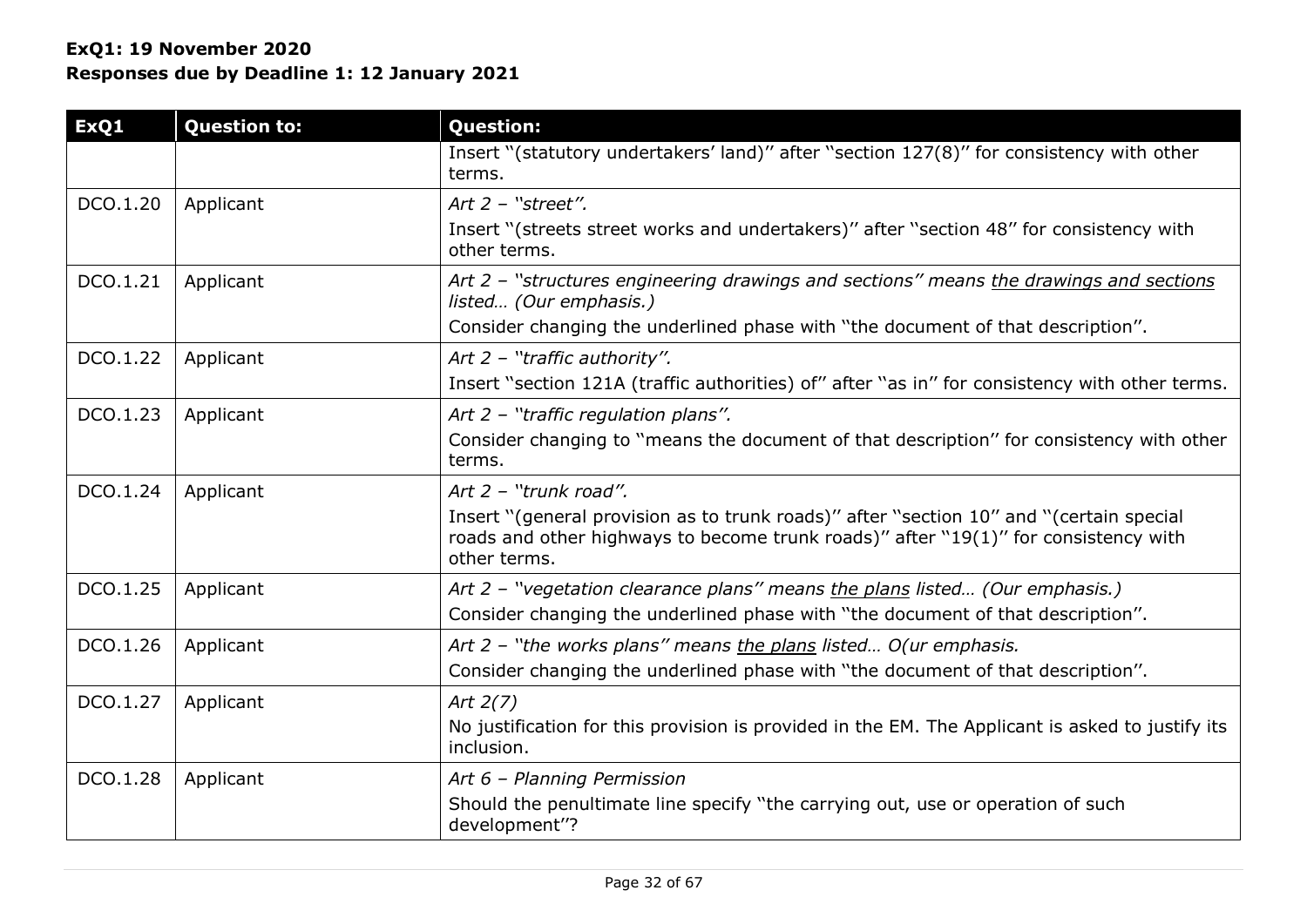| ExQ1     | <b>Question to:</b> | <b>Question:</b>                                                                                                                                                                                                                                                                                                                                            |
|----------|---------------------|-------------------------------------------------------------------------------------------------------------------------------------------------------------------------------------------------------------------------------------------------------------------------------------------------------------------------------------------------------------|
| DCO.1.29 | Applicant           | Art 7 - Limits of deviation<br>(b)(iii) The Applicant is asked to provide justification for the proposed Limits of Deviation<br>in respect of the comment above relating to the definition of Part B offline works.                                                                                                                                         |
| DCO.1.30 | Applicant           | Art $7$ - Limits of deviation<br>$(b)(v)$ The Limit of Deviation is described as 0.5 metres upwards or 0.5 metres downwards.<br>This appears to be in conflict with the EM which describes the vertical Limits of Deviation<br>for Highlaws and West Moor as being fixed at 0.6metres.<br>The Applicant is asked to clarify and justify this provision.     |
| DCO.1.31 | Applicant           | Art 7 - Limits of deviation<br>(b)(vii) The vertical Limits of Deviation for the Heckley Fence overbridge works are<br>proposed to be 0.65 metres. The EM describes this as being due to site circumstances.<br>The Applicant is asked to provide further clarification about site circumstances.                                                           |
| DCO.1.32 | Applicant           | Art $7$ - Limits of deviation<br>Paragraph 7.12 of the EM indicates that the Limits of Deviation referred to in this article<br>and shown on the application plans have been taken into account in preparation of the ES<br>and the potential impacts of a deviation within the permitted limits have been assessed.<br>Demonstrate how this has been done. |
| DCO.1.33 | Applicant           | Art 7 - Limits of deviation<br>Paragraph 7.12 of the EM indicates that Highways England is only permitted to exceed the<br>limits specified in Art 7 if it can demonstrate to the SoS's satisfaction that no materially<br>different environmental effects would arise.<br>Should it refer to "materially new or materially different"?                     |
| DCO.1.34 | Applicant           | Art 7 - Limits of deviation<br>This article does not make provision for the procedure to enable an application to be made<br>to the SoS. The Applicant may wish to consider the provisions within the A19 Downhill<br>Lane Junction Order 2020 in this respect.                                                                                             |
| DCO.1.35 | Applicant           | Art $7$ - Limits of deviation<br>The ExA is concerned by the tailpiece after Art $7(b)(ix)$ .                                                                                                                                                                                                                                                               |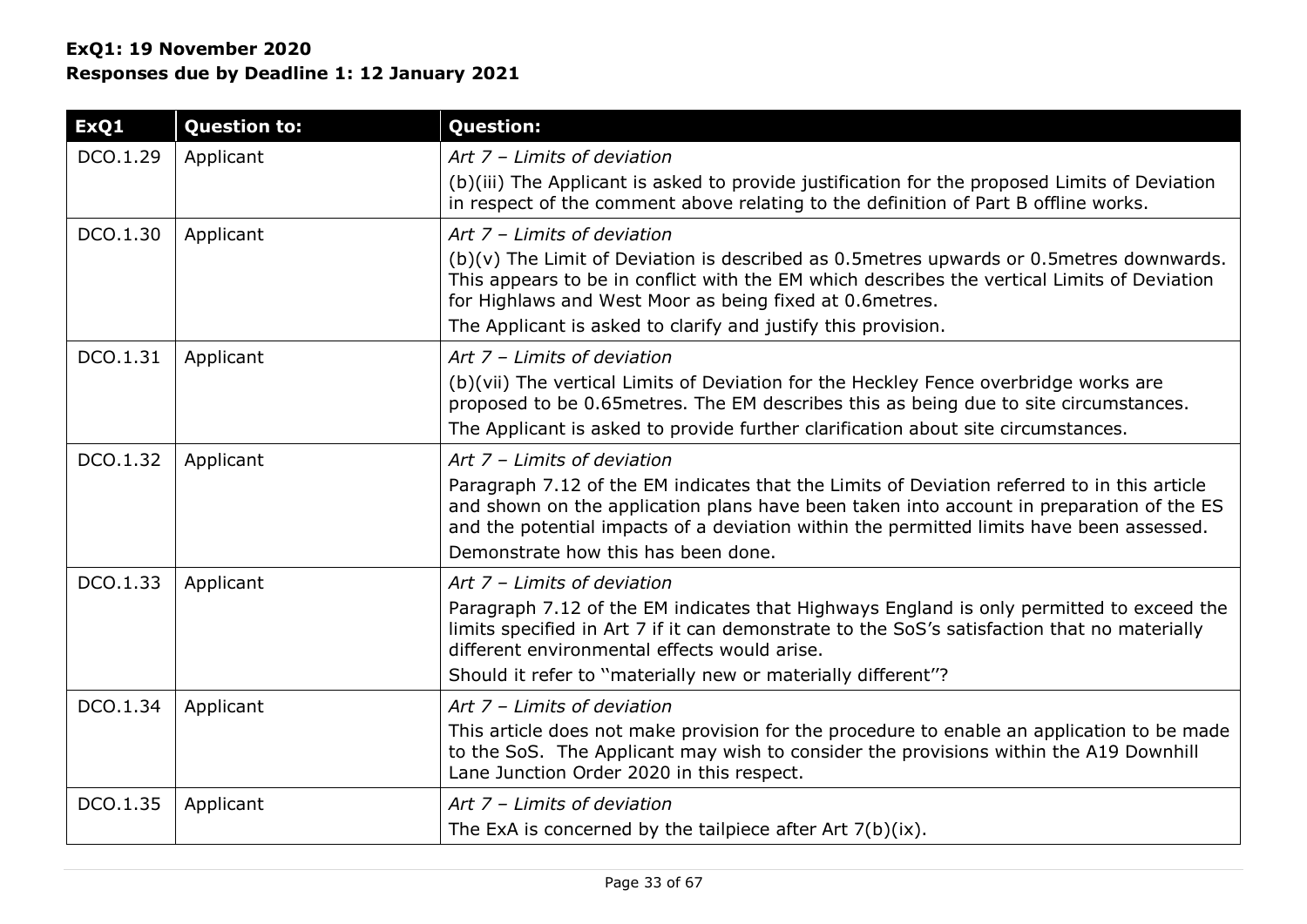| ExQ1     | <b>Question to:</b> | <b>Question:</b>                                                                                                                                                                                                                                                                                                                                                                                                       |
|----------|---------------------|------------------------------------------------------------------------------------------------------------------------------------------------------------------------------------------------------------------------------------------------------------------------------------------------------------------------------------------------------------------------------------------------------------------------|
|          |                     | Justify the level of flexibility sought, in particular why and in what circumstances<br>i)<br>it will be necessary to permit amendment to the maximum limits of lateral and<br>vertical deviation by the SoS at a later date.                                                                                                                                                                                          |
|          |                     | Explain why it is appropriate to permit amendments to the Limits of Deviation<br>ii)<br>other than by applying to amend the Order in accordance with the provisions of<br>PA2008.                                                                                                                                                                                                                                      |
|          |                     | Explain what process is in place for the SoS to determine whether exceeding the<br>iii)<br>vertical limits would not give rise to any materially new or materially worse<br>adverse environmental effects.                                                                                                                                                                                                             |
| DCO.1.36 | Applicant           | Art 9 - Consent to transfer benefit of the Order                                                                                                                                                                                                                                                                                                                                                                       |
|          |                     | This Article is drafted in such a way that it gives the Applicant the power to transfer or<br>grant to these entities for the purposes of carrying out the Works listed in sub-section 4.<br>The EM suggests that the intention is to allow these entities to move their own apparatus<br>where this needs to be diverted for the NSIP. However, the relevant Works (as set out in<br>Sch. 1) are far wider than this. |
|          |                     | This Article should be modified to limit the transfer/grant for the (limited) purposes set out<br>in the EM and not for the entirety of the relevant Works.                                                                                                                                                                                                                                                            |
| DCO.1.37 | Applicant           | Art 10 -Application of the 1991 Act<br>Art 10(4) refers to "article 15 (temporary stopping up and restriction of use of streets)".<br>The title of Art 15 is "Temporary prohibition, restriction and regulation of the use of<br>streets.<br>Please amend.                                                                                                                                                             |
| DCO.1.38 | Applicant           | Art 11 -Power to alter layout etc. of streets                                                                                                                                                                                                                                                                                                                                                                          |
|          |                     | The EM states that it is unnecessary to list the affected roads as their "location and extent<br>is self-evident from the Works etc. Plans".                                                                                                                                                                                                                                                                           |
|          |                     | The affected roads should either be marked clearly as such on the Plans or listed in a<br>Schedule to the DCO (preferably the latter). This Article also covers "any street having a<br>junction with such a street" but the rationale for this drafting is not explained in the EM.<br>Explain the rationale for this drafting.                                                                                       |
| DCO.1.39 | Applicant           | Art 11 -Power to alter layout etc. of streets                                                                                                                                                                                                                                                                                                                                                                          |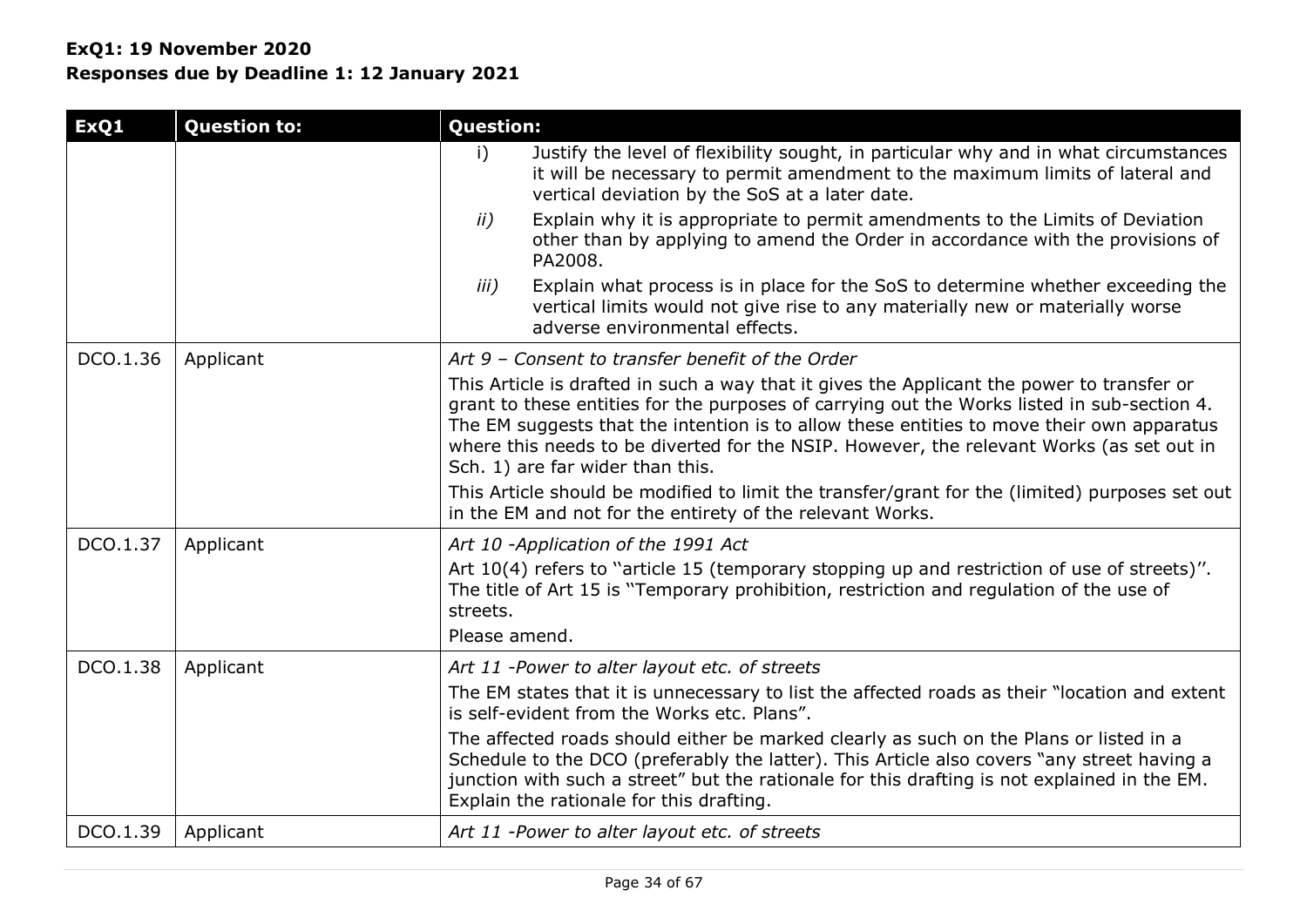| ExQ1     | <b>Question to:</b>     | <b>Question:</b>                                                                                                                                                                                                                                                                                                                                                                              |
|----------|-------------------------|-----------------------------------------------------------------------------------------------------------------------------------------------------------------------------------------------------------------------------------------------------------------------------------------------------------------------------------------------------------------------------------------------|
|          |                         | Art 11(3) refers to 42 days while Art 11(4) refers to 6 weeks.                                                                                                                                                                                                                                                                                                                                |
|          |                         | Is there any reason for switching between days and weeks? Please address in terms of<br>other Articles / Requirements to ensure consistency.                                                                                                                                                                                                                                                  |
| DCO.1.40 | Applicant               | Art 12 - Street works                                                                                                                                                                                                                                                                                                                                                                         |
|          | <b>NCC</b>              | Art 12(1) states "The undertaker may, for the purposes of the authorised development,<br>enter upon so much of any of the streets as are within the order limits and may".                                                                                                                                                                                                                    |
|          |                         | Art 12(1)(b) states "tunnel up or bore" Is "up" necessary?                                                                                                                                                                                                                                                                                                                                    |
|          |                         | Should this article be restricted to specific streets set out in a Schedule? Should it confirm<br>that the power is "without the consent of the street authority"? Should the powers be<br>exercised with the consent of the street authority subject to consultation?                                                                                                                        |
|          |                         | What is the view of NCC in respect of this Article?                                                                                                                                                                                                                                                                                                                                           |
| DCO.1.41 | Applicant               | Art 14 - Classification of roads etc                                                                                                                                                                                                                                                                                                                                                          |
|          |                         | The Applicant should explain the rationale for the power in this Article in the EM.                                                                                                                                                                                                                                                                                                           |
| DCO.1.42 | Applicant               | Art 14 -Classification of roads etc / Art 18 Clearways                                                                                                                                                                                                                                                                                                                                        |
|          |                         | Variation of the provisions in these articles is possible under any enactment and arguably<br>this has the effect of disapplying section 153 of PA2008 which provides a procedure for<br>changing a DCO. Justification should be provided in the relevant sections of the EM as to<br>why the provisions are necessary or expedient to give full effect to any other provision of<br>the DCO. |
| DCO.1.43 | Applicant               | Art 15 - Temporary prohibition, restriction and regulation of the use of streets<br>Should this article also apply to public rights of way?                                                                                                                                                                                                                                                   |
|          |                         | The EM indicates that Art 15 confers a power on Highways England where the use of a<br>street has been temporarily stopped up under this article to use it as a temporary working<br>site.                                                                                                                                                                                                    |
|          |                         | EM paragraph 8.23 should mirror the wording of Article 15 i.e. refer to prohibition,<br>regulation and restriction of streets rather than "temporary stopping up".                                                                                                                                                                                                                            |
| DCO.1.44 | Applicant<br><b>NCC</b> | Art 16 - Permanent stopping up and restriction of use of streets, public rights of way and<br>private means of access                                                                                                                                                                                                                                                                         |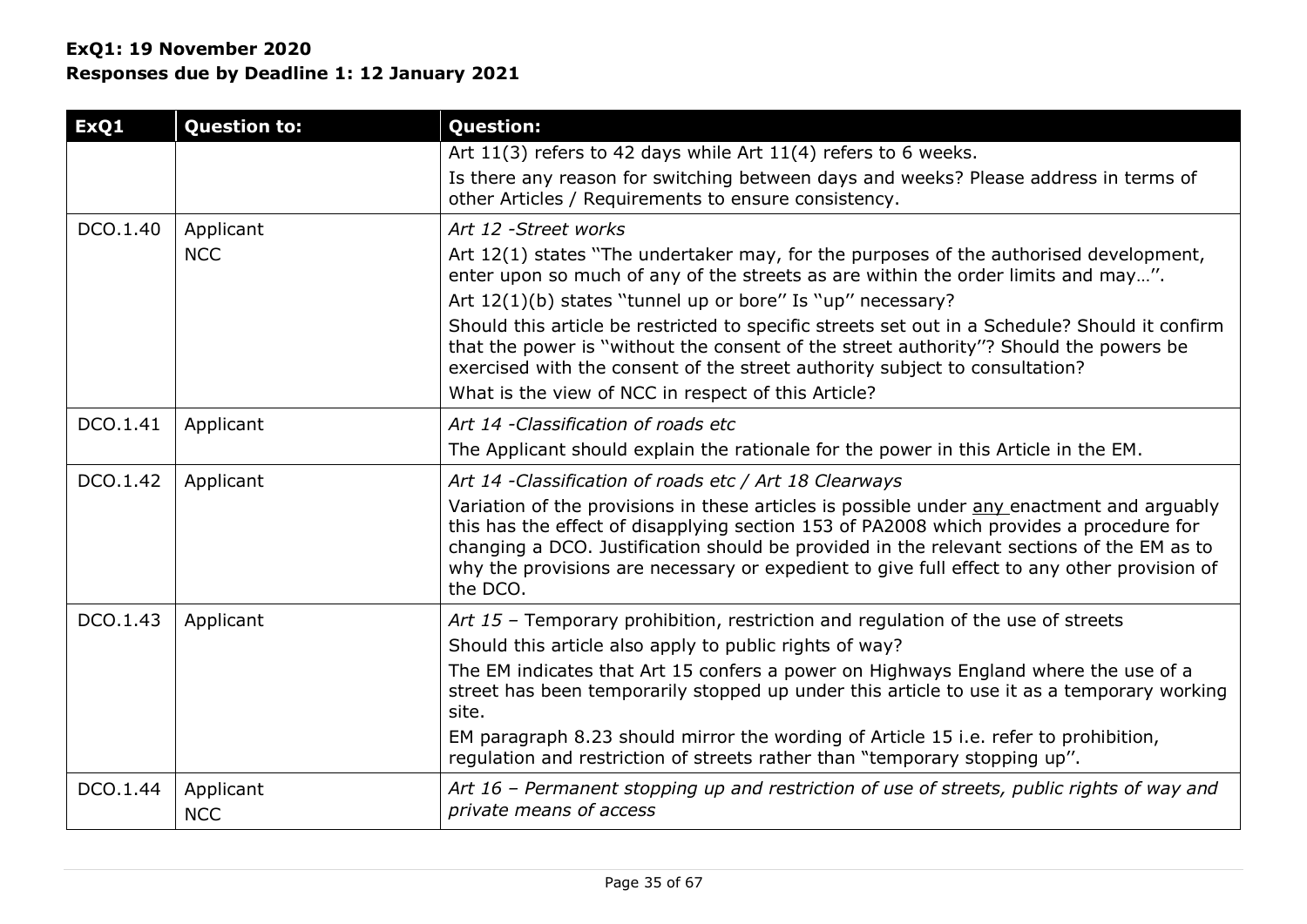| ExQ1     | <b>Question to:</b> | <b>Question:</b>                                                                                                                                                                                                                                                                                                                       |
|----------|---------------------|----------------------------------------------------------------------------------------------------------------------------------------------------------------------------------------------------------------------------------------------------------------------------------------------------------------------------------------|
|          |                     | In Art 16(2)(b) should there be a reference to "public right of way" after "street" in line<br>5?                                                                                                                                                                                                                                      |
|          |                     | In Art 16(3) reference is made to the right of way to be extinguished. Does the term<br>"extinguish" need to be defined, or alternatively should another term be used as<br>extinguish is not otherwise used?                                                                                                                          |
|          |                     | NCC - Comment on the provision contained within Art 16 of the draft DCO.                                                                                                                                                                                                                                                               |
| DCO.1.45 | <b>NCC</b>          | Art 17 - Access to works                                                                                                                                                                                                                                                                                                               |
|          |                     | Comment on the provision contained within Art 17 of the draft DCO.                                                                                                                                                                                                                                                                     |
| DCO.1.46 | Applicant           | Art 18 - Clearways<br>Art 18(2)(a)(iii) Should the reference to Schedule 3A (the Electronic Communications Act<br>2003) be "Schedule 3A (the electronic communications code) to the Communications Act<br>2003"?                                                                                                                       |
|          |                     | Art 18 (2)(c)(iii) Change "persons" to "person's".                                                                                                                                                                                                                                                                                     |
| DCO.1.47 | Applicant<br>IPs    | Art 22 - Powers in relation to relevant watercourses<br>Art 22(4) defines "relevant watercourse" as so much of the River Coquet as the context<br>requires.<br>Is this sufficiently precise? Are IPs content with the powers which are being sought?                                                                                   |
|          |                     |                                                                                                                                                                                                                                                                                                                                        |
| DCO.1.48 | <b>IPs</b>          | Art 23 - Discharge of water<br>Comment on the provision contained within Art 23 of the draft DCO.                                                                                                                                                                                                                                      |
| DCO.1.49 | Applicant           | Art 25 - Authority to survey and investigate the land<br>The EM describes this article as the means by which, prior to the construction of the<br>scheme, ground investigations and surveying can be undertaken.<br>The Applicant is asked to demonstrate how this provision relates to the scope of<br>commencement defined in Art 2. |
| DCO.1.50 | Applicant           | Art 27 - Compulsory acquisition of land - incorporation of the mineral code.                                                                                                                                                                                                                                                           |
|          |                     | For consistency and precision, it is suggested that "acquiring authority" and "undertaker"<br>are emphasised.                                                                                                                                                                                                                          |
| DCO.1.51 | Applicant           | Art 28 - Time limit for exercise of authority to acquire land compulsorily                                                                                                                                                                                                                                                             |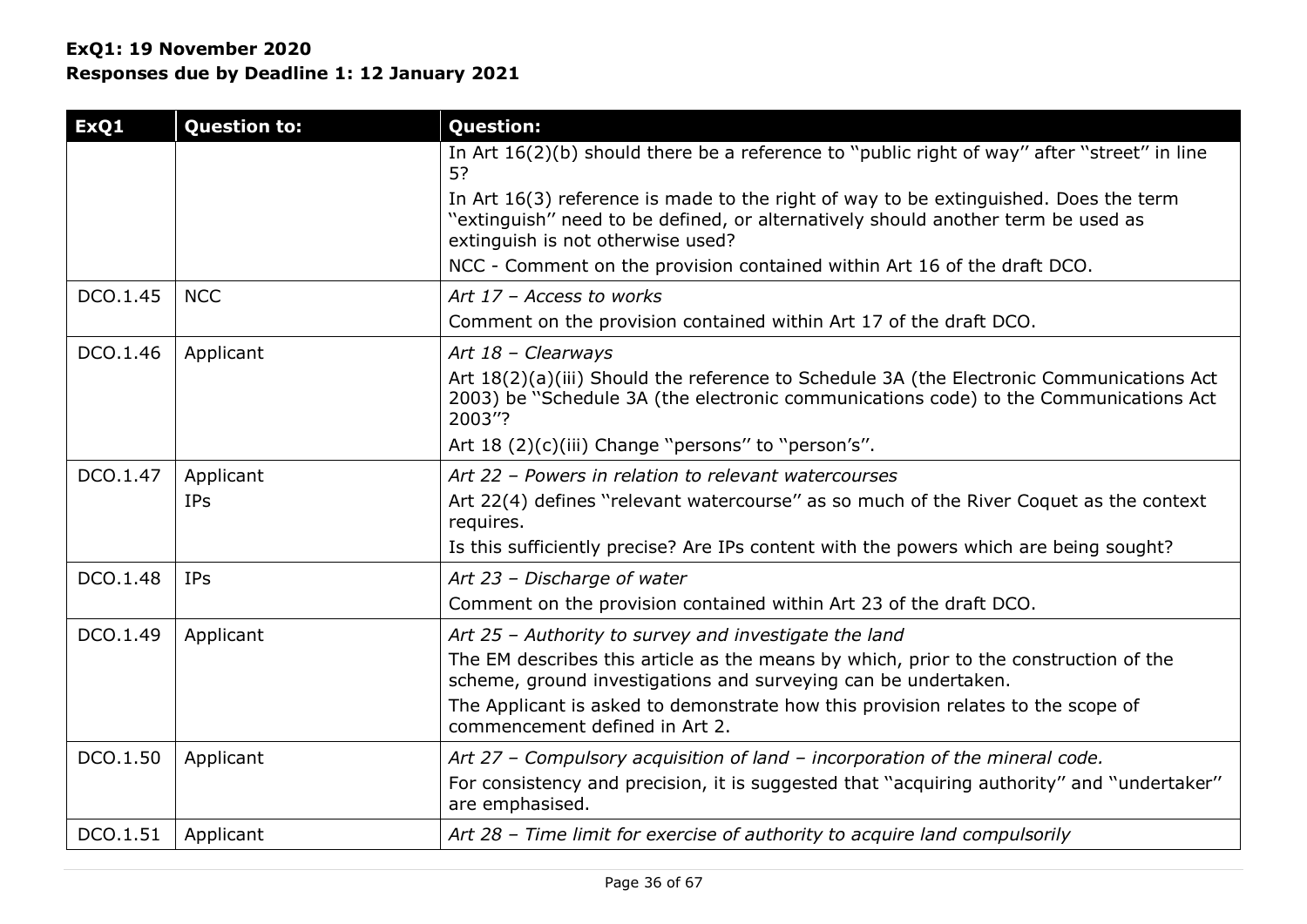| ExQ1     | <b>Question to:</b> | <b>Question:</b>                                                                                                                                                                                                                                                                           |
|----------|---------------------|--------------------------------------------------------------------------------------------------------------------------------------------------------------------------------------------------------------------------------------------------------------------------------------------|
|          |                     | The EM states that this article sets a 5 year time limit on the power of Highways England<br>to take temporary possession of land, although it does not prevent Highways England<br>from remaining in possession of land after that time if it took possession within the 5 year<br>limit. |
|          |                     | What is the rationale for the power to remain in temporary possession of land after the<br>initial 5-year period has expired?                                                                                                                                                              |
| DCO.1.52 | Applicant           | Art 29 - Compulsory acquisition of rights and restrictive covenants                                                                                                                                                                                                                        |
|          |                     | Art 29(2) needs to specify that the right should be solely related to the Work No. specified<br>in column 2 of Sch. 6.                                                                                                                                                                     |
|          |                     | Art 29(4) references the divided land provision of the 1965 Act.                                                                                                                                                                                                                           |
|          |                     | An explanation for such provision is not provided in the EM. The Applicant is requested to<br>do so.                                                                                                                                                                                       |
| DCO.1.53 | Applicant           | Art 31 - Modification of Part 1 of the 1965 Act                                                                                                                                                                                                                                            |
|          |                     | The EM does not currently provide the rationale for the inclusion of this provision in this<br>DCO.                                                                                                                                                                                        |
|          |                     | The Applicant should address this further.                                                                                                                                                                                                                                                 |
| DCO.1.54 | Applicant           | Art 32 Application of the 1981 Act                                                                                                                                                                                                                                                         |
|          |                     | The EM does not currently provide the rationale for the inclusion of this provision in this<br>DCO.                                                                                                                                                                                        |
|          |                     | The Applicant should address this further.                                                                                                                                                                                                                                                 |
| DCO.1.55 | Applicant           | Art 33 - Acquisition of subsoil or airspace only                                                                                                                                                                                                                                           |
|          |                     | It would be helpful if the EM could explain the rationale for the CA of airspace particularly<br>with reference to the River Coquet bridges.                                                                                                                                               |
| DCO.1.56 | Applicant           | Art 35 - Temporary use of land for carrying out the authorised development                                                                                                                                                                                                                 |
|          |                     | Art 35(1) References to "that land" in (b) and (c) should specify that this is as referred to<br>in sub-paragraph (a).                                                                                                                                                                     |
|          |                     | Art 35(1)(d) refers to "mitigation works". This phrase does not appear in the definitions,<br>nor is any further explanation given in the EM. The phrase should either be defined or an<br>explanation of the need for these works/this power should be given in the EM.                   |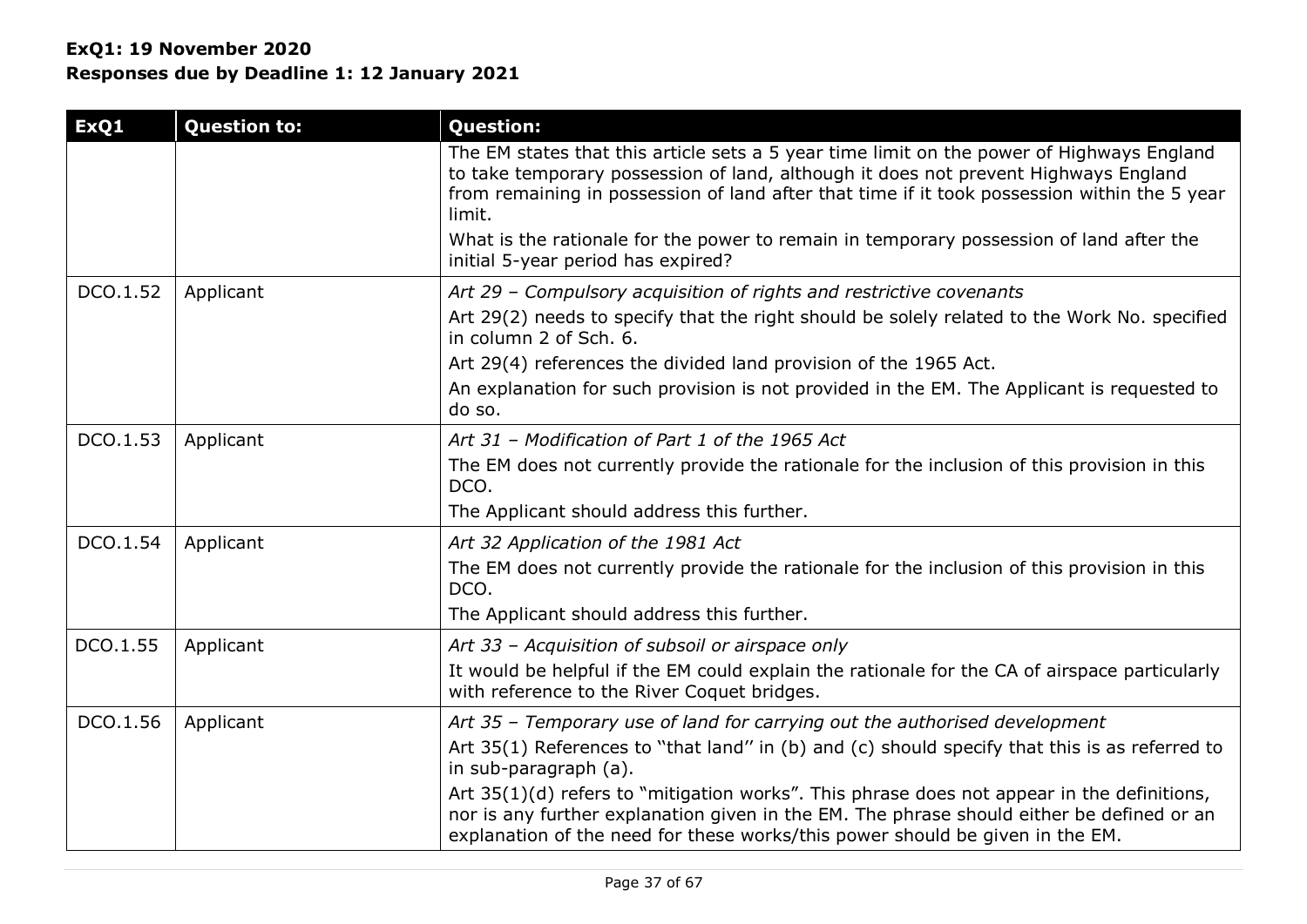| ExQ1     | <b>Question to:</b> | <b>Question:</b>                                                                                                                                                                                                                                                                                                                                                                                                                                                                                              |
|----------|---------------------|---------------------------------------------------------------------------------------------------------------------------------------------------------------------------------------------------------------------------------------------------------------------------------------------------------------------------------------------------------------------------------------------------------------------------------------------------------------------------------------------------------------|
|          |                     | Art 35(4): the EM should explain the rationale for these powers.                                                                                                                                                                                                                                                                                                                                                                                                                                              |
| DCO.1.57 | Applicant           | Art 38 - Apparatus and rights of statutory undertakers in stopped up streets<br>The SoS will be unable to authorise removal or repositioning of apparatus unless satisfied<br>that the extinguishment or removal is necessary for the purpose of carrying out the<br>development to which the order relates in accordance with section 138 of the Planning Act<br>2008.<br>Justification is needed to show that extinguishment or removal is necessary.                                                       |
| DCO.1.58 | Applicant           | Art 40 - Felling or lopping of trees and removal of hedgerows<br>Art 40(4)(b) The Applicant has identified the hedgerows to be removed in Part 1 of Sch. 9.<br>The EM should explain why the additional general power in Article 40 (4)(b) is required.<br>The EM indicates that the article provides an additional level of specification sought by<br>PINS Advice Note 15. However, this is an alternative, not an addition.<br>The Applicant is asked to provide further justification for this provision. |
| DCO.1.59 | Applicant           | Art 42 - Application of landlord and tenant law<br>The EM should explain why this power is required in the context of the Proposed<br>Development.                                                                                                                                                                                                                                                                                                                                                            |
| DCO.1.60 | Applicant           | Art 43 - Operational land for purposes of the Town and Country Planning Act 1990<br>The title of the article should be amended to "Operational land for purposes of the 1990<br>Act" for consistency with other articles and because the 1990 Act has already been<br>defined.                                                                                                                                                                                                                                |
| DCO.1.61 | Applicant           | Art 43 - Operational land for purposes of the Town and Country Planning Act 1990<br>While the EM notes that this article follows Art 36 of the Model Provisions, the EM does not<br>explain why this provision is required in this particular situation.<br>Please clarify.                                                                                                                                                                                                                                   |
| DCO.1.62 | Applicant           | A number of Articles make provision for "any dispute as to a person's entitlement to<br>compensation  or as to the amount of compensation, is to be determined under Part 1 of<br>the 1961 Act". Part 1 of the 1961 Act only relates to compensation for compulsory<br>acquisition.                                                                                                                                                                                                                           |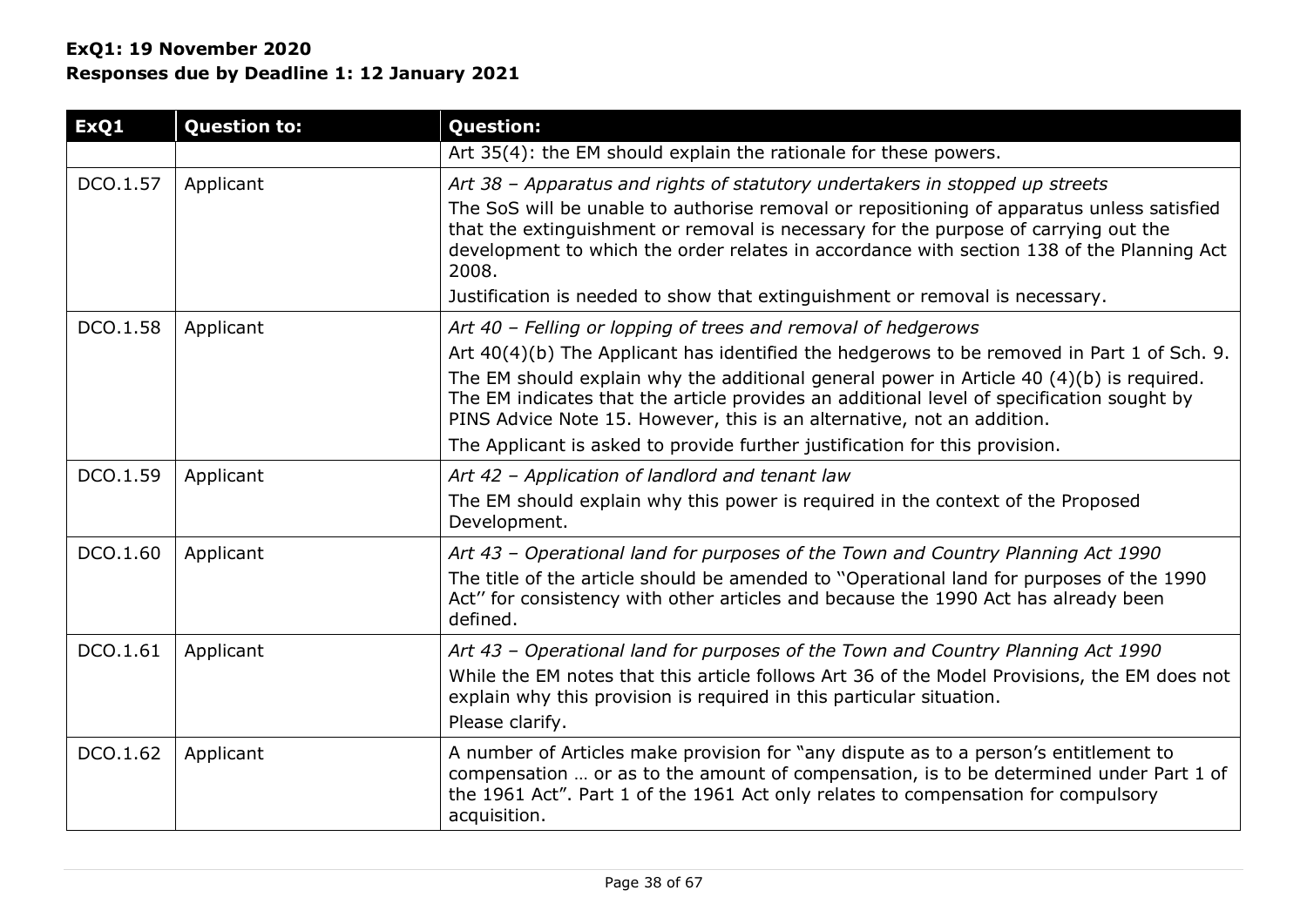| ExQ1     | <b>Question to:</b> | <b>Question:</b>                                                                                                                                                                                                                                                                                                                                                                                                                                                                                                                                                                          |
|----------|---------------------|-------------------------------------------------------------------------------------------------------------------------------------------------------------------------------------------------------------------------------------------------------------------------------------------------------------------------------------------------------------------------------------------------------------------------------------------------------------------------------------------------------------------------------------------------------------------------------------------|
|          |                     | The ExA considers that in order for there to be certainty that it would apply in other<br>situations (e.g. the temporary use of land under Articles 35 and 36 of this Order),<br>modification should also be included as with the other compensation provisions in<br>Schedule 7 of the draft DCO [APP-014]. Please respond.                                                                                                                                                                                                                                                              |
| DCO.1.63 | Applicant           | Sch. 1<br>The Applicant is asked to clarify the reference to $s115(2)(b)$ in the preamble.                                                                                                                                                                                                                                                                                                                                                                                                                                                                                                |
| DCO.1.64 | Applicant           | Sch. $1 - Work No. 5a$<br>Please explain the rationale for the improvements to the existing road known as West<br>View. In responding the Applicant is asked to have regard to Relevant Representations<br>[RR-018 and RR-018].                                                                                                                                                                                                                                                                                                                                                           |
| DCO.1.65 | Applicant           | Sch. $1$ - Work No. 11c<br>Typo in line 2.                                                                                                                                                                                                                                                                                                                                                                                                                                                                                                                                                |
| DCO.1.66 | Applicant           | Sch. 1 - Authorised Development<br>After Work No 37 various works are listed: (a) to $(x)$ . Should the introduction to this<br>section confirm that such works would not give rise to any materially new or materially<br>different effects to those assessed in the ES instead of just relating to item $(w)$ ?<br>Explain why drainage works are covered subsequent to the list of numbered<br>(a)<br>works and not part of the list.<br>Cocquet should be Coquet in item (o).<br>(o)<br>Explain why site construction compounds are not part of the list of numbered<br>(u)<br>Works? |
| DCO.1.67 | Applicant           | Sch. 2 R1 - Interpretation<br>The definition of European protected species refers to the Conservation of Habitats and<br>Species Regulations 2010.<br>The reference should be to the 2017 Regulations and the regulation numbers updated<br>accordingly.<br>The definition of HEMP includes an explanation of its content which is also provided in R4.<br>It would be more appropriate to include the information in R4 and to simply confirm what<br>it is in R1.                                                                                                                       |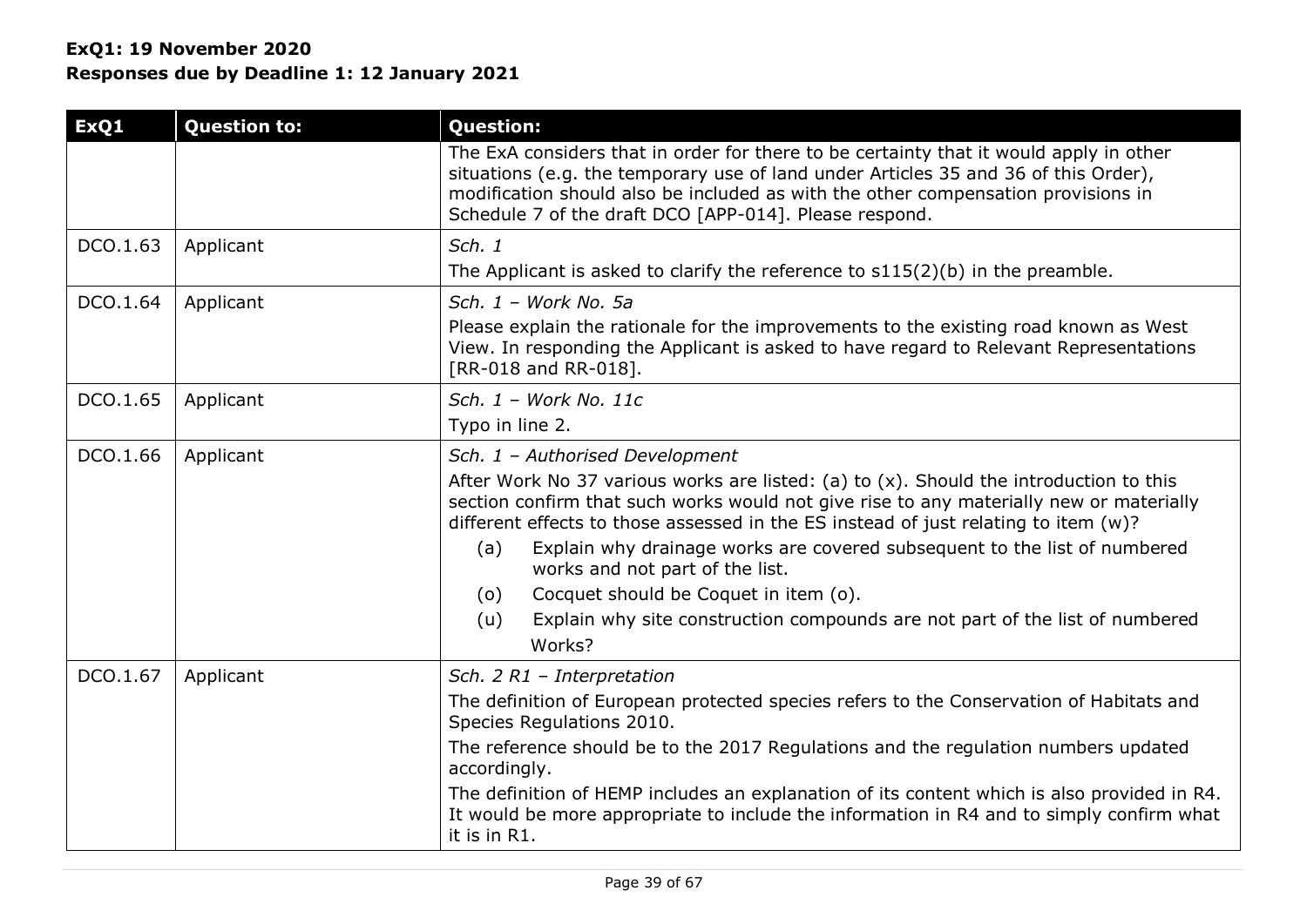| ExQ1     | <b>Question to:</b> | <b>Question:</b>                                                                                                                                                                                                                                                                                                                                                                                                                                                                                                                                                                                                                                                                                          |
|----------|---------------------|-----------------------------------------------------------------------------------------------------------------------------------------------------------------------------------------------------------------------------------------------------------------------------------------------------------------------------------------------------------------------------------------------------------------------------------------------------------------------------------------------------------------------------------------------------------------------------------------------------------------------------------------------------------------------------------------------------------|
| DCO.1.68 | Applicant           | Sch. 2 R3 - Detailed Design<br>Should the reference to "materially worse adverse environmental effects" be changed to<br>"materially different environmental effects" as occurs elsewhere in the dDCO?                                                                                                                                                                                                                                                                                                                                                                                                                                                                                                    |
| DCO.1.69 | Applicant           | Sch. 2 R4 - Construction and handover environmental management plans<br>R4(2)(c)(vii) Should the reference to "local authority" instead refer to "relevant planning<br>authority" which is defined in Art 2?<br>R4(2)(d)(vii) Should COSHH be described in full?<br>$R4(2)(d)(xv)$ Typo - "Way".                                                                                                                                                                                                                                                                                                                                                                                                          |
| DCO.1.70 | Applicant           | Sch. 2 R5 - Landscaping<br>R5(2) Would it be appropriate to provide a document reference number for the illustrative<br>environmental masterplan (which has two parts) as has been done for example with the<br>REAC and for this to be noted as a certified document in Sch. 12?<br>R(5)(3a): change "bases" to "based"?                                                                                                                                                                                                                                                                                                                                                                                 |
| DCO.1.71 | Applicant           | Sch. 2 R7 - Protected species<br>Should "the relevant parts of the relevant works Secretary of State" be separated from<br>$R7(2)(c)$ as it appears to apply to parts (a) and (b) too?                                                                                                                                                                                                                                                                                                                                                                                                                                                                                                                    |
| DCO.1.72 | Applicant           | Sch. 2 R8 - Surface and foul water drainage<br>Should the reference to "materially worse adverse environmental effects" in R8(2) be<br>changed to "materially different environmental effects" as occurs elsewhere in the dDCO?                                                                                                                                                                                                                                                                                                                                                                                                                                                                           |
| DCO.1.73 | Applicant           | Sch. 2 R9 -Archaeological remains<br>R9 provides for no part of the authorised development to commence until a written<br>scheme for the investigation (WSI) of areas of archaeological interest has been submitted<br>to and approved in writing by the SoS.<br>Should R9 specify that the WSI should be based on the WSI annexed to the ES (Appendix<br>8.5 WSI for Archaeological Trial Trench Evaluation Part A, Appendix 8.6 WSI for<br>Archaeological Strip, Map and Sample Excavation (NG Diversion Works) Part A and<br>Appendix 8.5 Draft Written Scheme for Investigation for Post DCO-Consent Trial Trenching<br>Part B)? If so, should these be identified separately as certified documents? |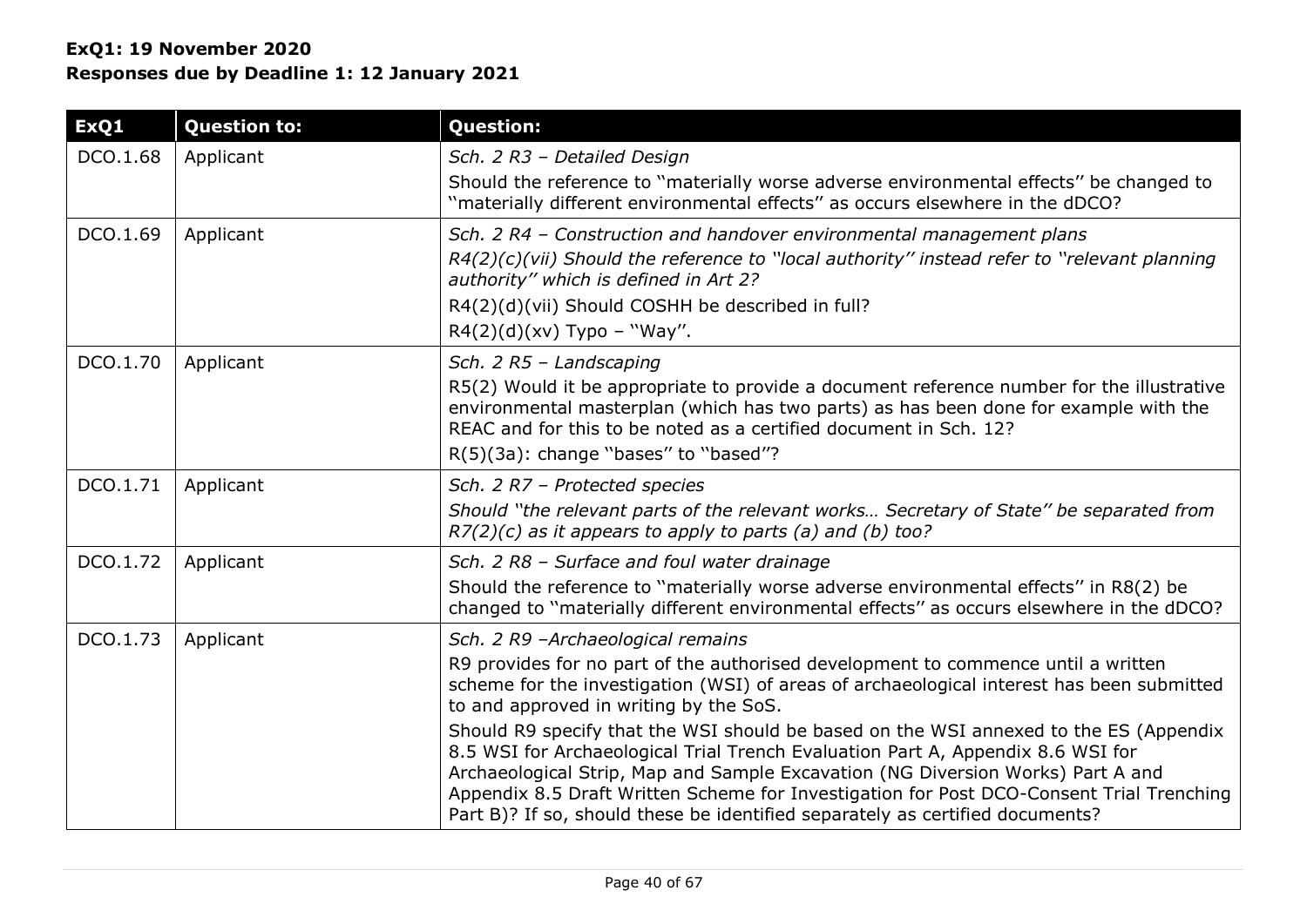| ExQ1     | <b>Question to:</b>                                                    | <b>Question:</b>                                                                                                                                                                                                                                                                                                                                                                                                                                                                                                                                             |
|----------|------------------------------------------------------------------------|--------------------------------------------------------------------------------------------------------------------------------------------------------------------------------------------------------------------------------------------------------------------------------------------------------------------------------------------------------------------------------------------------------------------------------------------------------------------------------------------------------------------------------------------------------------|
| DCO.1.74 | Applicant                                                              | Sch. 2 R10 - Safeguarding of listed milestones<br>The reference to English Heritage should be changed to Historic England. English Heritage<br>is also referred to in the EM.                                                                                                                                                                                                                                                                                                                                                                                |
| DCO.1.75 | Applicant                                                              | Sch. 2 R12 - Amendments to approved details<br>The requirement should clarify that the approval in writing should be by the Secretary of<br>State.                                                                                                                                                                                                                                                                                                                                                                                                           |
| DCO.1.76 | Applicant                                                              | Sch. 2 Part 2 - Further Information<br>Should "business days" be defined in either Art 2 or R1?                                                                                                                                                                                                                                                                                                                                                                                                                                                              |
| DCO.1.77 | Applicant<br><b>Environment Agency</b><br><b>Statutory Undertakers</b> | Sch. 10 - Protective Provisions<br>Provide an update as to the acceptability of the Protective Provisions contained in<br>Schedule 9 of the draft DCO                                                                                                                                                                                                                                                                                                                                                                                                        |
| DCO.1.78 | Applicant                                                              | Sch. 12 Documents to be Certified<br>Should the reference to CEMP be to the outline CEMP?                                                                                                                                                                                                                                                                                                                                                                                                                                                                    |
| DCO.1.79 | Applicant                                                              | The Consents and Agreements Position Statement [APP-016] states at paragraph 2.1.1(d)<br>that the Scheme has and will be developed on the basis of strong collaboration with key<br>stakeholders, and agreements are expected to be secured at key stages of the Scheme<br>development as necessary. The progress on these items will be reported to the ExA, with<br>a summary of the current situation reported in Section 3 and Appendix A of this<br>Statement.<br>The Applicant is asked to submit an update of Appendix A at each Examination Deadline |
|          |                                                                        | as well as an update on the Statements of Common Ground listed in paragraph 3.2.2.                                                                                                                                                                                                                                                                                                                                                                                                                                                                           |
|          | <b>GEOLOGY AND SOILS</b>                                               |                                                                                                                                                                                                                                                                                                                                                                                                                                                                                                                                                              |
|          |                                                                        | <b>PART A</b>                                                                                                                                                                                                                                                                                                                                                                                                                                                                                                                                                |
| GS.1.1   | Applicant                                                              | In commenting of the policy objectives of the NNNPS, Table 11.2 of the ES [APP-052]<br>states that Part A involves the on-line widening of the existing A1 carriageway and would<br>not be introducing a wholly new development to the area.                                                                                                                                                                                                                                                                                                                 |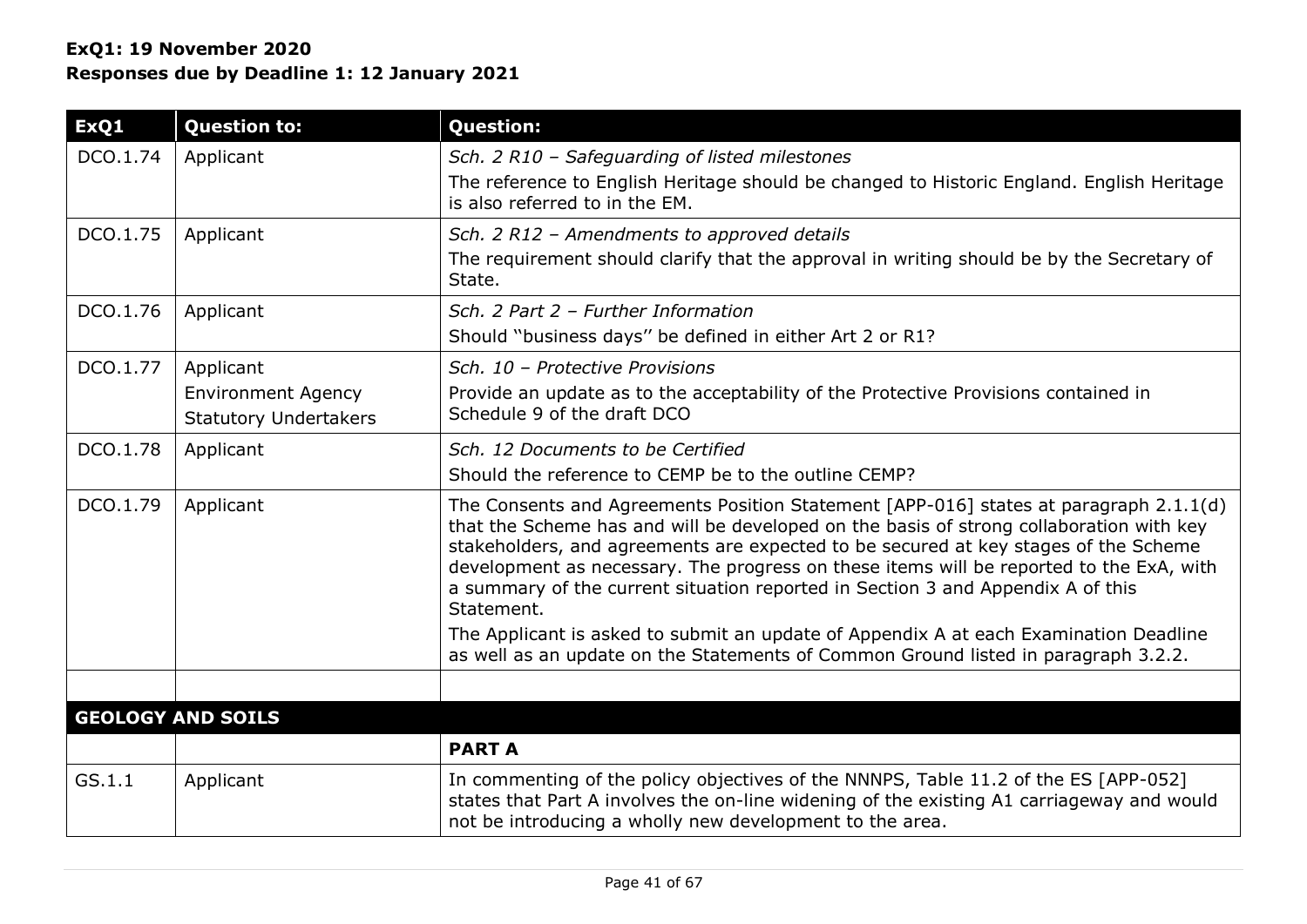| ExQ1   | <b>Question to:</b> | <b>Question:</b>                                                                                                                                                                                                                                                                                                                                                                                               |
|--------|---------------------|----------------------------------------------------------------------------------------------------------------------------------------------------------------------------------------------------------------------------------------------------------------------------------------------------------------------------------------------------------------------------------------------------------------|
|        |                     | Please confirm that Part A also includes off-line works. What are the implications of off-<br>line working in terms of the policy objectives?                                                                                                                                                                                                                                                                  |
| GS.1.2 | Applicant           | Table 11.3 of the ES [APP-052] refers to the Alnwick District Wide Local Plan.<br>Should this be a reference to the Castle Morpeth Local Plan?                                                                                                                                                                                                                                                                 |
| GS.1.3 | Applicant           | In commenting of the policy objectives of Policy POL1 of the Draft Northumberland Local<br>Plan in Table 11.3 of the ES [APP-052] it is stated that "given that Part A comprises the<br>widening of the existing carriageway there are no suitable alternative sites".<br>The Applicant is asked to confirm that Part A includes off-line work and to consider its<br>response to Policy POL3 in this context. |
| GS.1.4 | Applicant           | Table 11.6 of the ES [APP-052] outlines the Geology and Soils Magnitude Impact Criteria<br>for Part A.<br>How were the criteria determined? Has an assessment been undertaken for the entire<br>Scheme? How would the criteria change if the entire Scheme were assessed, for example<br>would the measure of loss of agricultural land need to change?                                                        |
| GS.1.5 | Applicant           | Paragraph 11.6.2 of the ES [APP-052] describes how Part A was broadly split in to four<br>sub-sections (as illustrated on Figure 11.1: Study Area of the ES [APP-113].<br>Explain why it was decided to split the study area into sub-sections and how the four were<br>determined. Are the sub-areas distinguished by the broken black line on Figure 11.1 [APP-<br>113]?                                     |
| GS.1.6 | Applicant           | In Appendix 11.1 of the ES [APP-261] Preliminary Sources Study Report, reference is<br>made to Appendices A to I but these are not appended.<br>Please provide the missing Appendices.                                                                                                                                                                                                                         |
| GS.1.7 | Applicant           | In Appendix 11.2 Ground Investigation Report of the ES [APP-262] paragraph 3.10<br>indicates that no additional information has been obtained from the Coal Authority.<br>Does this conflict with Appendix 11.1 [APP-261] where Appendix I is a Coal Authority<br>Report? Why was the Coal Authority not consulted for the Ground Investigation Report?                                                        |
| GS.1.8 | Applicant           | Appendix 11.4 of the ES [APP-263] is a Coal Mining Risk Assessment.<br>Was the Coal Authority consulted in the preparation of this report? If not, why not?                                                                                                                                                                                                                                                    |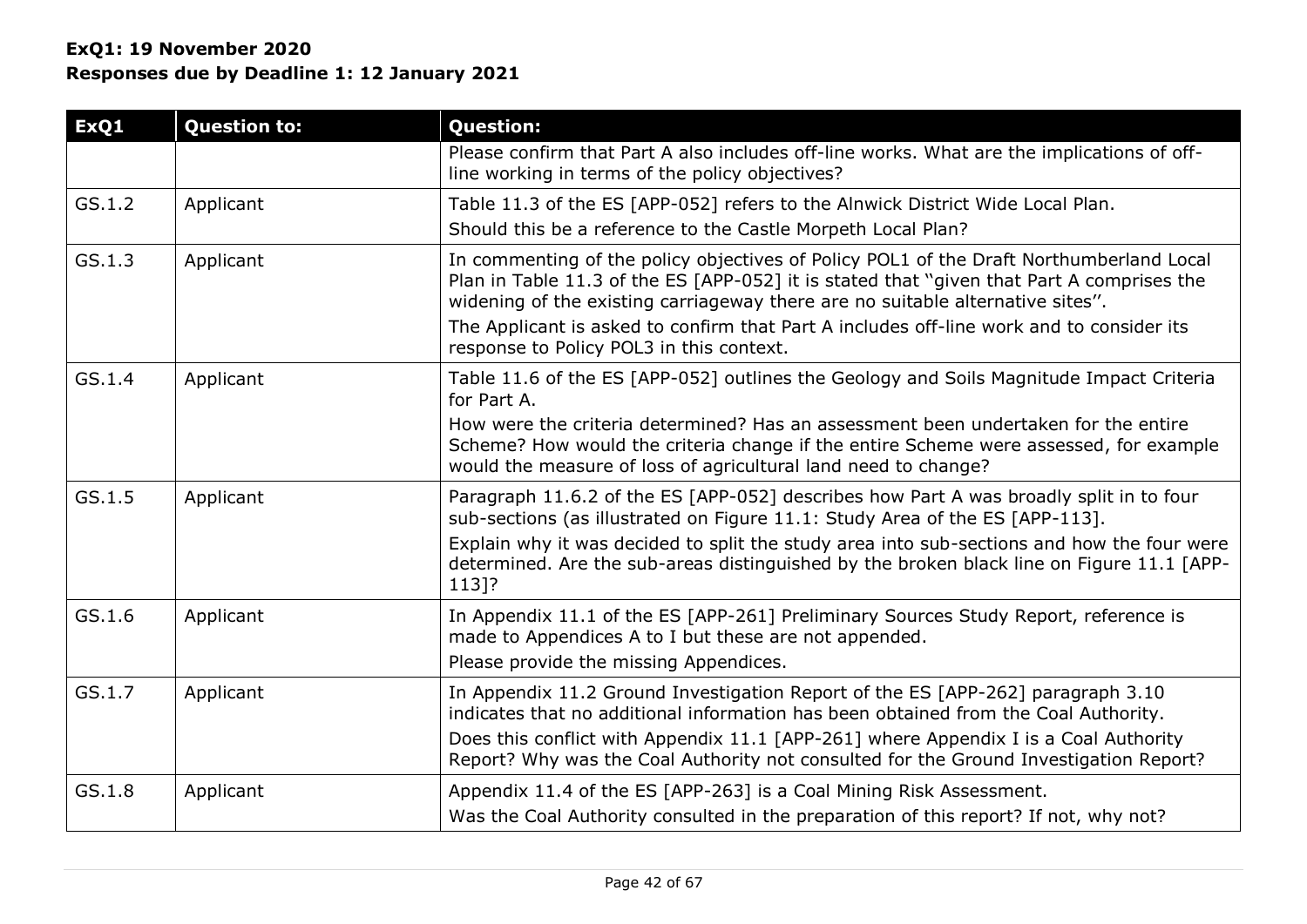| ExQ1    | <b>Question to:</b>         | <b>Question:</b>                                                                                                                                                                                                                                                                                                               |
|---------|-----------------------------|--------------------------------------------------------------------------------------------------------------------------------------------------------------------------------------------------------------------------------------------------------------------------------------------------------------------------------|
| GS.1.9  | Applicant                   | Appendix 11.5 of the ES [APP-2634 is a Geology and Soils DMRB Sensitivity Test. Table<br>3.1 states that detriment to human health for current and future site users would have a<br>major adverse magnitude leading to a slight adverse effect.<br>Clarify where the magnitude is identified in Chapter 11 [APP-052].         |
|         |                             | <b>PART B</b>                                                                                                                                                                                                                                                                                                                  |
| GS.1.10 | Applicant                   | Table 11.6 of the ES [APP-053] outlines the Geology and Soils Magnitude Impact Criteria<br>for Part B.                                                                                                                                                                                                                         |
|         |                             | How were the criteria determined? Has an assessment been undertaken for the entire<br>Scheme? How would the criteria change if the entire Scheme were assessed, for example<br>would the measure of loss of agricultural land need to change?                                                                                  |
| GS.1.11 | Applicant                   | Paragraph 11.11.1 of the ES [APP-053] indicates that following reinstatement of the<br>temporary land take, there would be a programme of monitoring of soil conditions to<br>identify if there are soil problems which need to be remediated.                                                                                 |
|         |                             | The Applicant is asked to confirm the extent of the programme of monitoring and how it<br>would be secured. Is the monitoring included within the outline CEMP? If so, indicate<br>where; if not, why not?                                                                                                                     |
|         |                             |                                                                                                                                                                                                                                                                                                                                |
|         | <b>HISTORIC ENVIRONMENT</b> |                                                                                                                                                                                                                                                                                                                                |
|         |                             | <b>PARTA</b>                                                                                                                                                                                                                                                                                                                   |
| HE.1.1  | <b>NCC</b>                  | Table 8.4 of the ES [APP-046] states that the scope of post determination trial trenching<br>and archaeological mitigation for advanced works was set out in two draft WSIs. These<br>have now been completed and provided (Appendix 8.5 and 8.6) [APP-225 and APP-226].<br>Is NCC content with the final versions of the WSI? |
| HE.1.2  | Applicant                   | Paragraph 8.5.5 of the ES [APP-046] states that there is only partial coverage of Part A by<br>the Light Detection and Ranging data.<br>What implications does the absence of comprehensive data have?                                                                                                                         |
|         |                             |                                                                                                                                                                                                                                                                                                                                |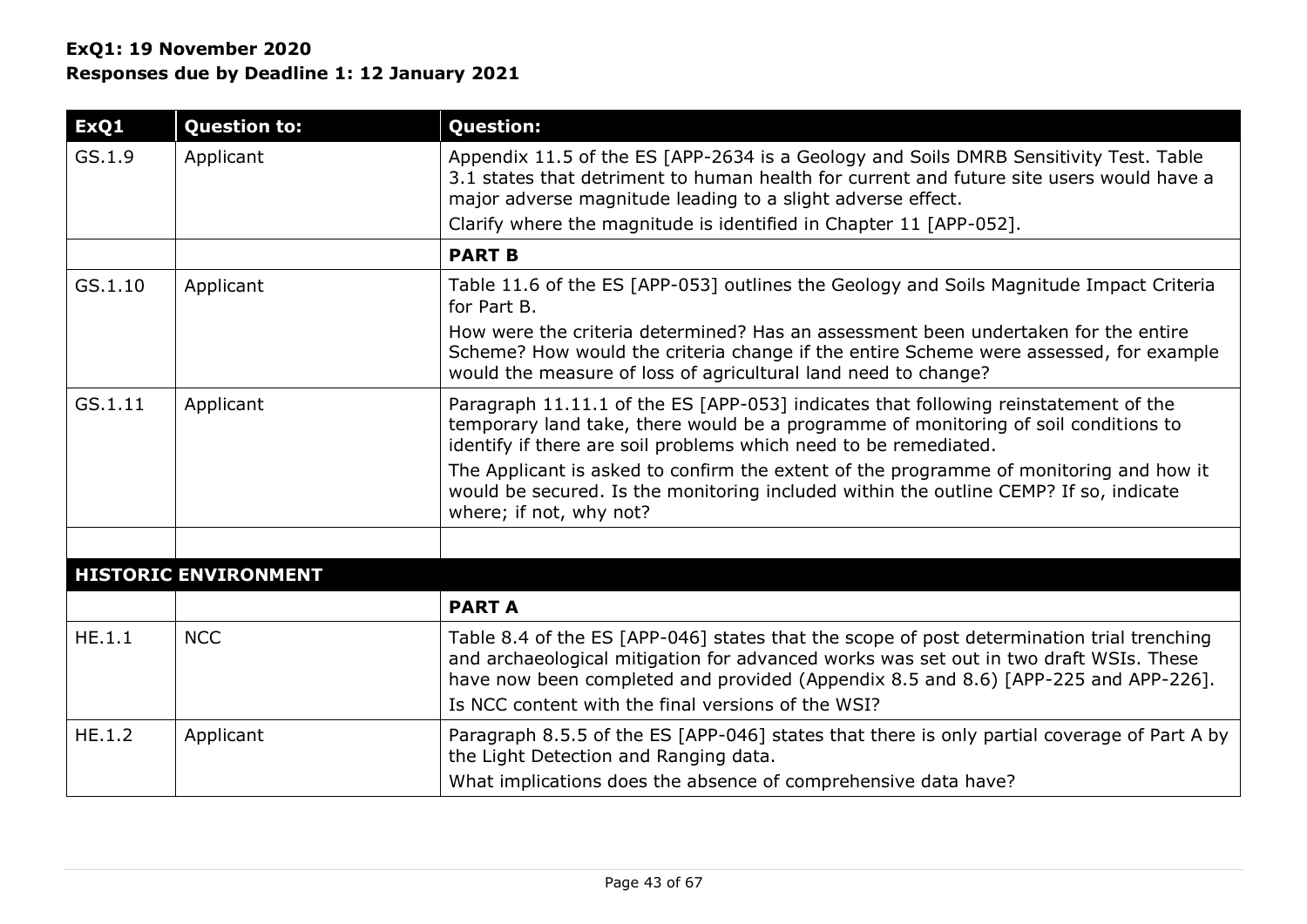# **ExQ1: 19 November 2020 Responses due by Deadline 1: 12 January 2021**

| ExQ1   | <b>Question to:</b>                                | <b>Question:</b>                                                                                                                                                                                                                                                                                                                                                                                                                                                                                                                                                      |
|--------|----------------------------------------------------|-----------------------------------------------------------------------------------------------------------------------------------------------------------------------------------------------------------------------------------------------------------------------------------------------------------------------------------------------------------------------------------------------------------------------------------------------------------------------------------------------------------------------------------------------------------------------|
| HE.1.3 | Applicant                                          | Reference is made in paragraph 8.7.30 of the ES [APP-046] to six designated heritage<br>assets within the Order Limits comprising Grade II Listed mileposts. It is confirmed in<br>paragraph 8.7.31 that two of the mileposts have not been located.                                                                                                                                                                                                                                                                                                                  |
|        |                                                    | Apart from a walkover survey what efforts have been made to identify what has happened<br>to these mileposts? Has contact been made with the Milestone Society?                                                                                                                                                                                                                                                                                                                                                                                                       |
| HE.1.4 | Applicant                                          | Paragraph 8.7.31 of the ES [APP-046] states that as the mileposts are Grade II listed,<br>they are of medium value. As set out in Appendix 4.5 [APP-197] the updated DMRB<br>Guidance indicates that the sensitivity (value) of heritage assets are no longer defined by<br>its level or grade of designation and has to be assessed and justified for each heritage<br>asset. Paragraphs 8.10.29-8.10.30 state that a review of Grade II Listed Buildings likely to<br>be impacted has not identified any grounds for increasing their value from medium to<br>high. |
|        |                                                    | How was this review undertaken and what were the findings for heritage assets generally<br>and for the mileposts in particular?                                                                                                                                                                                                                                                                                                                                                                                                                                       |
| HE.1.5 | Applicant<br><b>NCC</b><br><b>Historic England</b> | In paragraph 8.7.34 of the ES [APP-046] it is stated that the assessment identified 64<br>built heritage assets or designated areas within the Outer Study Area and that 20 built<br>heritage assets have been identified as being potential sensitive receptors.                                                                                                                                                                                                                                                                                                     |
|        |                                                    | The Applicant is asked to explain how the number of assets was reduced from 64 to 20.<br>NCC / Historic England are asked to comment on the identification of the 20 sensitive<br>receptors.                                                                                                                                                                                                                                                                                                                                                                          |
| HE.1.6 | Applicant                                          | Historic hedgerows aligning the route of the existing A1 are recognised in paragraph<br>8.7.60 of the ES as being contemporary with the development of the former turnpike road<br>in the 18 <sup>th</sup> century.<br>Why are historic hedgerows assessed as being of low value?                                                                                                                                                                                                                                                                                     |
| HE.1.7 | Applicant                                          | Appendix D of Appendix 8.1 [APP-221] refers to the Scheme Boundary.                                                                                                                                                                                                                                                                                                                                                                                                                                                                                                   |
|        |                                                    | Does the Scheme Boundary correspond with the Order Limits?                                                                                                                                                                                                                                                                                                                                                                                                                                                                                                            |
| HE.1.8 | Applicant                                          | Appendix 8.4 [APP-224] provides a Gazetteer of Cultural Heritage Assets while Appendix D<br>of Appendix 8.1 [APP-221] is a Historic Environment Gazetteer.                                                                                                                                                                                                                                                                                                                                                                                                            |
|        |                                                    | The Applicant is asked to explain any differences between the two documents. Why were<br>New Houses Farm and High Highlaws Farm included in the former but not in the latter?                                                                                                                                                                                                                                                                                                                                                                                         |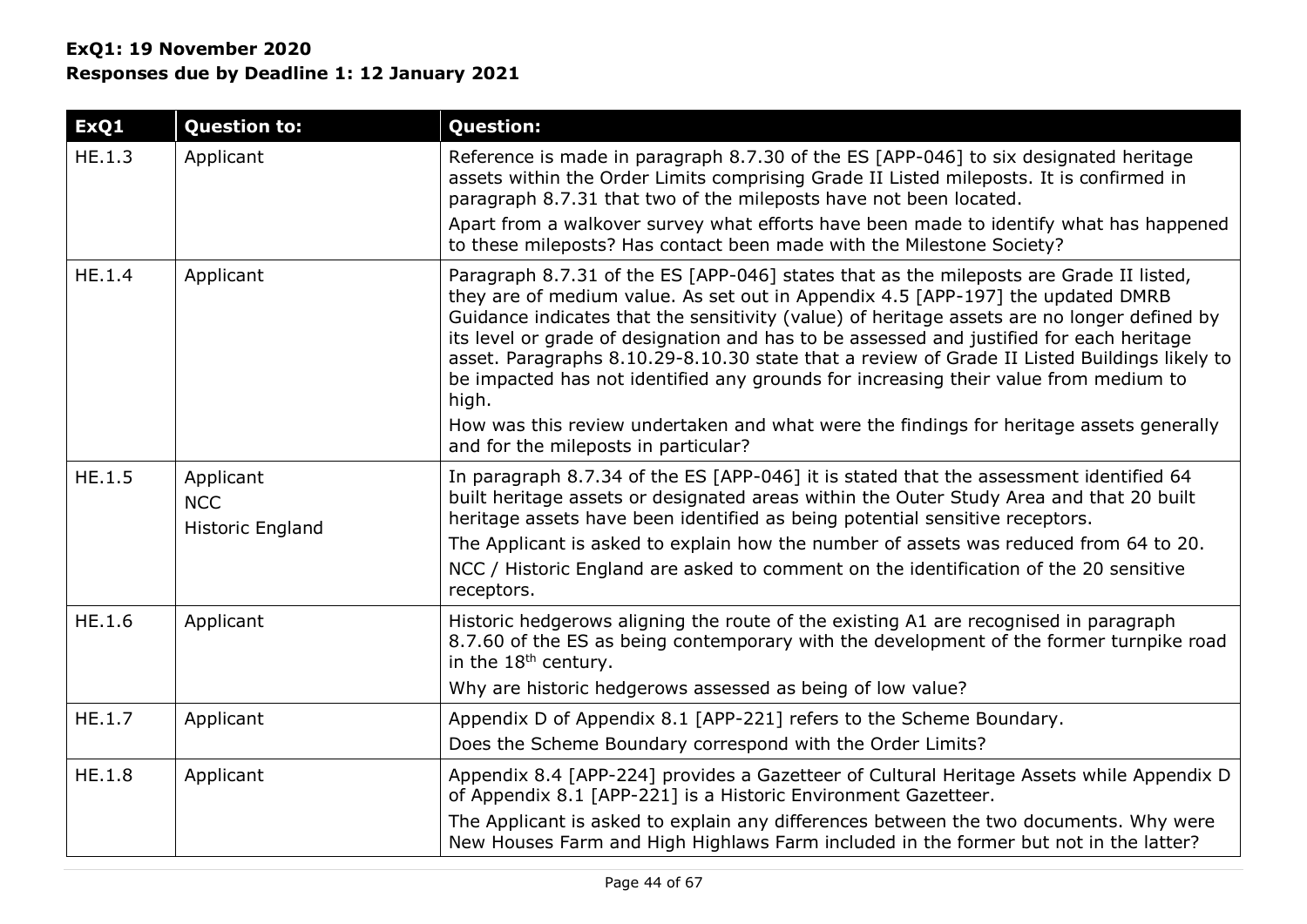| ExQ1    | <b>Question to:</b>                   | <b>Question:</b>                                                                                                                                                                                                                                                                                                                                                                                                                                                                      |
|---------|---------------------------------------|---------------------------------------------------------------------------------------------------------------------------------------------------------------------------------------------------------------------------------------------------------------------------------------------------------------------------------------------------------------------------------------------------------------------------------------------------------------------------------------|
|         |                                       | Part B                                                                                                                                                                                                                                                                                                                                                                                                                                                                                |
| HE.1.9  | <b>IPs</b>                            | Paragraph 8.1.2 of the ES [APP-047] identifies differences in the assessment between the<br>chapters for Part A and Part B.<br>Are IPs content with the different approaches? Are there any significant implications<br>arising from the difference in approach?                                                                                                                                                                                                                      |
| HE.1.10 | <b>Historic England</b><br><b>NCC</b> | Table 8.4 of the ES [APP-047] notes the presence of a Prehistoric burial mound Scheduled<br>Monument within the current Order Limits which was identified by Historic England and<br>NCC as being the main point of concern.<br>Are Historic England and NCC content that here would be no direct physical impacts on<br><b>Scheduled Monuments?</b>                                                                                                                                  |
| HE.1.11 | <b>NCC</b>                            | Table 8.4 of the ES [APP-047] notes that a Draft WSI for Historic Building Recording for<br>Charlton Mires was submitted to NCC for comment.<br>Is NCC content with the scope of the WSI?                                                                                                                                                                                                                                                                                             |
| HE.1.12 | Applicant                             | Paragraph 8.7.3 of the ES [APP-047] states that within the Order Limits and Study Areas<br>of the Part B Main Scheme Area there are seven Scheduled Monuments. Paragraph 4.3.20<br>of the SoR [APP-018] indicates that there are eight Scheduled Monuments located within 1<br>km of Part B with two Scheduled Monuments abutting the Order Limits and two located in<br>close proximity to the Order Limits of Part B.<br>Please clarify.                                            |
| HE.1.13 | Applicant                             | Paragraph 8.7.11 of the ES [APP-047] states that the Stone Cists and Tumulus (HER<br>5033) was found in the early 1800s. Table 8.11 states that Stone Cists and Tumulus were<br>identified in the late 1800's (HER 5033).<br>Please clarify.                                                                                                                                                                                                                                          |
| HE.1.14 | Applicant                             | Paragraph 8.7.11 of the ES [APP-047] states that the assessment identified nine<br>designated and four non-designated (i.e. 13 in total) built heritage assets which could be<br>temporarily or permanently impacted by Part B through change in setting during<br>construction and operation. It then states that 15 built heritage assets have been<br>identified as being potential sensitive receptors due to an anticipated change to the<br>setting, before listing 13 of them. |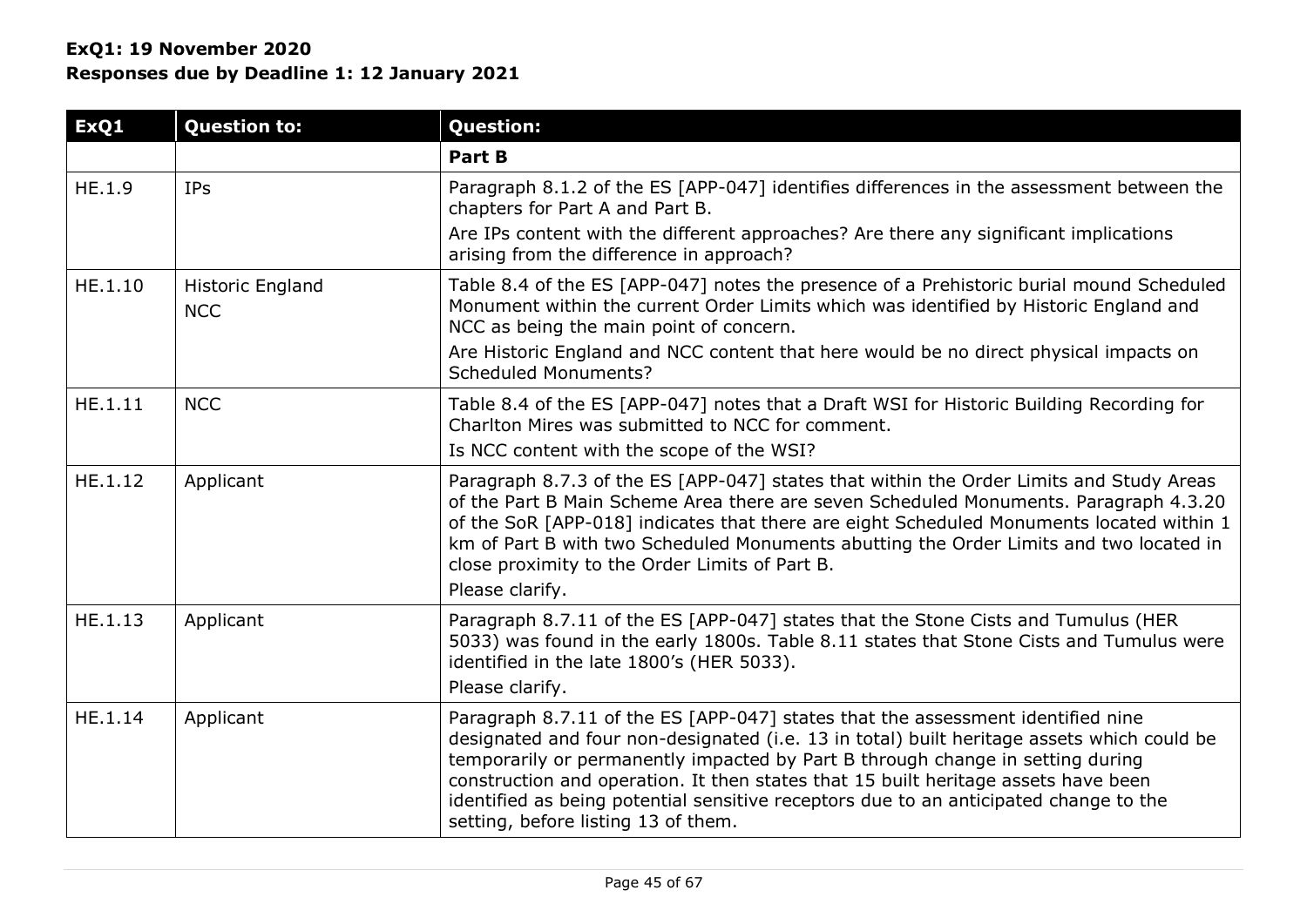|           | <b>Question:</b>                                                                                                                                                                                                                                                                                                                                                                                                                                                                                                                                                                         |
|-----------|------------------------------------------------------------------------------------------------------------------------------------------------------------------------------------------------------------------------------------------------------------------------------------------------------------------------------------------------------------------------------------------------------------------------------------------------------------------------------------------------------------------------------------------------------------------------------------------|
|           | Please clarify.                                                                                                                                                                                                                                                                                                                                                                                                                                                                                                                                                                          |
| Applicant | According to paragraph 8.9.10 of the ES [APP-047] the non-designated milepost North of<br>Shipperton Bridge (HER 16878), which would be removed as a result of Part B, would be<br>subject to a Level 1 Survey in accordance with Historic England's guidance prior to the<br>start of construction to create a permanent record of its existing setting. This would be<br>followed by the careful removal of the asset and its safe storage during construction. On<br>completion of construction, the milestone should be reinstated as close as possible to its<br>original location. |
|           | In R10 of the draft DCO [APP-014] the Grade II listed milestones include National Heritage<br>Number 168780. Please clarify whether that this refers to the non-designated milepost<br>north of Shipperton Bridge.                                                                                                                                                                                                                                                                                                                                                                       |
|           | Should the reference in paragraph 8.9.10 to the Draft WSI be to the Draft WSI for Historic<br>Building Recording (Appendix 8.6) [APP-296]?                                                                                                                                                                                                                                                                                                                                                                                                                                               |
|           | R10 of the dDCO refers to a written scheme for the protection of Grade II milestones.<br>Should there be a reference in R10 to the need for the written scheme for the protection<br>of Grade II milestones to be substantially in accordance with the Draft WSI for Historic<br>Building Recording (Appendix 8.6) [APP-296]?                                                                                                                                                                                                                                                            |
|           | In light of the comment at the end of paragraph 8.9.11 that any mitigation would be<br>devised in consultation with NCC and the Milestone Society and set out in a method<br>statement (which presumably relates to the milepost in the previous paragraph, not to<br>Charlton Mires Farm) should the Milestone Society also be a consultee under R10?                                                                                                                                                                                                                                   |
| Applicant | Paragraph 8.9.10 of the ES [APP-047] states that a programme of historic building<br>recording would be undertaken prior to the demolition of Charlton Mires Farm (WSP002)<br>to ensure it is preserved by record in accordance with Historic England's guidance and as<br>presented in the Draft WSI for Historic Building Recording (Appendix 8.6) [APP-296].<br>How would the WSI for Historic Building Recording be secured?                                                                                                                                                         |
| Applicant | A suitable mitigation, and any necessary monitoring, strategy would be devised in<br>consultation with NCC and set out in a WSI and/or a conservation management plan<br>according to paragraph 8.11.1 of the ES [APP-047].<br>How would a conservation management plan be secured through the DCO?                                                                                                                                                                                                                                                                                      |
|           |                                                                                                                                                                                                                                                                                                                                                                                                                                                                                                                                                                                          |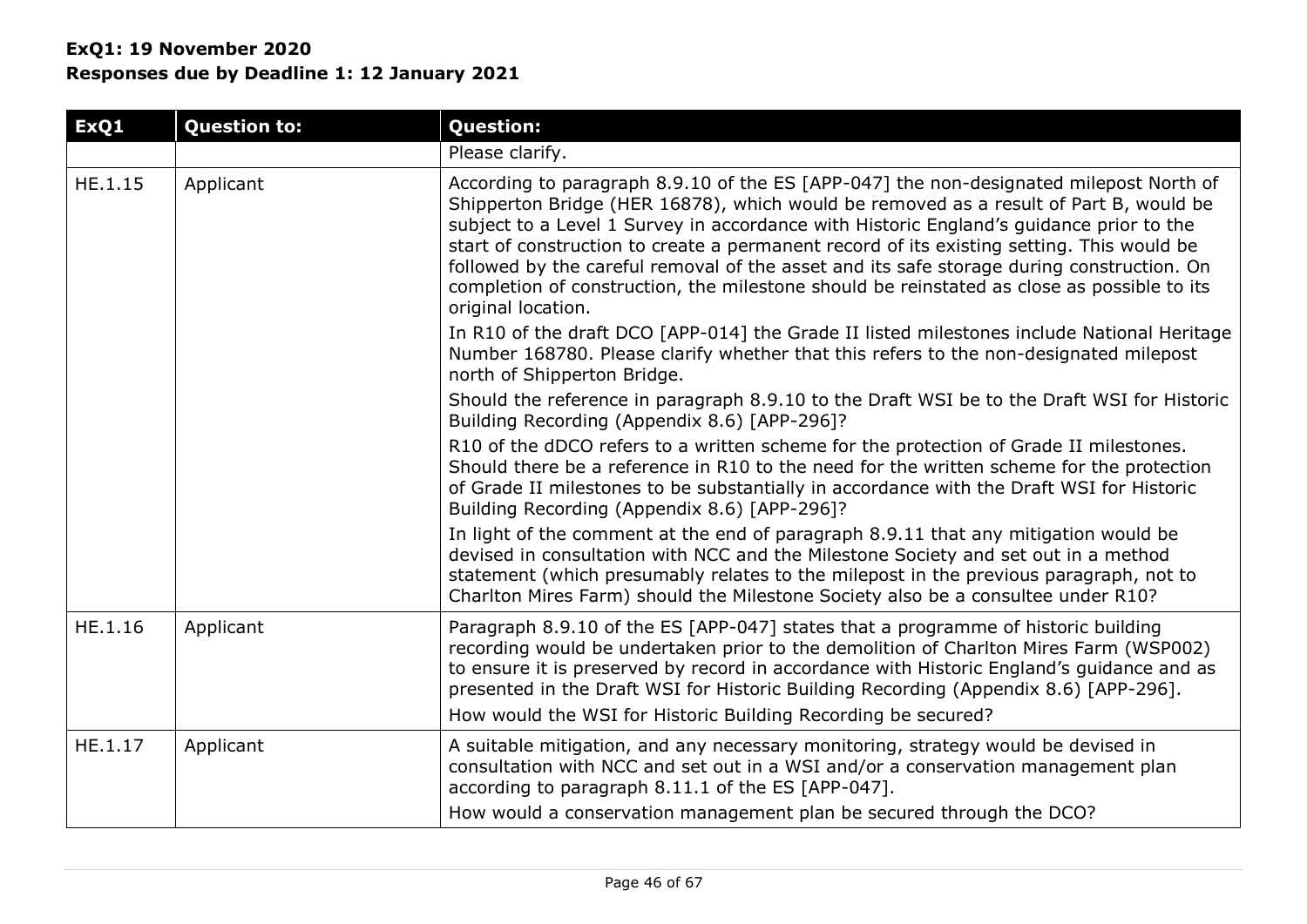| ExQ1    | <b>Question to:</b>         | <b>Question:</b>                                                                                                                                                                                                                                                                                                                                                                                                                                                                                                                                                                |
|---------|-----------------------------|---------------------------------------------------------------------------------------------------------------------------------------------------------------------------------------------------------------------------------------------------------------------------------------------------------------------------------------------------------------------------------------------------------------------------------------------------------------------------------------------------------------------------------------------------------------------------------|
| HE.1.18 | Applicant                   | Figure 2 of Appendix 8.1 [APP-291] shows the location of non-designated heritage assets.<br>How were WSP Heritage Assets defined and how do these differ from non-designated<br><b>Historic Environment Records?</b>                                                                                                                                                                                                                                                                                                                                                            |
| HE.1.19 | Applicant                   | Paragraph 8.10.16 of the ES [APP-047] notes that Charlton Mires Farm is a non-<br>designated asset and is of at least mid-19th century date, with the potential for elements<br>dating to the 18th century based on a review of historic mapping. It is judged to be of low<br>value based on the evidence currently available. The construction of the new Charlton<br>Mires Junction would require the demolition of the farm. The magnitude of impact after<br>preservation by record would be permanent moderate adverse with a slight adverse effect<br>(not significant). |
|         |                             | Please explain further how the demolition of this asset has been assessed as having a<br>slight adverse effect particularly when the temporary and permanent land take and loss of<br>residence and farm buildings from Charlton Mires Farm and the impacts on agricultural<br>land holdings during construction are assessed to be large adverse in Table 17.3 [APP-<br>$063$ ].                                                                                                                                                                                               |
|         | <b>LANDSCAPE AND VISUAL</b> |                                                                                                                                                                                                                                                                                                                                                                                                                                                                                                                                                                                 |
| LV.1.1  | Applicant                   | Paragraph 2.3.38 of the ES [APP-037] refers to the former Kyloe Hills and Glendale Area<br>of High Landscape Value (AHLV) and an unnamed former AHLV. These are identified as<br>former designations because they were in the Alnwick District Local Plan which has since<br>been superseded.<br>As former AHLV, what is the status of these areas and how should they be addressed in<br>policy terms?                                                                                                                                                                         |
| LV.1.2  | Applicant                   | ES Figures 2.1 [APP-066] and 2.2 [APP-067] show AHLV for Part A and Part B<br>respectively. Is there any reason for the notation in each case being different?<br>What is the status of an Intermediate Area of Landscape Value?                                                                                                                                                                                                                                                                                                                                                |
| LV.1.3  | Applicant                   | In paragraph 2.5.19 of the ES [APP-037] reference is made to hedgerow mitigation<br>outside of the permanent boundary within third party land while paragraph 2.6.6 states<br>that such hedgerow planting would be expected to be maintained by the relevant<br>landowner.                                                                                                                                                                                                                                                                                                      |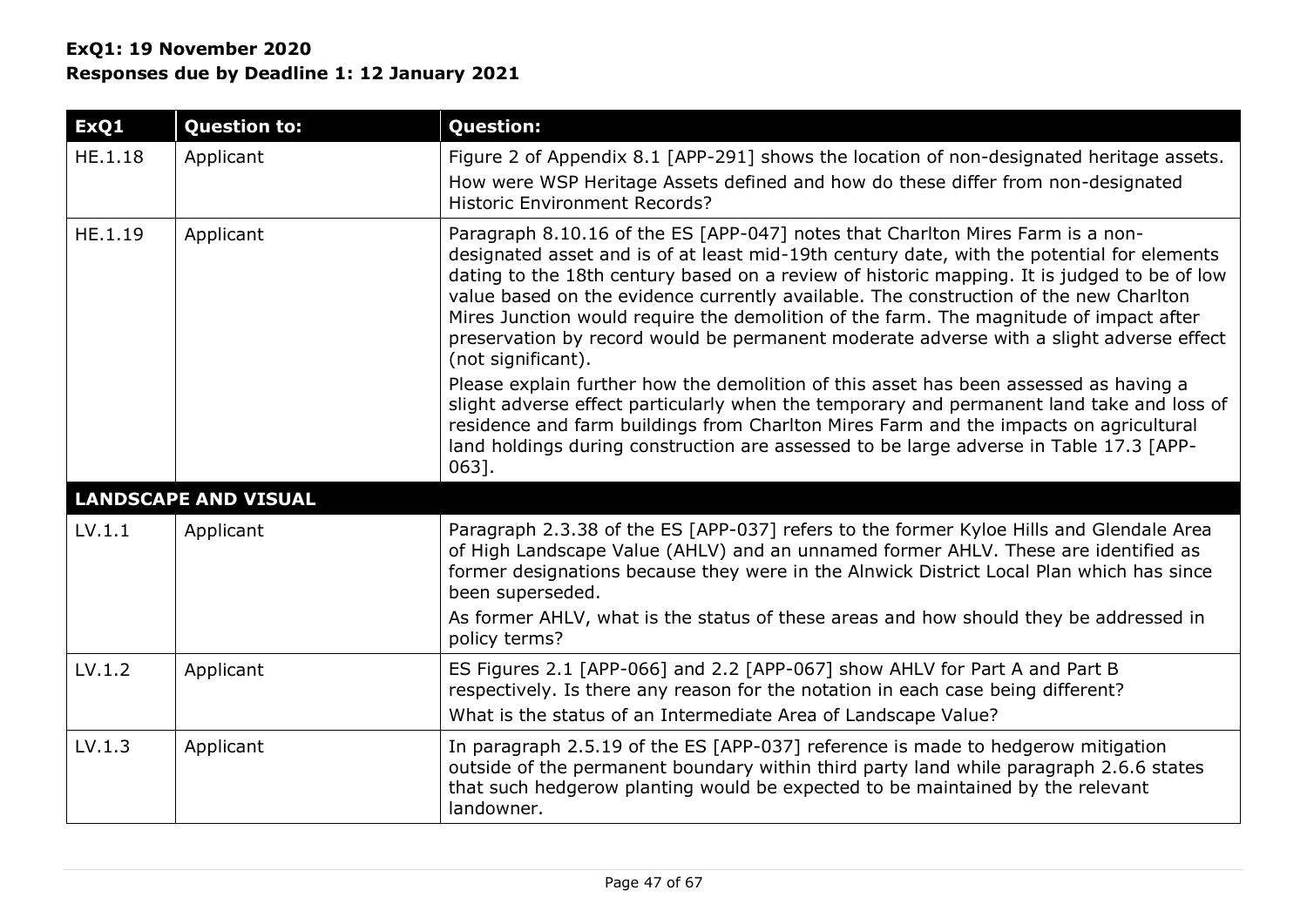| ExQ1   | <b>Question to:</b>                  | <b>Question:</b>                                                                                                                                                                                                                                                                                                                                                                                                                                                                                                                                                  |
|--------|--------------------------------------|-------------------------------------------------------------------------------------------------------------------------------------------------------------------------------------------------------------------------------------------------------------------------------------------------------------------------------------------------------------------------------------------------------------------------------------------------------------------------------------------------------------------------------------------------------------------|
|        |                                      | How would this be secured through the DCO? Is any hedgerow planting proposed outside<br>of the Order Limits of Part B?                                                                                                                                                                                                                                                                                                                                                                                                                                            |
| LV.1.4 | Applicant<br><b>Historic England</b> | Table 4.5 of the ES [APP-039] states that Historic England agreed with the viewpoint<br>locations, methodology and receptors for the landscape and visual assessment for Part B.<br>Why did Historic England not confirm their agreement in respect of Part A?<br>What is the Historic England position with regard to the viewpoint locations, methodology<br>and receptors for Part A?                                                                                                                                                                          |
|        |                                      | <b>PARTA</b>                                                                                                                                                                                                                                                                                                                                                                                                                                                                                                                                                      |
| LV.1.5 | Applicant                            | Paragraph 7.8.3 of the ES [APP-044] states that 'the local LCAs listed above have been<br>scoped out of the assessment because they are not anticipated to experience significant<br>effects due to the lack of intervisibility created by intervening vegetation, topography and<br>interrelationship with Part A'.<br>To which local LCAs does this comment relate and was this approach agreed with relevant                                                                                                                                                   |
|        |                                      | stakeholders?                                                                                                                                                                                                                                                                                                                                                                                                                                                                                                                                                     |
| LV.1.6 | Applicant                            | A number of receptors have been scoped out of the assessment as listed in paragraph<br>7.8.2 of the ES [APP-044]. Impacts on two National Character Areas have been scoped<br>out and also impacts on four Landscape Character Areas.                                                                                                                                                                                                                                                                                                                             |
|        |                                      | Can the Applicant provide evidence of agreement with the AONB Officer to scope out<br>impacts from Part A and Part B of the Proposed Development on the AONB?                                                                                                                                                                                                                                                                                                                                                                                                     |
|        |                                      | Can the Applicant confirm if they have discussed and agreed the approach on scoping out<br>the NCAs for Parts A and B and the LCAs for Part B with relevant stakeholders and also<br>provide evidence of this?                                                                                                                                                                                                                                                                                                                                                    |
| LV.1.7 | Applicant                            | As summarised in paragraph 7.8.10 of the ES [APP-044], the Arboricultural Report<br>(Appendix 7.5) [APP-220], details the landscape features that would be lost as a result of<br>the construction of Part A comprising: clearance of 28.2 ha of woodland; clearance of 30.2<br>ha of trees and groups of trees; clearance of 12.5 ha of hedgerow (based on canopy<br>cover) and removal of 187 of the approximate 300 trees that make up the Coronation<br>Avenue.<br>The Applicant is asked to expand on this summary, providing further detail in terms of the |
|        |                                      | number and value of the landscape features to be lost.                                                                                                                                                                                                                                                                                                                                                                                                                                                                                                            |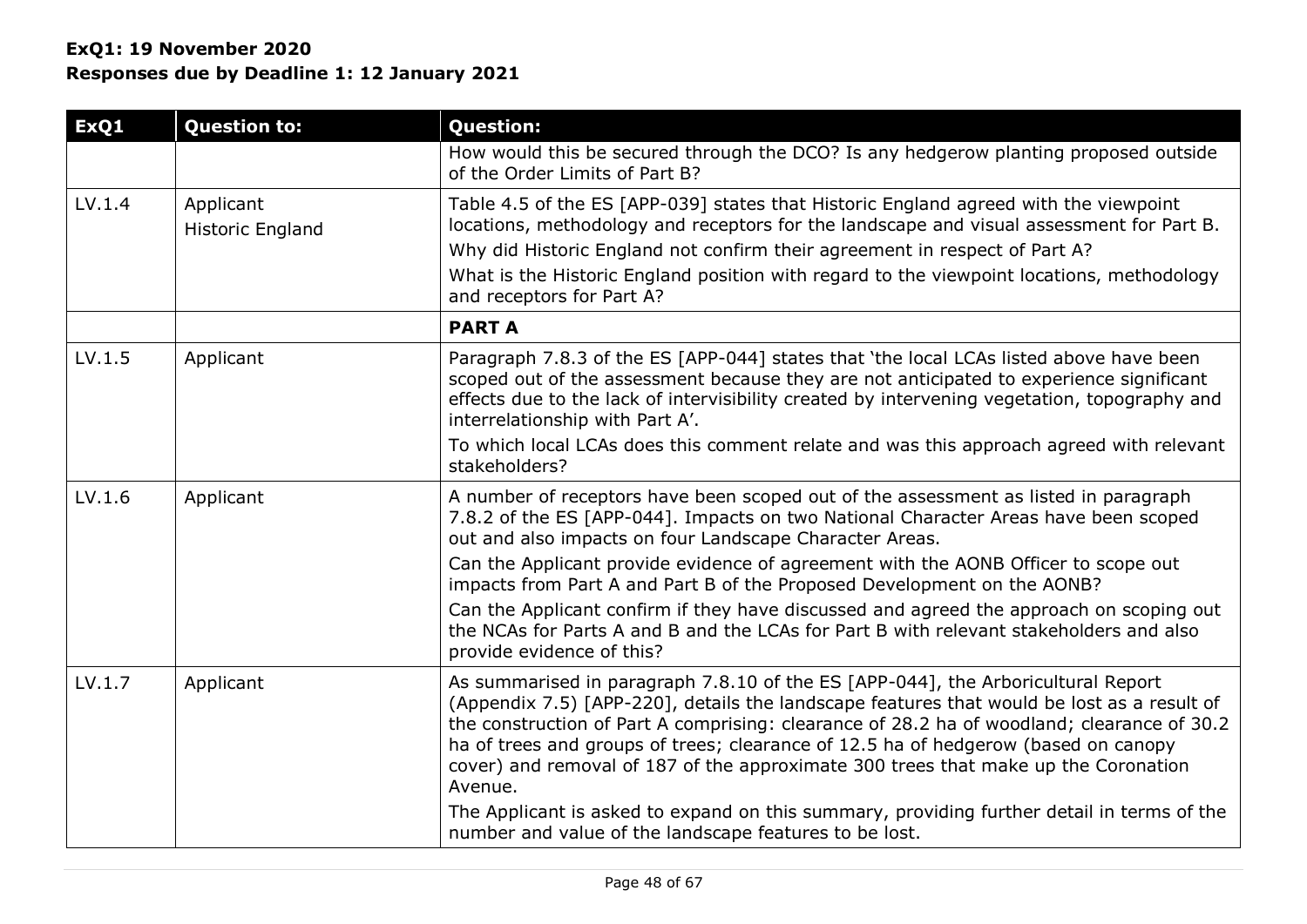# **ExQ1: 19 November 2020 Responses due by Deadline 1: 12 January 2021**

| ExQ1    | <b>Question to:</b>     | <b>Question:</b>                                                                                                                                                                                                                                                                                                                                                                                                               |
|---------|-------------------------|--------------------------------------------------------------------------------------------------------------------------------------------------------------------------------------------------------------------------------------------------------------------------------------------------------------------------------------------------------------------------------------------------------------------------------|
| LV.1.8  | Applicant               | Paragraph 7.8.10 of the ES [APP-044] referencing the Arboricultural Report (Appendix<br>7.5) [APP-220], states that the Scheme would require the removal of 187 of the<br>approximate 300 trees that make up the Coronation Avenue. The Landscape Mitigation<br>Masterplan [APP-095] shows the location of the proposed Coronation Avenue trees while<br>the Vegetation Removal Plan [APP-096] shows trees lost to the Scheme. |
|         |                         | The Applicant is asked to show on a plan the Coronation Avenue trees to be retained,<br>those to be lost and the proposed Coronation Avenue trees. Explain the reasoning behind<br>the replacement tree strategy.                                                                                                                                                                                                              |
| LV.1.9  | Applicant               | Section 7.10 of the ES [APP-044] provides an assessment of likely significant effects in<br>respect of landscape and visual matters.                                                                                                                                                                                                                                                                                           |
|         |                         | The Applicant is asked to further demonstrate with reference to each landscape feature,<br>how the effects summarised in paragraph 7.8.10 have been assessed.                                                                                                                                                                                                                                                                  |
| LV.1.10 | Applicant               | Paragraph 7.9.13 of the ES [APP-044] refers to a proposed Woodland Creation Area which<br>would replace removed ancient woodland and provide connectivity to the adjacent and<br>retained ancient woodland. This would appear to be secured through the DCO via the<br>Landscape Mitigation Masterplan [APP-095] through R5(2).                                                                                                |
|         |                         | Does the Landscape Mitigation Masterplan provide adequate detail about the woodland to<br>be created? IPs are invited to comment.                                                                                                                                                                                                                                                                                              |
| LV.1.11 | Applicant<br><b>IPs</b> | Paragraph 7.9.14 of the ES [APP-044] describes the development of the landscape<br>mitigation masterplan, and the mitigation principles adopted. It notes that the landscape<br>mitigation design is set out in Figure 7.8: Landscape Mitigation Masterplan [APP-095].                                                                                                                                                         |
|         |                         | The Applicant is asked to explain the process in developing the landscape mitigation<br>masterplan, how the mitigation principles were established and to confirm what those<br>principles are.                                                                                                                                                                                                                                |
|         |                         | Are IPs content with the scope of the Masterplan? Is there a need for a Landscape and<br>Ecological Management Plan to set the Masterplan in context?                                                                                                                                                                                                                                                                          |
| LV.1.12 | Applicant               | Paragraph 7.9.15 of the ES [APP-044] states that the Landscape Mitigation Masterplan<br>(Figure 7.8) [APP-095] includes the restoration of habitats with reference made to Table<br>9.22 in Chapter 9: Biodiversity of the ES [APP-048]. Table 9.22 describes the mitigation<br>for the loss of habitats of principal importance by area / length.                                                                             |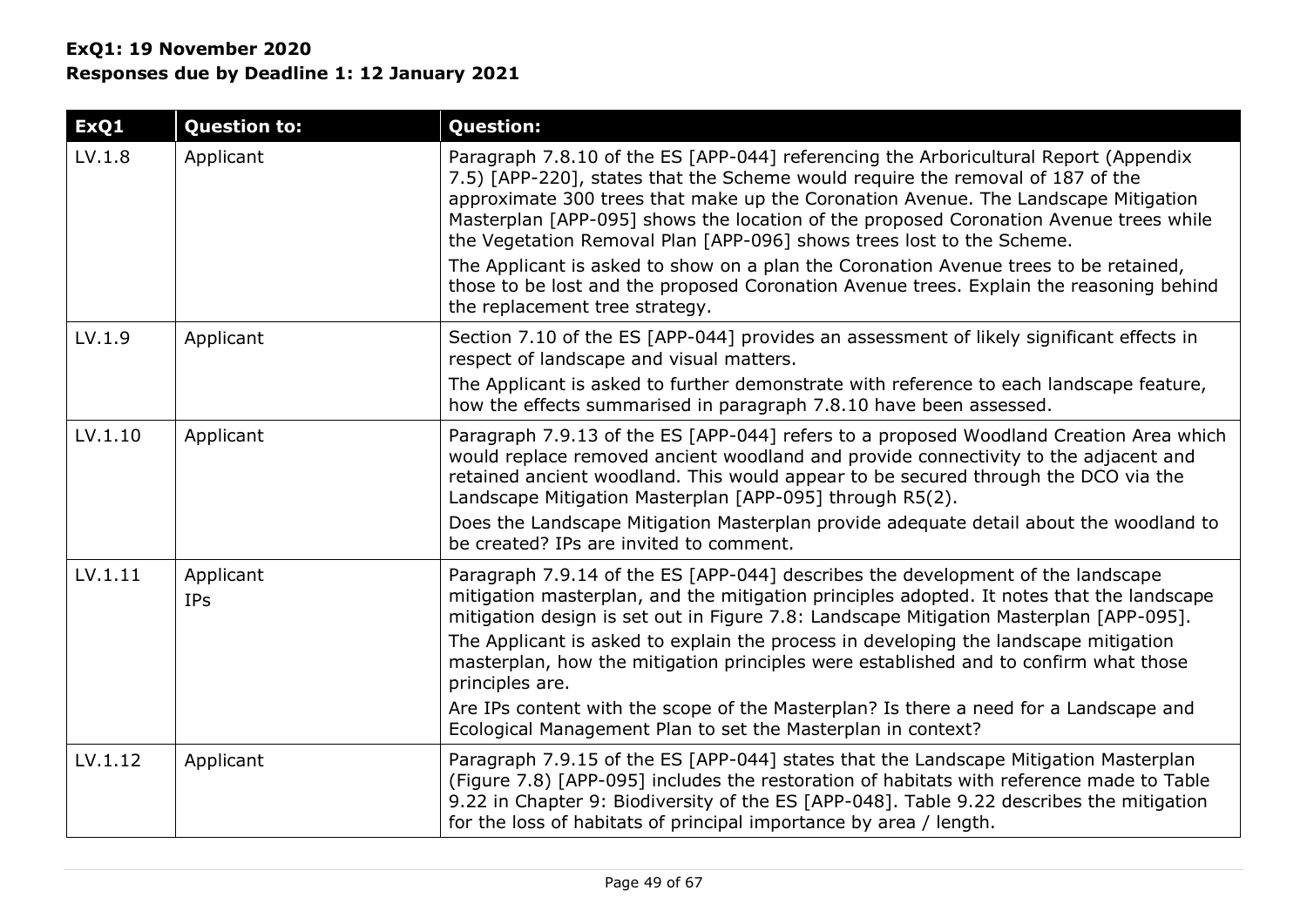| ExQ1    | <b>Question to:</b> | <b>Question:</b>                                                                                                                                                                                                                                                                                                                                                                                                                                                                                                                                                               |
|---------|---------------------|--------------------------------------------------------------------------------------------------------------------------------------------------------------------------------------------------------------------------------------------------------------------------------------------------------------------------------------------------------------------------------------------------------------------------------------------------------------------------------------------------------------------------------------------------------------------------------|
|         |                     | Does the Landscape Mitigation Masterplan provide adequate detail about the mitigation?<br>IPs are invited to comment.                                                                                                                                                                                                                                                                                                                                                                                                                                                          |
| LV.1.13 | Applicant           | Table 7.22 of the ES [APP-044] describes the significant visual effects on occupants of 10<br>residential properties by Year 15. Paragraph 7.10.34 of the ES states that while these<br>receptors would experience a significant change to their "view or views, considering the<br>location of Part A it is not considered that any of these properties would suffer unduly<br>from negative visual effects such as visual over-dominance, overbearance, or blocking of<br>light, which collectively may affect the overall visual amenity from the residential<br>property." |
|         |                     | Can the Applicant confirm if any mitigation measures could be employed in these locations<br>to reduce the level of adverse effect on the 10 receptors?                                                                                                                                                                                                                                                                                                                                                                                                                        |
| LV.1.14 | Applicant           | Table 7.25 assesses the design parameters for Part A. Twelve design parameters are<br>discussed and justification is provided for each parameter. Parameter 1 discusses the<br>possibility for additional tree and hedgerow removal.<br>Can the Applicant confirm where in the dDCO, the replacement hedgerow and tree<br>planting for Parameter 1 is secured?                                                                                                                                                                                                                 |
| LV.1.15 | Applicant           | Throughout Chapter 7 of the ES [APP-044] reference is made to the Landscape Mitigation<br>Masterplan [APP-095]. R5(2) of the dDCO [APP-014] refers to the illustrative<br>environmental masterplan.<br>Are these intended to be the same document? If, so should the titles be consistent? If not,<br>explain the differences.                                                                                                                                                                                                                                                 |
| LV.1.16 | <b>IPs</b>          | IPs are asked whether the Landscape Mitigation Masterplan [APP-095] would adequately<br>address how landscape and ecological features would be protected and managed during<br>construction and reinstatement.                                                                                                                                                                                                                                                                                                                                                                 |
| LV.1.17 | Applicant / IPs     | The Landscape Mitigation Masterplan [APP-095] includes a key showing different<br>landscape elements and references environmental function, environmental elements and<br>landscape elements. Explain how the Landscape Mitigation Masterplan works alongside the<br>outline CEMP [APP-346].                                                                                                                                                                                                                                                                                   |
|         |                     | Should explanation of the masterplan proposals be included within the masterplan, a<br>separate LEMP or remain solely within the outline CEMP? IPs are invited to comment.                                                                                                                                                                                                                                                                                                                                                                                                     |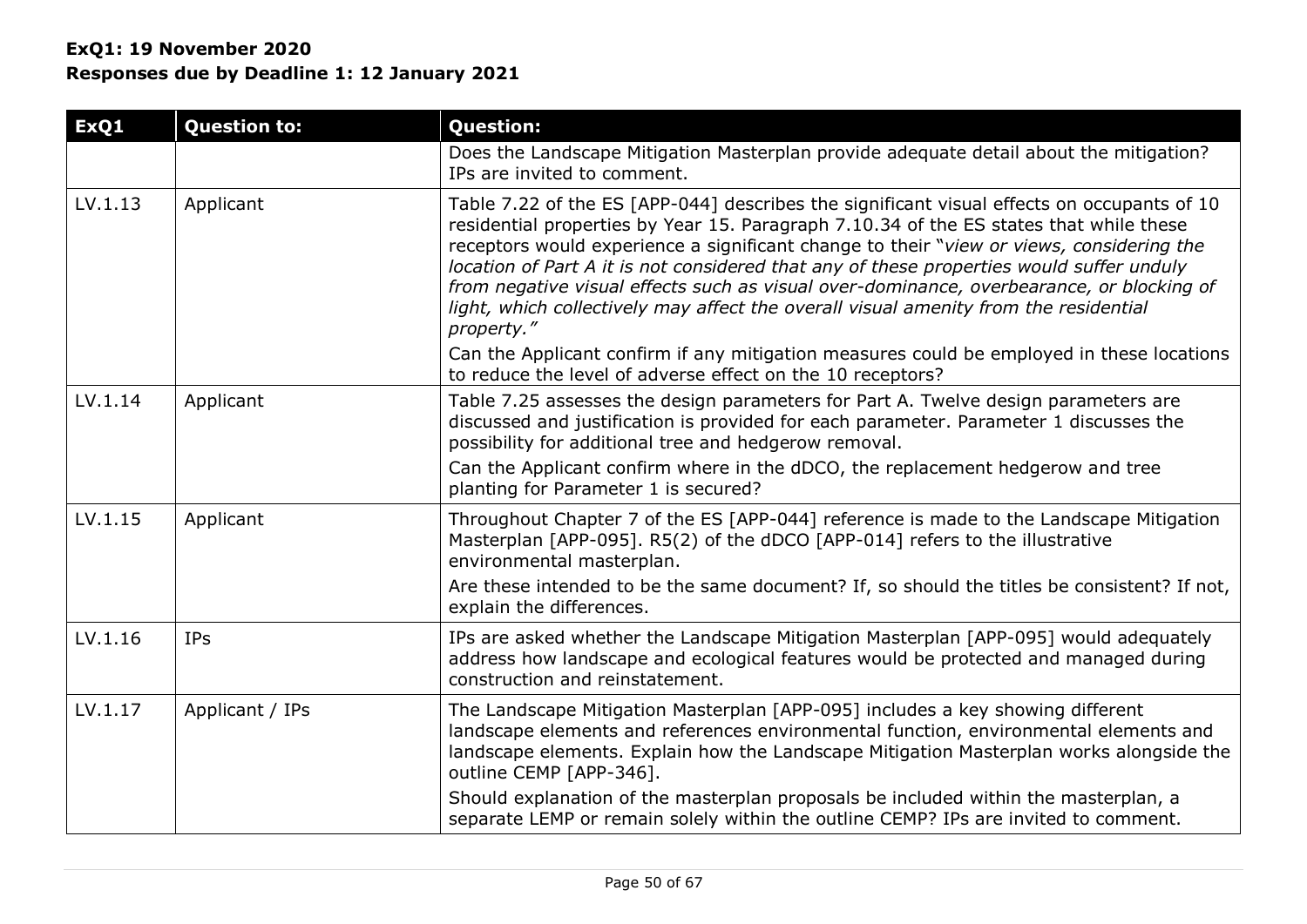| ExQ1    | <b>Question to:</b> | <b>Question:</b>                                                                                                                                                                                                                                                                                                                                                                                  |
|---------|---------------------|---------------------------------------------------------------------------------------------------------------------------------------------------------------------------------------------------------------------------------------------------------------------------------------------------------------------------------------------------------------------------------------------------|
| LV.1.18 | Applicant           | The Landscape Mitigation Masterplan [APP-095] provides for 'Proposed Hedgerow - By<br>Agreement'.                                                                                                                                                                                                                                                                                                 |
|         |                     | Is any proposed hedgerow to be provided outside of the Order Limits? What would be the<br>legal basis of the agreement? What are the implications if agreement cannot be reached?<br>How does this category of mitigation differ from 'Proposed Hedgerow - Essential<br>Mitigation'? If the hedgerows are required to mitigate adverse impacts why is the<br>provision subject to agreement only? |
| LV.1.19 | Applicant           | Proposed Individual Trees are provided for in the Landscape Mitigation Masterplan [APP-<br>095].                                                                                                                                                                                                                                                                                                  |
|         |                     | What is the strategy for providing individual trees in terms of location and number?                                                                                                                                                                                                                                                                                                              |
| LV.1.20 | Applicant           | The Landscape Mitigation Masterplan [APP-095] makes provision for Amenity Grassland<br>and Conservation Grassland.                                                                                                                                                                                                                                                                                |
|         |                     | What is the strategy for such provision in terms of location and area?                                                                                                                                                                                                                                                                                                                            |
| LV.1.21 | Applicant           | Explain the purpose of the Proposed Temporary Boundary as shown within the Landscape<br>Mitigation Masterplan [APP-095].                                                                                                                                                                                                                                                                          |
|         |                     | What form would this take? Does it correspond with the Order Limits?                                                                                                                                                                                                                                                                                                                              |
| LV.1.22 | Applicant           | The source of the references to environmental function, environmental elements and<br>landscape elements in the Landscape Mitigation Masterplan [APP-095] is the DMRB.                                                                                                                                                                                                                            |
|         |                     | What impact if any do the changes to the DMRB have in respect of the masterplan?                                                                                                                                                                                                                                                                                                                  |
| LV.1.23 | Applicant           | Figure 7.9 of the ES [APP-096] Vegetation Clearance Plans shows trees lost to the<br>Scheme.                                                                                                                                                                                                                                                                                                      |
|         |                     | How do these unspecified trees relate to Appendix A of the Arboricultural Report<br>(Appendix 7.5) [APP-220] which provides a Survey Schedule?                                                                                                                                                                                                                                                    |
| LV.1.24 | Applicant           | Paragraphs 3.1.12 - 3.1.15 of the Arboricultural Report (Appendix 7.5) [APP-220] records<br>the response of The Woodland Trust to the Scheme.                                                                                                                                                                                                                                                     |
|         |                     | To what extent did the Applicant attempt to address these concerns?                                                                                                                                                                                                                                                                                                                               |
| LV.1.25 | Applicant           | Table 5.1 of the Arboricultural Report (Appendix 7.5) [APP-220] provides a Potential<br>Impact Summary with Table 7.1 assessing Likely Significant Effects. The total number of                                                                                                                                                                                                                   |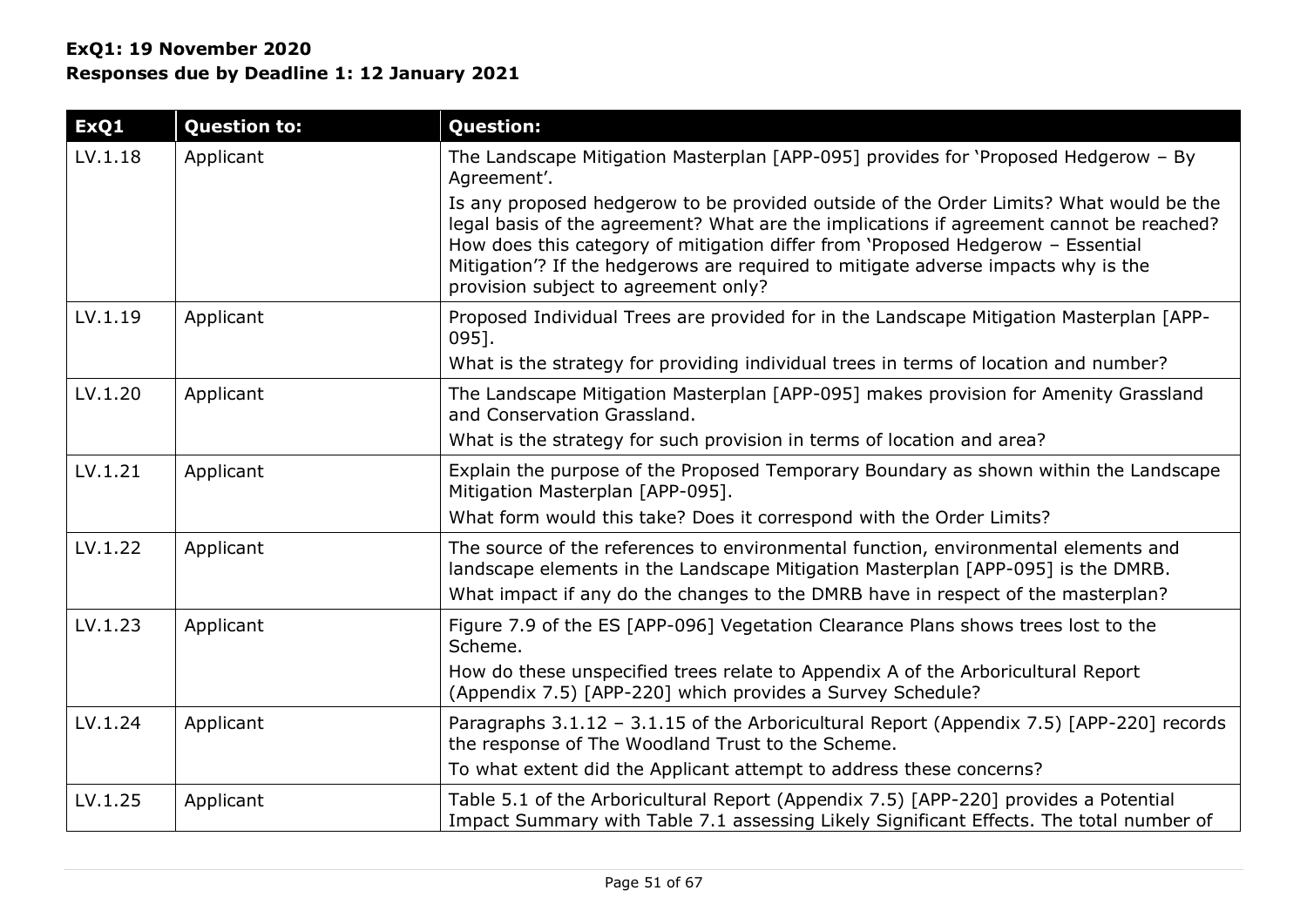| ExQ1    | <b>Question to:</b> | <b>Question:</b>                                                                                                                                                                                                                                                                                                                                                                                                                                                                                                                       |
|---------|---------------------|----------------------------------------------------------------------------------------------------------------------------------------------------------------------------------------------------------------------------------------------------------------------------------------------------------------------------------------------------------------------------------------------------------------------------------------------------------------------------------------------------------------------------------------|
|         |                     | trees to be removed for Part A is given as 367. This does not appear to include the<br>individual trees in the wooded areas, linear groups or groups of trees.<br>What is the figure when these are included?                                                                                                                                                                                                                                                                                                                          |
| LV.1.26 | Applicant           | The Landscape and Visual Impact Assessment presented in Chapter 7 of the ES for Part A<br>[APP-044] and Part B [APP-045] presents an assessment of likely significant effects at<br>summer of the design year 15, after mitigation planting is established.<br>Can the Applicant explain why a winter design year 15 scenario has not been considered,<br>to account for a worst case?                                                                                                                                                 |
|         |                     | <b>PART B</b>                                                                                                                                                                                                                                                                                                                                                                                                                                                                                                                          |
| LV.1.27 | Applicant           | Paragraph 7.7.11 of the ES [APP-045] identifies the location of three Areas of Landscape<br>Value, which are designated in local policy comprising the Kyloe Hills and Glendale AHLV<br>designated in the former Berwick-upon-Tweed Borough Local Plan, an unnamed AHLV<br>designated in the former Alnwick District Wide Local Plan and an unnamed Intermediate<br>Area of Landscape designated in the former Berwick-upon-Tweed Borough Local Plan.<br>The Applicant is asked to confirm the planning status of each of these areas. |
| LV.1.28 | Applicant           | Figure 1 of the Arboricultural Report [APP-286] (Arboriculture Constraints Plan) shows<br>'The Avenue - Historic Tree Lined Road'.<br>Explain the significance of this feature and how it has been assessed.                                                                                                                                                                                                                                                                                                                           |
| LV.1.29 | Applicant           | Paragraph 7.9.5 of the ES [APP-045] refers to a number of specific mitigation measures<br>relating to landscape and/or visual effects being addressed through the Landscape<br>Mitigation Plan (Figure 7.10 [APP-144]. (Paragraph 7.9.6 makes reference to the<br>landscape mitigation masterplan.)<br>Explain why this is not described as a masterplan unlike its Part A equivalent and with<br>reference to the respective keys, explain any difference in approach to landscape<br>mitigation.                                     |
| LV.1.30 | Applicant           | Table 7.23 of the ES [APP-045] identifies significant adverse effects at seven residential<br>receptors at Year 15 after mitigation measures have been introduced. There appears to be<br>no explanation as to why mitigation measures will not reduce impacts to these receptors<br>down to a level which is assessed as being not significant.                                                                                                                                                                                       |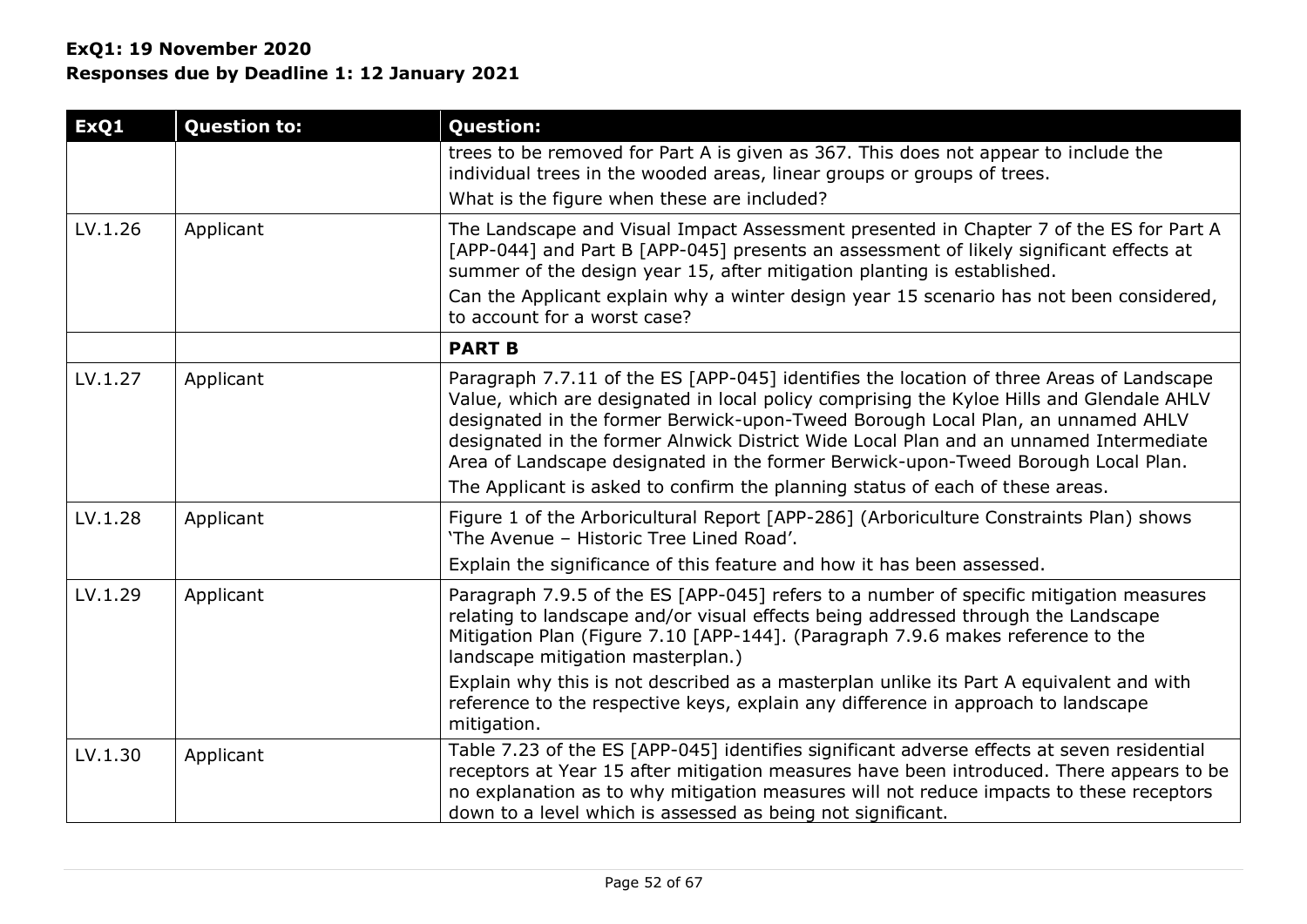| ExQ1    | <b>Question to:</b> | <b>Question:</b>                                                                                                                                                                                                                                                                                                                                                                                                                                                                                                                                                                                                                            |
|---------|---------------------|---------------------------------------------------------------------------------------------------------------------------------------------------------------------------------------------------------------------------------------------------------------------------------------------------------------------------------------------------------------------------------------------------------------------------------------------------------------------------------------------------------------------------------------------------------------------------------------------------------------------------------------------|
|         |                     | Can the Applicant explain why it is not possible to mitigate against significant adverse<br>effects at the residential receptors identified in Table 7.23 and shown in Figure 7.3:<br>Viewpoint Location Plan [APP-137] (ie receptors 3,4,5,6,7,8 and 10).                                                                                                                                                                                                                                                                                                                                                                                  |
| LV.1.31 | Applicant           | Table 7.28 of the ES [APP-045] assesses the design parameters for Part B. Parameter 3<br>explains that the realignment of the Northern Powergrid Circuit may require slightly<br>different landscaping treatment within the highway boundary. Visual details are provided<br>in the Landscape Mitigation Plan including Assessment Parameter Plan 3 [APP-148].<br>Can the Applicant explain the differences between the landscape mitigation measures<br>which may be required for the Northern Powergrid Circuit realignment?<br>Can the Applicant explain where the design parameters for Part A and Part B are reflected<br>in the dDCO? |
| LV.1.32 | Applicant           | Monitoring arrangements for Part B are set out in Section 7.11 of the ES [APP-045]. Six<br>viewpoints (2,4,6,7,9 and 11) will be revisited at operational years 5, 10 and 15 to assess<br>that the effects on viewpoints are being adequately mitigated by the installed mitigation<br>measures.                                                                                                                                                                                                                                                                                                                                            |
|         |                     | Can the Applicant confirm if the viewpoints which will be revisited, include the viewpoints<br>which are representative for those receptors which are identified as experiencing a<br>permanent moderate adverse effect?                                                                                                                                                                                                                                                                                                                                                                                                                    |
| LV.1.33 | Applicant           | In describing monitoring, Section 7.11 of the ES [APP-045] does not describe what<br>arrangements would be put in place if the planting strategy does not achieve the<br>anticipated level of mitigation.                                                                                                                                                                                                                                                                                                                                                                                                                                   |
|         |                     | Can the Applicant explain what triggers would be used to establish whether the planting<br>strategy has achieved the anticipated level of mitigation and the actions that would be<br>taken should the proposed planting strategy be found to not have achieved the anticipated<br>level of mitigation?                                                                                                                                                                                                                                                                                                                                     |
|         |                     | How is implementation of any such actions secured through the dDCO or other legal<br>mechanism?                                                                                                                                                                                                                                                                                                                                                                                                                                                                                                                                             |
|         |                     | Can the Applicant confirm if the monitoring arrangements for Part A and Part B have been<br>agreed with relevant stakeholders?                                                                                                                                                                                                                                                                                                                                                                                                                                                                                                              |
| LV.1.34 | Applicant           | Figure 7.11 of the ES [APP-145] Vegetation Clearance Plan does not show the category of<br>tree to be cleared or cross reference this to the Arboricultural Report [APP-286].                                                                                                                                                                                                                                                                                                                                                                                                                                                               |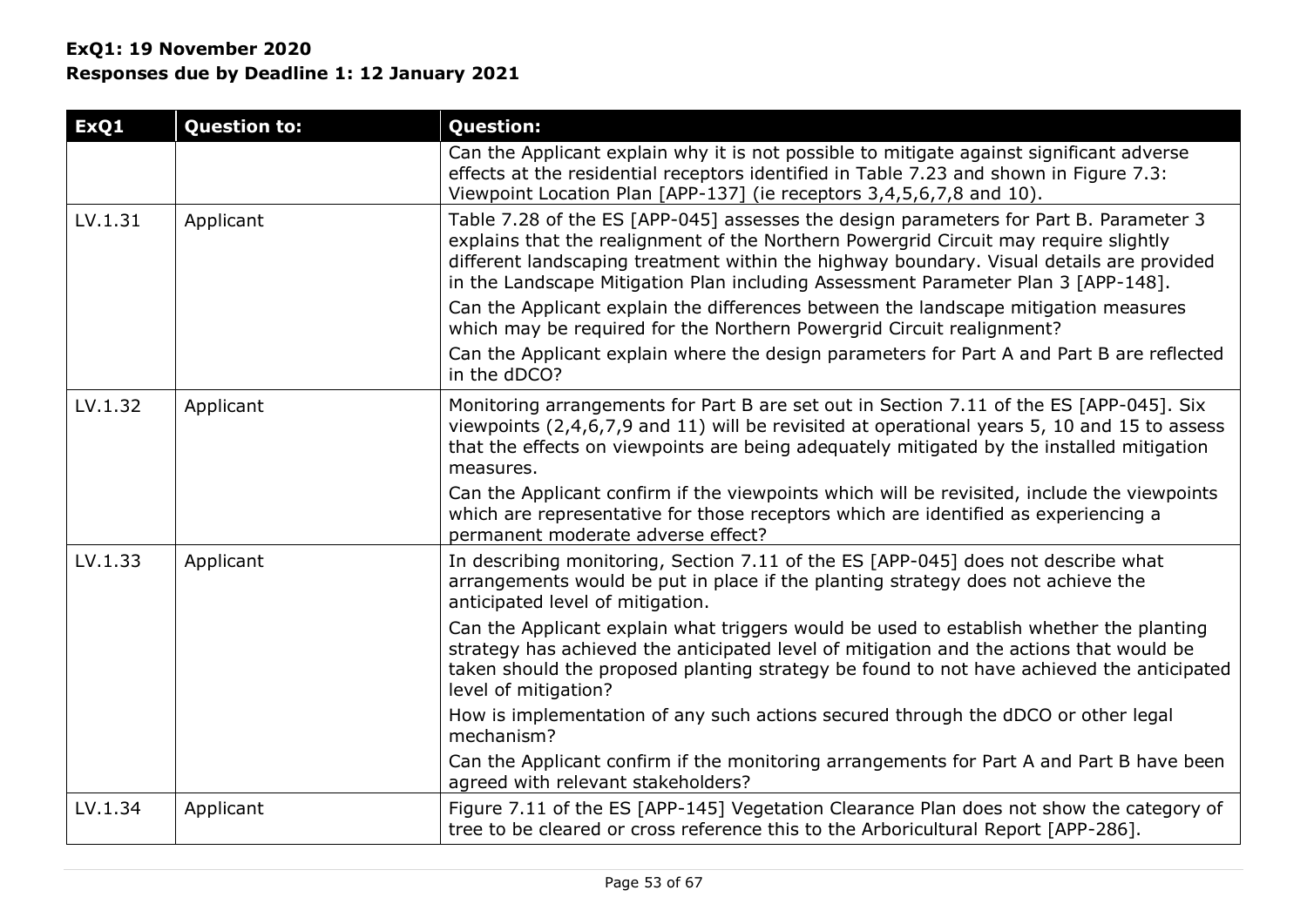| ExQ1    | <b>Question to:</b>       | <b>Question:</b>                                                                                                                                                                                                                                                                                                                                                                                                                         |
|---------|---------------------------|------------------------------------------------------------------------------------------------------------------------------------------------------------------------------------------------------------------------------------------------------------------------------------------------------------------------------------------------------------------------------------------------------------------------------------------|
|         |                           | How do these unspecified trees relate to the Arboricultural Report which provides a Survey<br>Schedule?                                                                                                                                                                                                                                                                                                                                  |
| LV.1.35 | Applicant                 | Paragraph 3.2.4 of the Arboricultural Report [APP-286] states that a consultation response<br>was not received from the Forestry Commission.                                                                                                                                                                                                                                                                                             |
|         |                           | Has the Applicant sought comments on the Arboricultural Report from the Forestry<br>Commission since the submission of the application? If not, why not?                                                                                                                                                                                                                                                                                 |
| LV.1.36 | <b>Woodland Trust</b>     | The Woodland Trust does not appear to have been consulted on the Arboricultural Report<br>$[APP-286]$ .                                                                                                                                                                                                                                                                                                                                  |
|         |                           | Does the Woodland trust have any comments on the Arboricultural Report?                                                                                                                                                                                                                                                                                                                                                                  |
| LV.1.37 | Applicant                 | Table 7.1 of the Arboricultural Report [APP-286] - Likely significant Effects - Trees,<br>Groups, Hedges, Linear Groups, Shrubs and Wooded Areas appears to adopt a different<br>approach to that adopted in Table 7.1 of Part A [APP-220]. For example, the former uses<br>the terms partially impacted, directly impacted and protection require/not impacted<br>whereas the latter uses the terms partial removal, remove and retain. |
|         |                           | Explain why different approaches have been adopted and produce a composite which<br>enables the likely significant effects to be considered across the Scheme as a whole. How<br>many trees would be lost under the Part B proposals?                                                                                                                                                                                                    |
| LV.1.38 | Applicant                 | Figure 2 of the Arboricultural Report [APP-286] is a Tree Protection Plan for Part B. The<br>equivalent plan for Part A is provided as Figure B4 [APP-220]. Explain why different<br>approaches have been adopted and produce a composite which enables tree protection<br>measures to be considered across the Scheme as a whole.                                                                                                       |
|         | <b>MATERIAL RESOURCES</b> |                                                                                                                                                                                                                                                                                                                                                                                                                                          |
|         |                           | <b>PART A</b>                                                                                                                                                                                                                                                                                                                                                                                                                            |
| MR.1.1  | Applicant                 | Table 13.2 of the ES [APP-056] sets out National Planning Policy Relevant to Material<br>Resources. It includes the Highways England Sustainable Development Strategy.                                                                                                                                                                                                                                                                   |
|         |                           | As the Applicant's own advice, what weight should be given to this document during the<br>Examination?                                                                                                                                                                                                                                                                                                                                   |
| MR.1.2  | Applicant                 | Table 13.16 of the ES [APP-056] states that suitable earthworks cut would be reused and<br>retained where possible and placed in landscape bunds within the Order Limits. In                                                                                                                                                                                                                                                             |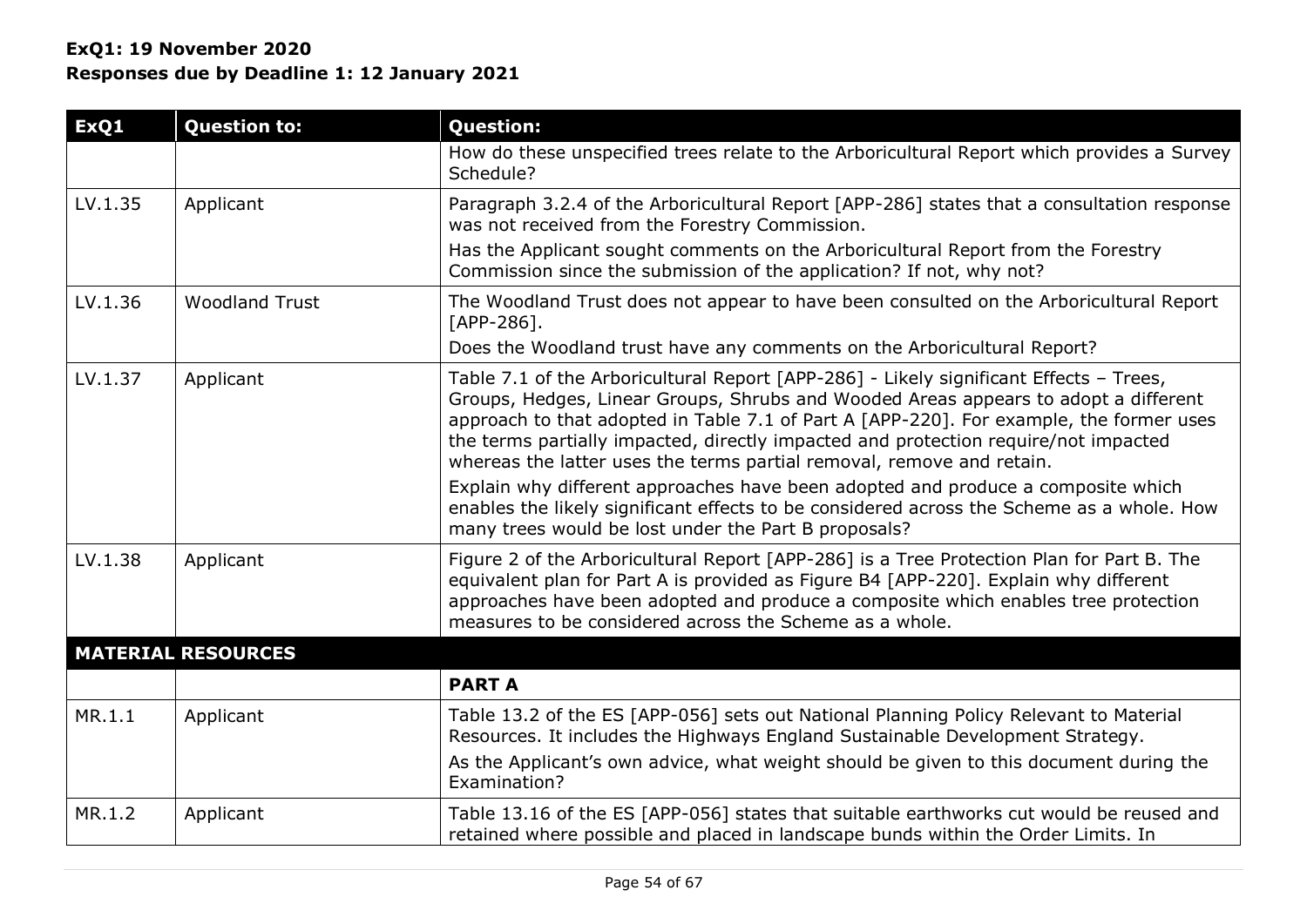| ExQ1   | <b>Question to:</b>        | <b>Question:</b>                                                                                                                                                                                                                                                                                                                                                               |
|--------|----------------------------|--------------------------------------------------------------------------------------------------------------------------------------------------------------------------------------------------------------------------------------------------------------------------------------------------------------------------------------------------------------------------------|
|        |                            | particular, these would be reused on site in landscape bunds (specifically within proposed<br>bunds 1, 2, 7, 8, 9, 10, 11, 12 & 13).                                                                                                                                                                                                                                           |
|        |                            | Please direct the ExA to where these proposed bunds are shown on a plan.                                                                                                                                                                                                                                                                                                       |
|        |                            | <b>PART B</b>                                                                                                                                                                                                                                                                                                                                                                  |
| MR.1.3 | Applicant                  | Section 13.5 of the ES [APP-057] does not refer to the presence of Ash Dieback disease in<br>the location of Part B in spite of Part A [APP-057] noting that the disease may adversely<br>impact the reuse of site-won earthworks.                                                                                                                                             |
|        |                            | Please clarify whether Ash Dieback disease would be a consideration in relation to Part B.                                                                                                                                                                                                                                                                                     |
| MR.1.4 | Applicant                  | Table 13.15 of the ES [APP-057] shows Material Assets Imported to site during the<br>Construction Phase. In respect of asphalt the amount for Part B is 120,000 tonnes while<br>that for Part A (Table 13.15) [APP-056] is 60,702 tonnes. Similarly, for concrete the<br>respective figure for Part A are 8,450 tonnes and Part B 23,420 tonnes.                               |
|        |                            | Please explain the reasons for such wide variations between the two Parts.                                                                                                                                                                                                                                                                                                     |
| MR.1.5 | Applicant                  | Table 13.16 of the ES [APP-057] shows Forecast Site Arisings that can be Recovered and<br>Hence Diverted from Landfill. For topsoil the amount for Part B is 11,840 tonnes while the<br>comparable figure for Part A [APP-056] is 160,000 tonnes.                                                                                                                              |
|        |                            | Please explain the reasons for such wide variations between the two Parts.                                                                                                                                                                                                                                                                                                     |
| MR.1.6 | Applicant                  | Table 13.17 of the ES [APP-057] shows Forecast Site Arisings that have been Identified<br>for Disposal to Landfill. For Part B the earthworks and topsoil cut figure is 2,715 tonnes<br>while for Part A [APP-056] the unsuitable earthworks cut figure is 315,000 tonnes.<br>What does the difference in terminology indicate and why are the figures so widely<br>different? |
| MR.1.7 | Applicant                  | Paragraph 13.10.16 of the ES [APP-057] states that the sensitivity test has identified that<br>Part B would achieve 99% material recovery / recycling. In comparison Part A (paragraph<br>13.10.16) [APP-065] estimates a 61% recovery would be achieved.                                                                                                                      |
|        |                            | Please explain the difference in recovery rates between the two Parts.                                                                                                                                                                                                                                                                                                         |
|        | <b>NOISE AND VIBRATION</b> |                                                                                                                                                                                                                                                                                                                                                                                |
|        |                            | <b>PART A</b>                                                                                                                                                                                                                                                                                                                                                                  |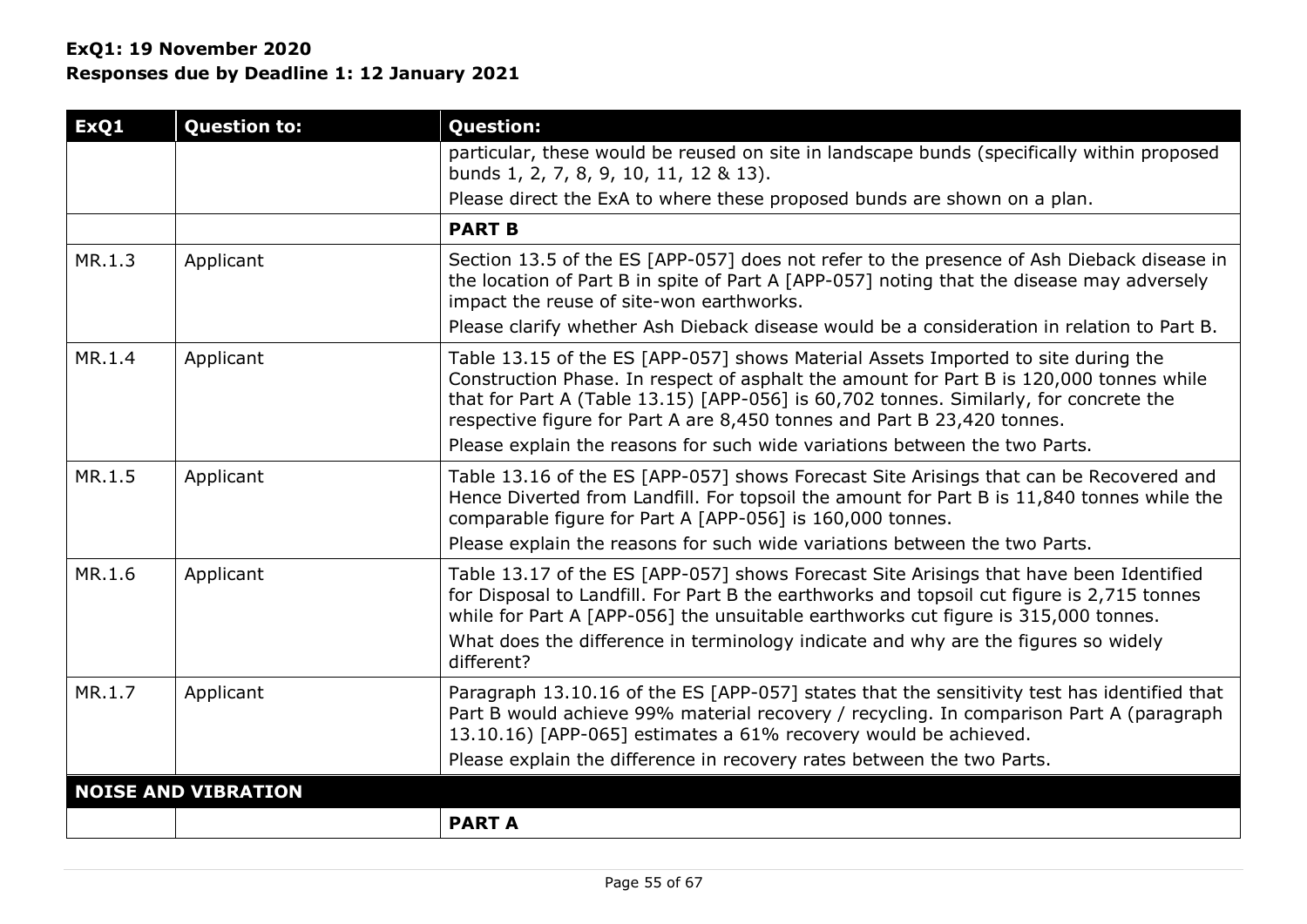# **ExQ1: 19 November 2020 Responses due by Deadline 1: 12 January 2021**

| ExQ1   | <b>Question to:</b> | <b>Question:</b>                                                                                                                                                                                                                                                                                                                                                                                               |
|--------|---------------------|----------------------------------------------------------------------------------------------------------------------------------------------------------------------------------------------------------------------------------------------------------------------------------------------------------------------------------------------------------------------------------------------------------------|
| NV.1.1 | Applicant           | Section 6.7 of the ES [APP-042] provides an overview of the baseline conditions for Part<br>A. Noise sensitive receptors are presented in Table 6.20, Noise Important Areas are<br>identified in Table 6.21 and Designated areas and Footpaths are presented in Table 6.22.                                                                                                                                    |
|        |                     | The measurement locations for the noise surveys and the extent of the survey area are<br>presented in Figure 6.1 [APP-079]. Table 6.18 presents the baseline noise survey results<br>for long term unattended monitoring. Table 6.19 presents baseline noise survey results for<br>short-term attended measurements.                                                                                           |
|        |                     | Can the Applicant clarify why the long-term monitoring shown in Table 6.18 was only<br>undertaken for a single 24-hour period?                                                                                                                                                                                                                                                                                 |
| NV.1.2 | Applicant           | Paragraph 9.9.19 of the ES [APP-042] states that Part A gives rise to significant adverse<br>noise effects at three receptors. Paragraph 9.9.23 indicates that 3m high noise barriers<br>were tested in these locations but did not reach the 3decibel threshold for meaningful<br>benefit to the residents of those properties. Therefore, it is proposed to install 4m noise<br>barriers at these locations. |
|        |                     | Can the Applicant explain what the decibel reduction benefit of a 4m high noise barrier<br>would be compared to the 3m high barrier?                                                                                                                                                                                                                                                                           |
| NV.1.3 | Applicant           | Table 6.35 of ES [APP-042] explains the level of significance experienced at all of the<br>receptors which were included in the noise assessment. Significant adverse residual<br>effects are identified at Group 7 (two receptors) and Group 8 (1 receptor). The ES does<br>not appear to explore any other possible mitigation measures.                                                                     |
|        |                     | Can the Applicant clarify what alternative mitigation measures have been explored with<br>regard to reducing noise levels at the three receptors located in Group 7 and Group 8?                                                                                                                                                                                                                               |
| NV.1.4 | Applicant           | Part A and Part B contain a commitment to monitor impacts from noise and vibration<br>during construction [APP-042 and APP-043]. No monitoring arrangements are intended for<br>the operational phase.                                                                                                                                                                                                         |
|        |                     | Can the Applicant explain why monitoring will not be undertaken, given that there are<br>significant adverse impacts which have been identified at three residential properties in<br>Part A?                                                                                                                                                                                                                  |
|        |                     | <b>PART B</b>                                                                                                                                                                                                                                                                                                                                                                                                  |
|        |                     | There are no additional questions relating to Noise and Vibration for Part B at this point.                                                                                                                                                                                                                                                                                                                    |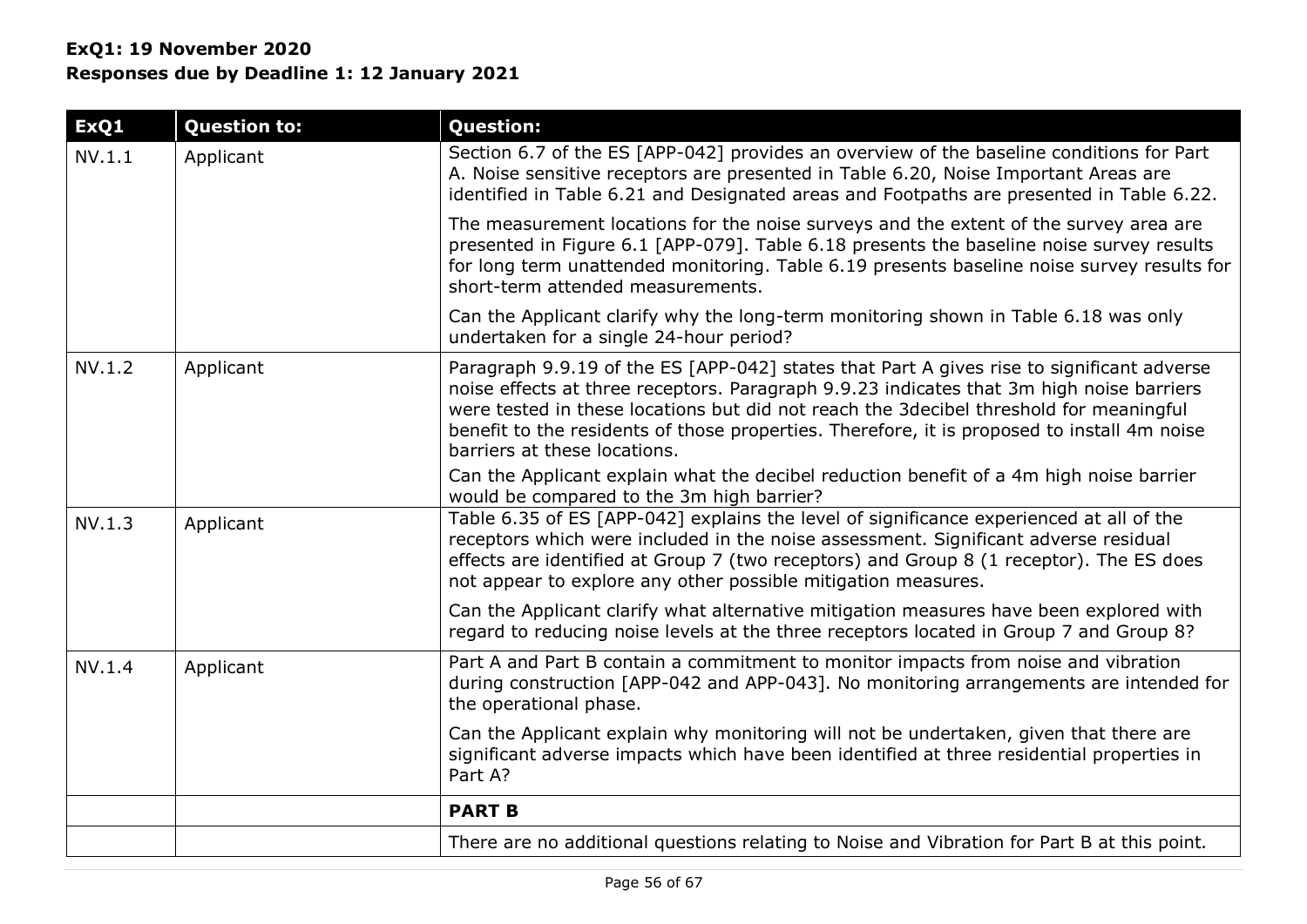| ExQ1    | <b>Question to:</b>         | <b>Question:</b>                                                                                                                                                                                                                                                                                                                                                                                                       |
|---------|-----------------------------|------------------------------------------------------------------------------------------------------------------------------------------------------------------------------------------------------------------------------------------------------------------------------------------------------------------------------------------------------------------------------------------------------------------------|
|         |                             |                                                                                                                                                                                                                                                                                                                                                                                                                        |
|         | POPULATION AND HUMAN HEALTH |                                                                                                                                                                                                                                                                                                                                                                                                                        |
|         |                             | <b>PART A</b>                                                                                                                                                                                                                                                                                                                                                                                                          |
| PHH.1.1 | Public Health England       | Paragraph 4.2.31 of the ES [APP-039] states that Public Health England recommended the<br>consideration of Electric and Magnetic Fields (EMF) in the ES. As set out in paragraph<br>4.2.39, based on the initial assessment the proposals would be compliant with EMF<br>exposure guidelines and the issue has therefore been scoped out of further assessment.<br>Is Public Health England content with this outcome? |
| PHH.1.2 | Applicant                   | Paragraph 12.1.4(e) of the ES [APP-054] states that Part A considers employment by<br>industry baseline data for 2011, whereas Part B also considers data for 2017 / 2018,<br>because the assessments were completed at different times. However, it is considered<br>that there would be no material difference if 2017 / 2018 data was used for Part A.<br>Explain how this conclusion has been drawn.               |
|         |                             | ES paragraphs 12.4.49 [APP-054] and 12.4.44 [APP-055] state that the number of jobs                                                                                                                                                                                                                                                                                                                                    |
| PHH.1.3 | Applicant                   | generated is based on an evaluation of total construction cost against average gross<br>output per construction worker. It is not stated what the average gross output per<br>construction worker is, nor the source of this metric.                                                                                                                                                                                   |
|         |                             | The Applicant is requested to provide this information.                                                                                                                                                                                                                                                                                                                                                                |
| PHH.1.  | Applicant                   | Paragraphs 12.4.64 [APP-054] and 12.4.60 [APP-055] of the ES refer to "human health<br>receptors" (including residential premises / homes, care homes, hospitals, schools, places<br>of worship, sensitive commercial premises, neighbourhoods and communities within the<br>area) but these are unspecified.                                                                                                          |
|         |                             | The Applicant is requested to confirm precisely what assets are considered human health<br>receptors.                                                                                                                                                                                                                                                                                                                  |
| PHH.1.2 | Applicant                   | Table 12.4 of the ES [APP-054] confirms that the NCC PRoW Officer was consulted and<br>agreed with the proposed methodology to assess the potential effects on PRoW as a result<br>of Part A.                                                                                                                                                                                                                          |
|         |                             | What is the response of NCC to the effect of the Proposed Development on PRoW? Are<br>appropriate alternatives proposed where closures / diversions are required?                                                                                                                                                                                                                                                      |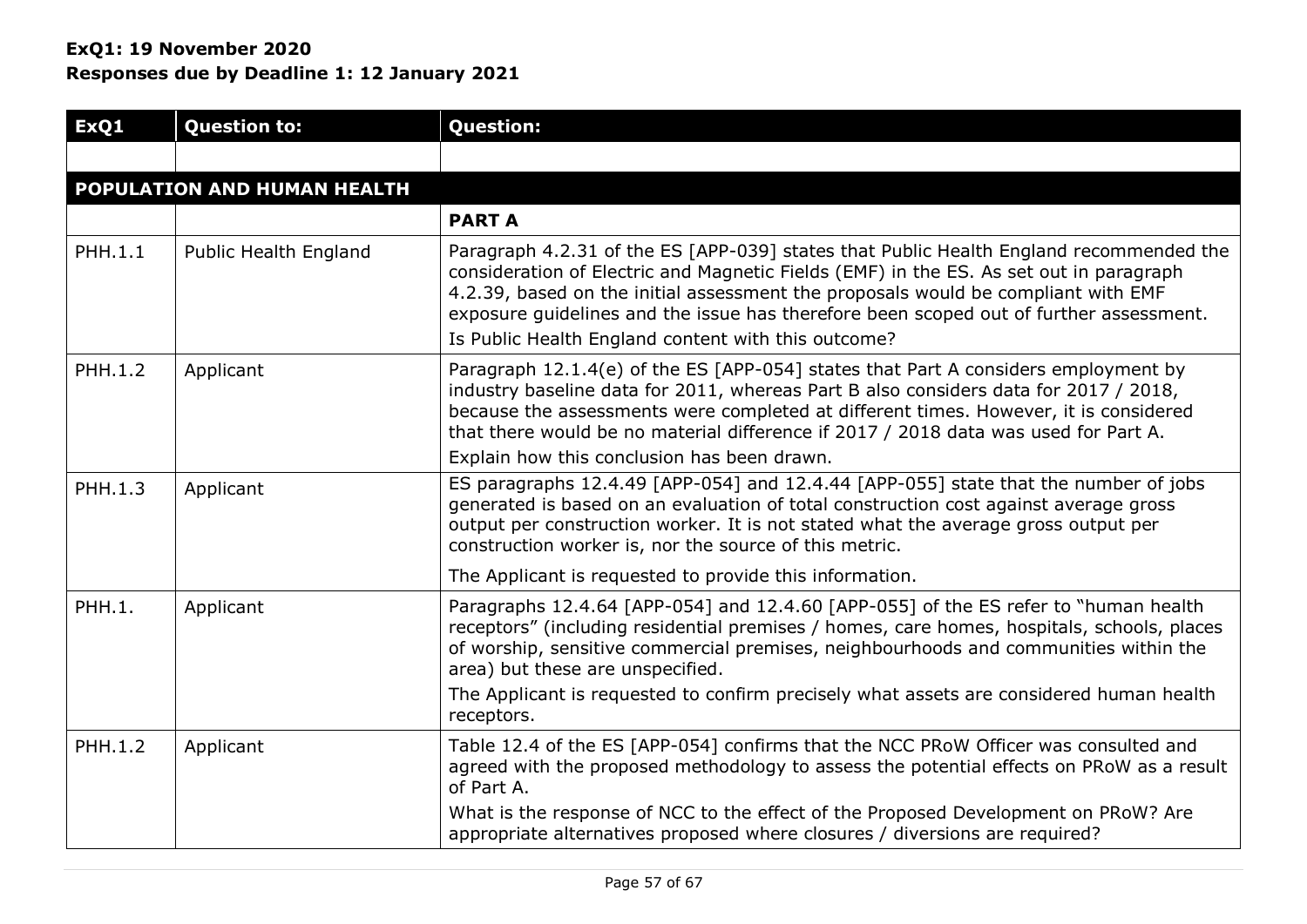# **ExQ1: 19 November 2020 Responses due by Deadline 1: 12 January 2021**

| ExQ1           | <b>Question to:</b> | <b>Question:</b>                                                                                                                                                                                                                                                                                                                                                                                                                                                                              |
|----------------|---------------------|-----------------------------------------------------------------------------------------------------------------------------------------------------------------------------------------------------------------------------------------------------------------------------------------------------------------------------------------------------------------------------------------------------------------------------------------------------------------------------------------------|
| PHH.1.         | Applicant           | Tables 12.5 and 12.6 of the ES (Part A [APP-054] and Part B [APP-055]) present<br>thresholds used to assign levels of stress for single and dual carriageway roads<br>respectively. These are meant to replicate those in the DMRB guidance. However, the<br>average journey speed in Table 12.6 differs from that in the DMRB: Table 2 in the DMRB<br>has three categories (Under 60, 60-80, and Over 80 km/hr) while in Table 12.6 these are<br>lower (Under 50, 50-70, and Over 70 km/hr). |
|                |                     | Can the Applicant explain this discrepancy?                                                                                                                                                                                                                                                                                                                                                                                                                                                   |
| <b>PHH.1.2</b> | Applicant           | Paragraph 12.6.12 of the ES [APP-054] states that the study area for the assessment of<br>agricultural land holdings is restricted to the Order Limits, whereas other physical assets<br>have been assessed with a study area of the Order Limits plus 500m.                                                                                                                                                                                                                                  |
|                |                     | The Applicant is requested to explain why this is a suitable area to capture all agricultural<br>land holdings that might be affected in terms of access, water supply and drainage?                                                                                                                                                                                                                                                                                                          |
| PHH.1.3        | Applicant           | Paragraph 12.6.13 of the ES [APP-054] states that the assessment of impacts on the<br>economy and employment during construction focuses on the county of Northumberland.<br>This is because it is assumed that much of the construction workforce would be drawn<br>from the regional labour market.                                                                                                                                                                                         |
|                |                     | Clarify the extent of the regional labour market. Is this Northumberland or further afield?                                                                                                                                                                                                                                                                                                                                                                                                   |
| PHH.1.4        | Applicant           | It is stated in paragraph 12.7.35 of the ES [APP-054] the PRoW in the Study Area do not<br>form a coherent network.<br>In addressing changes which needed to be made to the PRoW network as a result of the                                                                                                                                                                                                                                                                                   |
|                |                     | Proposed Development were any opportunities identified to make the network more<br>coherent? Would NCC wish to comment on the opportunities for a more coherent PRoW<br>network?                                                                                                                                                                                                                                                                                                              |
| PHH.1.5        | Applicant           | The Applicant is asked to provide a plan showing all PRoWs and any other walker, cyclist<br>and horse rider (WCH) routes in a wider context and the effect of the Proposed<br>Development on these networks.                                                                                                                                                                                                                                                                                  |
| PHH.1.6        | <b>NCC</b>          | Is NCC content that the 2016 survey data provides a realistic representation of how the<br>local footways and PRoW are being used by WCH?                                                                                                                                                                                                                                                                                                                                                     |
| PHH.1.7        | Applicant           | Table 12.24 of the ES [APP-054] presents a Summary of WCH Movements within the<br>Study Area in 2016. Paragraph 12.7.43 states that existing WCH movements were carried                                                                                                                                                                                                                                                                                                                       |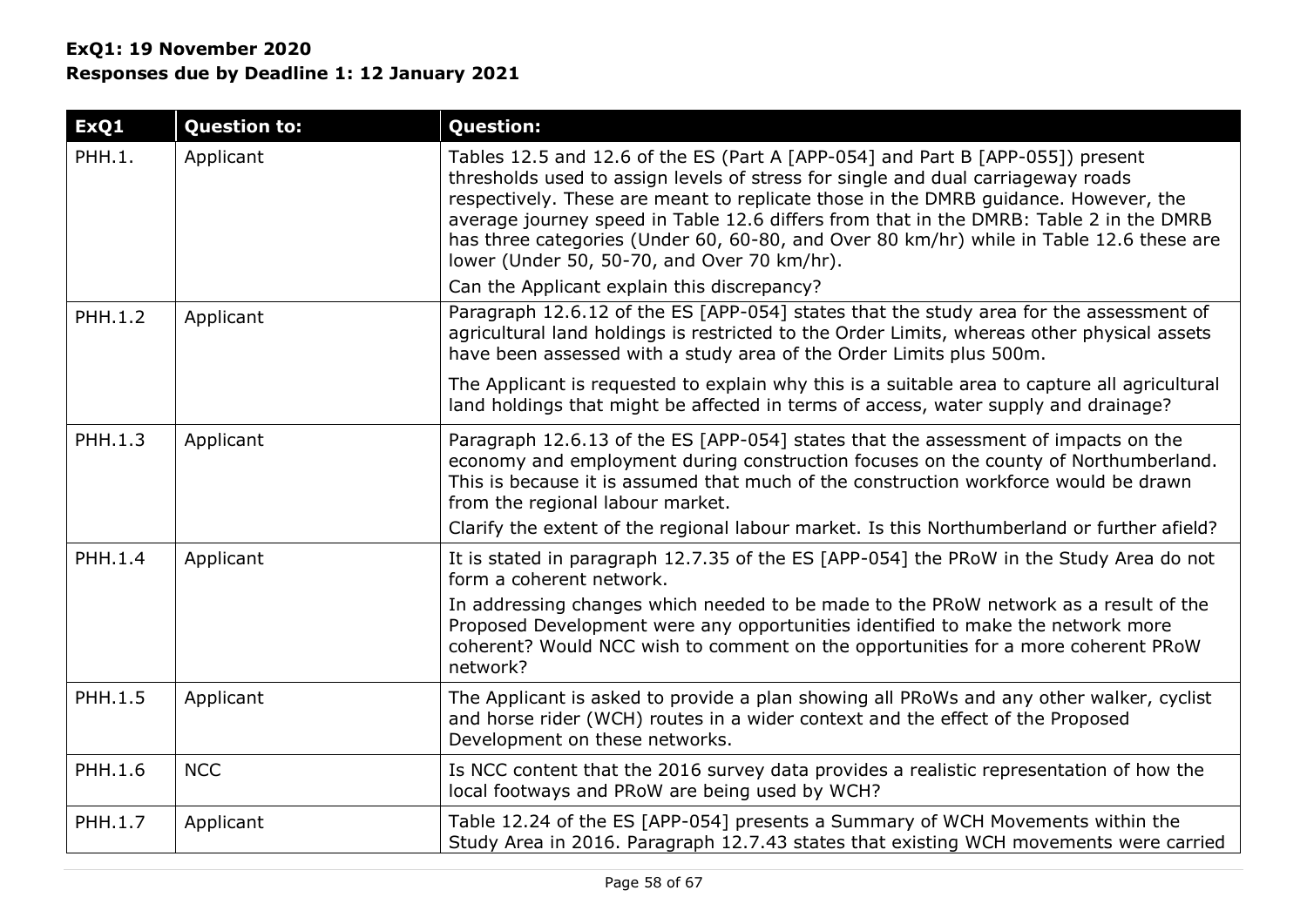| ExQ1           | <b>Question to:</b> | <b>Question:</b>                                                                                                                                                                                                                                                                                                                                                                                                                   |
|----------------|---------------------|------------------------------------------------------------------------------------------------------------------------------------------------------------------------------------------------------------------------------------------------------------------------------------------------------------------------------------------------------------------------------------------------------------------------------------|
|                |                     | out between July and September 2016, over seven days (three Thursdays, and two<br>weekends).                                                                                                                                                                                                                                                                                                                                       |
|                |                     | Do the results in Table 12.24 provide totals for the seven days? Over what time period<br>each day was data recorded?                                                                                                                                                                                                                                                                                                              |
| <b>PHH.1.8</b> | Applicant           | Paragraph 12.9.16 of the ES [APP-054] states that any temporary diversionary works or<br>closure of WCH routes (as identified in Table 12-37) would be undertaken following<br>consultation with affected individuals, groups, and NCC.                                                                                                                                                                                            |
|                |                     | To what effect would the consultation be meaningful if a decision on the closure /<br>diversion of a route had already been taken through the DCO?                                                                                                                                                                                                                                                                                 |
| PHH.1.9        | Applicant           | ES paragraphs 12.10.57 [APP-054] and 12.10.37 [APP-055] state that the sensitivity of<br>local economic receptors is medium. It is not clear what exactly is meant by 'economic<br>receptors' and there is no justification for attributing them a 'medium' sensitivity.                                                                                                                                                           |
|                |                     | The Applicant is asked to clarify this matter.                                                                                                                                                                                                                                                                                                                                                                                     |
| PHH.1.10       | Applicant           | Chapter 12 of the ES [APP-054] and the supporting Figures contain some inconsistencies<br>between properties comprising the baseline for 'residential and commercial properties'.                                                                                                                                                                                                                                                  |
|                |                     | For Part A, the Applicant is requested to ensure that residential properties in Tables 12.25<br>and 12.26 [APP-054] are consistent with Figure 7.6 [APP-109], and that commercial<br>properties in Tables 12-27 and 12-28 [APP-054] are consistent with Figure 12.2 [APP-<br>178].                                                                                                                                                 |
| PHH.1.11       | Applicant           | Wansbeck Food Bank is located within the Part A study area, north of Northgate Hospital,<br>however it is not listed amongst the community facilities (ES paragraph 12.7.59) [APP-<br>$054$ ].                                                                                                                                                                                                                                     |
|                |                     | Has the Applicant considered the impacts of the scheme on Wansbeck Food Bank?                                                                                                                                                                                                                                                                                                                                                      |
| PHH.1.12       | Applicant           | ES paragraphs 12.9.24/ 12.9.28 [APP-054]/[APP-055] regarding economy and<br>employment outline some measures to increase the potential for the workforce and supply<br>chain to be sourced locally. The effectiveness of this mitigation does not appear to have<br>been considered in the assessment and it is not stated how these measures are to be<br>implemented and secured.<br>The Applicant is requested to clarify this. |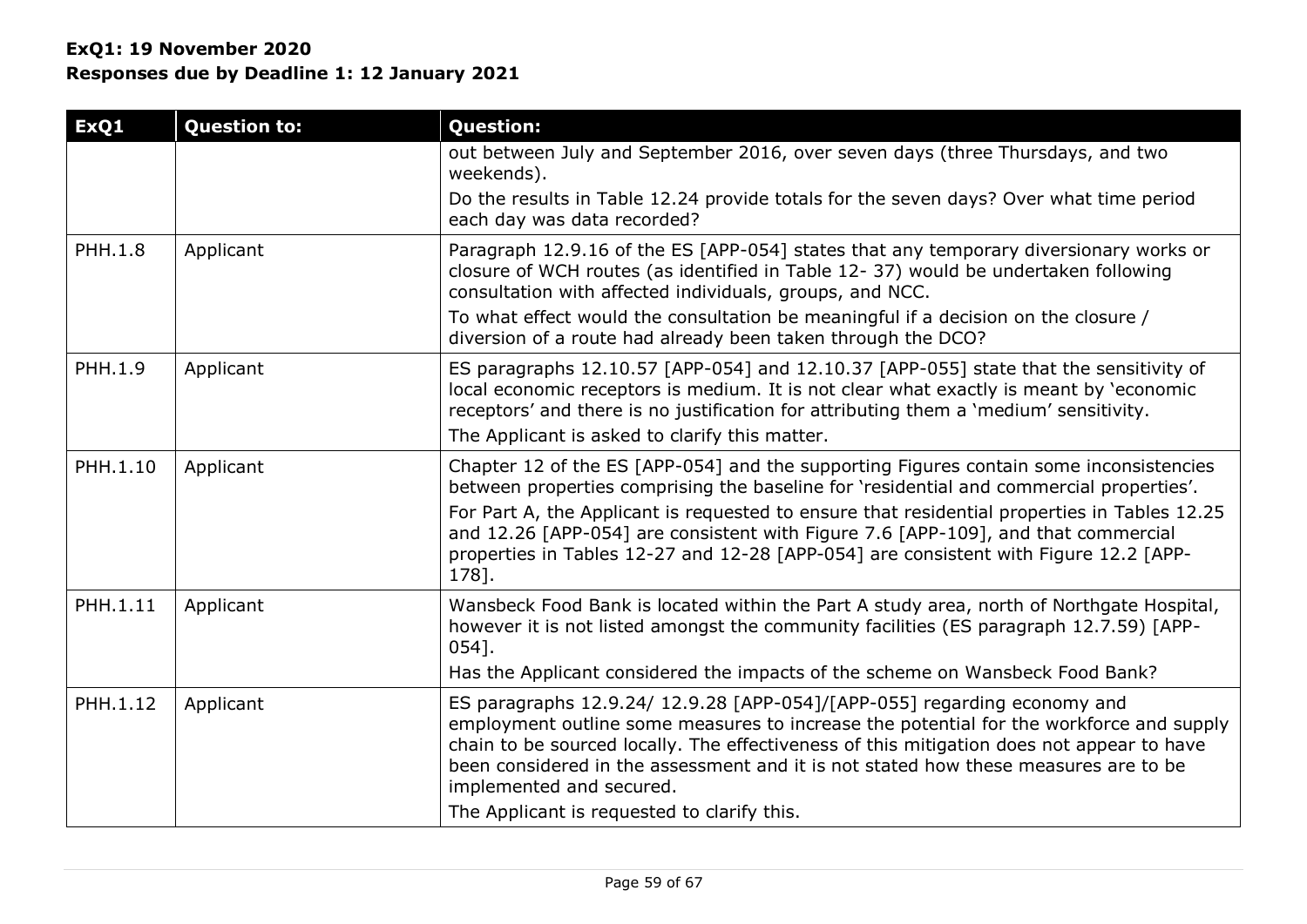| ExQ1     | <b>Question to:</b> | <b>Question:</b>                                                                                                                                                                                                                                                                                                                                                                                                                                                                                                                              |
|----------|---------------------|-----------------------------------------------------------------------------------------------------------------------------------------------------------------------------------------------------------------------------------------------------------------------------------------------------------------------------------------------------------------------------------------------------------------------------------------------------------------------------------------------------------------------------------------------|
| PHH.1.13 | Applicant           | In the analysis of Driver Stress in Appendix 12.2 of the ES (Part A [APP-320] and Part B<br>[APP-321]), it is not clear which thresholds (those in Table 12.5 or 12.6) are used to<br>assign the levels of stress. Some of the classifications of driver stress do not accord with<br>the methodology set out in these tables. For example, 'Link ID 1985-40011' in the '2038<br>Do Something' scenario is classified as 'Low' for both AM and PM but applying the criteria<br>this should be 'Moderate'.                                     |
|          |                     | The Applicant is requested to confirm which thresholds are being applied to which road<br>link.                                                                                                                                                                                                                                                                                                                                                                                                                                               |
| PHH.1.14 | Applicant           | Section 12.10 of the ES [APP-054] [APP-055] provides an assessment of likely significant<br>effects, a number of which are significant adverse effects. No further mitigation has been<br>proposed.                                                                                                                                                                                                                                                                                                                                           |
|          |                     | For those matters for which a significant residual effect has been established, can the<br>Applicant explain whether any further mitigation measures have been explored or are<br>available to reduce the significance of effect?                                                                                                                                                                                                                                                                                                             |
|          |                     | <b>PART B</b>                                                                                                                                                                                                                                                                                                                                                                                                                                                                                                                                 |
| PHH.1.15 | Applicant           | Paragraph 2.3.37 of the ES [APP-037] states that the Lionheart Enterprise Park Compound<br>would not impact on commercial development locally because it is likely that the<br>temporary use would be complete before the land is used for commercial development.<br>What is the basis of this assertion?                                                                                                                                                                                                                                    |
| PHH.1.16 | Applicant           | Table 12.42 of the ES [APP-055] provides a Summary of Potential Effects on Access to<br>Private Properties during Construction without Mitigation. Why does the table not make<br>reference to East Cottage and Charlton Mires Farm when both are proposed to be<br>demolished?                                                                                                                                                                                                                                                               |
| PHH.1.17 | Applicant           | Paragraph 12.10.18 of the ES [APP-054] states that "during construction of Part B East<br>Cottage and Charlton Mires Farm are required to be demolished to enable Charlton Mires<br>Junction to be constructed. The sensitivity of these assets is high as they are receptors<br>with limited capacity to absorb change. The magnitude of impact is considered to be<br>major. Overall, there would be a direct, permanent effect of large significance (considered<br>to be significant), but compensation would be provided to landowners." |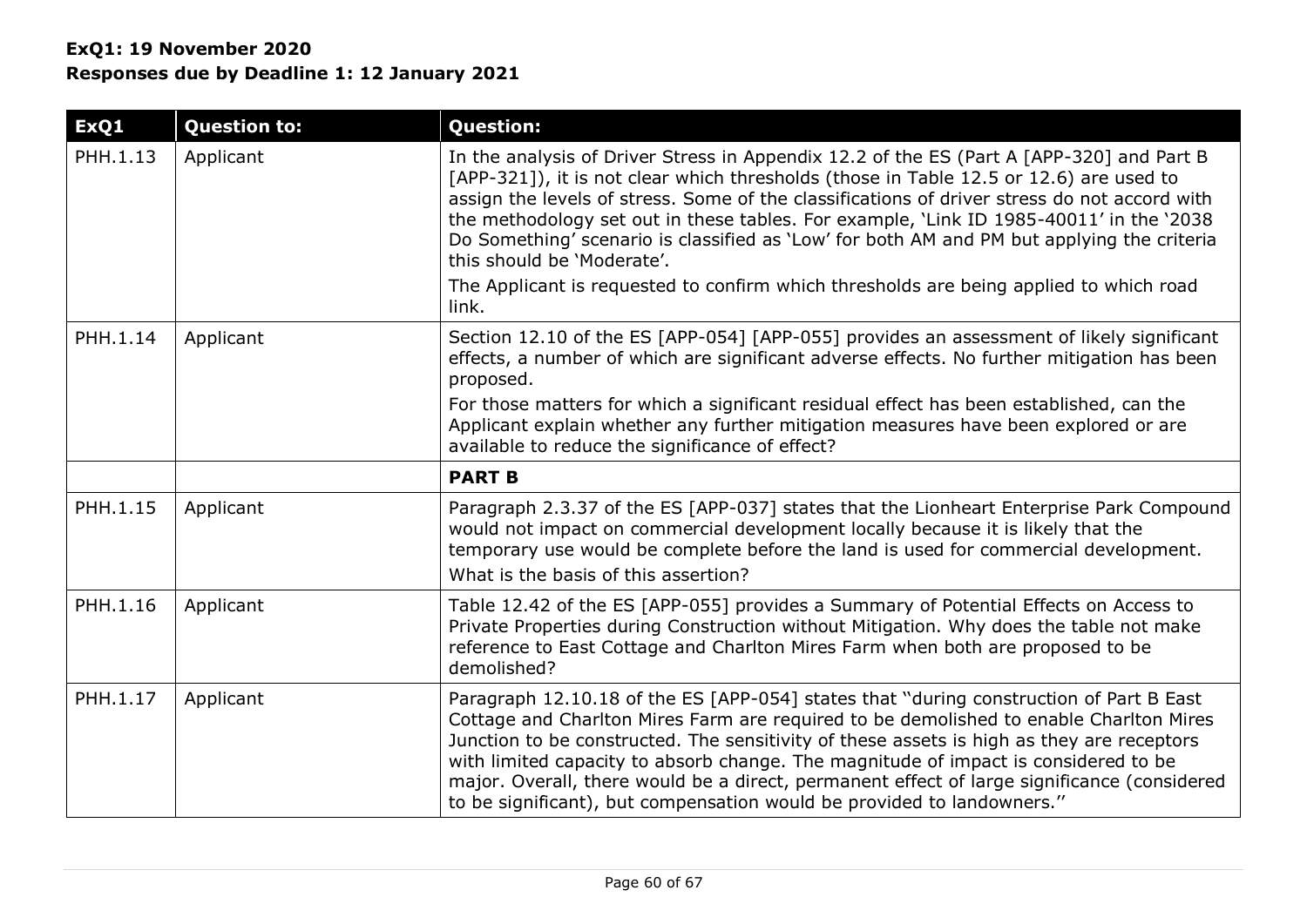| ExQ1     | <b>Question to:</b> | <b>Question:</b>                                                                                                                                                                                                                                                                                                                                                                                                                                                                                                                                                                                                                                                                                                                                                                                                                                                 |
|----------|---------------------|------------------------------------------------------------------------------------------------------------------------------------------------------------------------------------------------------------------------------------------------------------------------------------------------------------------------------------------------------------------------------------------------------------------------------------------------------------------------------------------------------------------------------------------------------------------------------------------------------------------------------------------------------------------------------------------------------------------------------------------------------------------------------------------------------------------------------------------------------------------|
|          |                     | Notwithstanding that the effect would not change, why was the sensitivity recorded as<br>'high' rather than 'very high'?                                                                                                                                                                                                                                                                                                                                                                                                                                                                                                                                                                                                                                                                                                                                         |
| PHH.1.18 | Applicant           | Chapter 12 of the ES [APP-054] and the supporting Figures contain some inconsistencies<br>between properties comprising the baseline for 'residential and commercial properties'.<br>For Part B, the Applicant is requested to ensure that residential properties identified in<br>Tables 12.25 and 12.26 [APP-055] are consistent with Figure 7.6 [APP-093], and that<br>commercial properties identified in Tables 12.26 and 12.27 [APP-055] are consistent with<br>Figure 12.3 [APP-181], to accurately present the residential and commercial properties<br>identified in the study area. Additionally, for Part B, residential and commercial properties<br>which fall within the study area of the Lionheart Enterprise Compound and the Main<br>Compound should be systematically listed in tables and consistently presented on<br>accompanying figures. |
| PHH.1.19 | Applicant           | Paragraph 12.7.101 of the ES [APP-055] states that there are several allocations<br>designated under the Alnwick Local Development Framework 2007 for industrial and<br>employment land within the Lionheart Enterprise Park which fall within the Study Area. It<br>states that "the majority of this land has now been developed and is under use as part of<br>the Enterprise Park" [APP-055]. It is not stated precisely how much land is undeveloped.<br>The Applicant is requested to provide on the quantity and nature of the undeveloped land.                                                                                                                                                                                                                                                                                                          |
| PHH.1.20 | Applicant           | Paragraph 12.10.2 of the ES [APP-055] states that there will be an overall increase in the<br>level of driver stress experienced during construction and that mitigation would limit these<br>effects where possible, but it does not assign this effect a level of significance.<br>The Applicant is requested to confirm the significance of this effect.                                                                                                                                                                                                                                                                                                                                                                                                                                                                                                      |
| PHH.1.21 | Applicant           | There is land allocated under the Alnwick Local Development Framework 2007 for<br>industrial and employment land within the Lionheart Enterprise Compound that will be<br>affected by the development.<br>The Applicant is requested to explain how effects on this land from the construction<br>compound have been assessed or provide an assessment of these effects based on the<br>relevant criteria.                                                                                                                                                                                                                                                                                                                                                                                                                                                       |
|          |                     |                                                                                                                                                                                                                                                                                                                                                                                                                                                                                                                                                                                                                                                                                                                                                                                                                                                                  |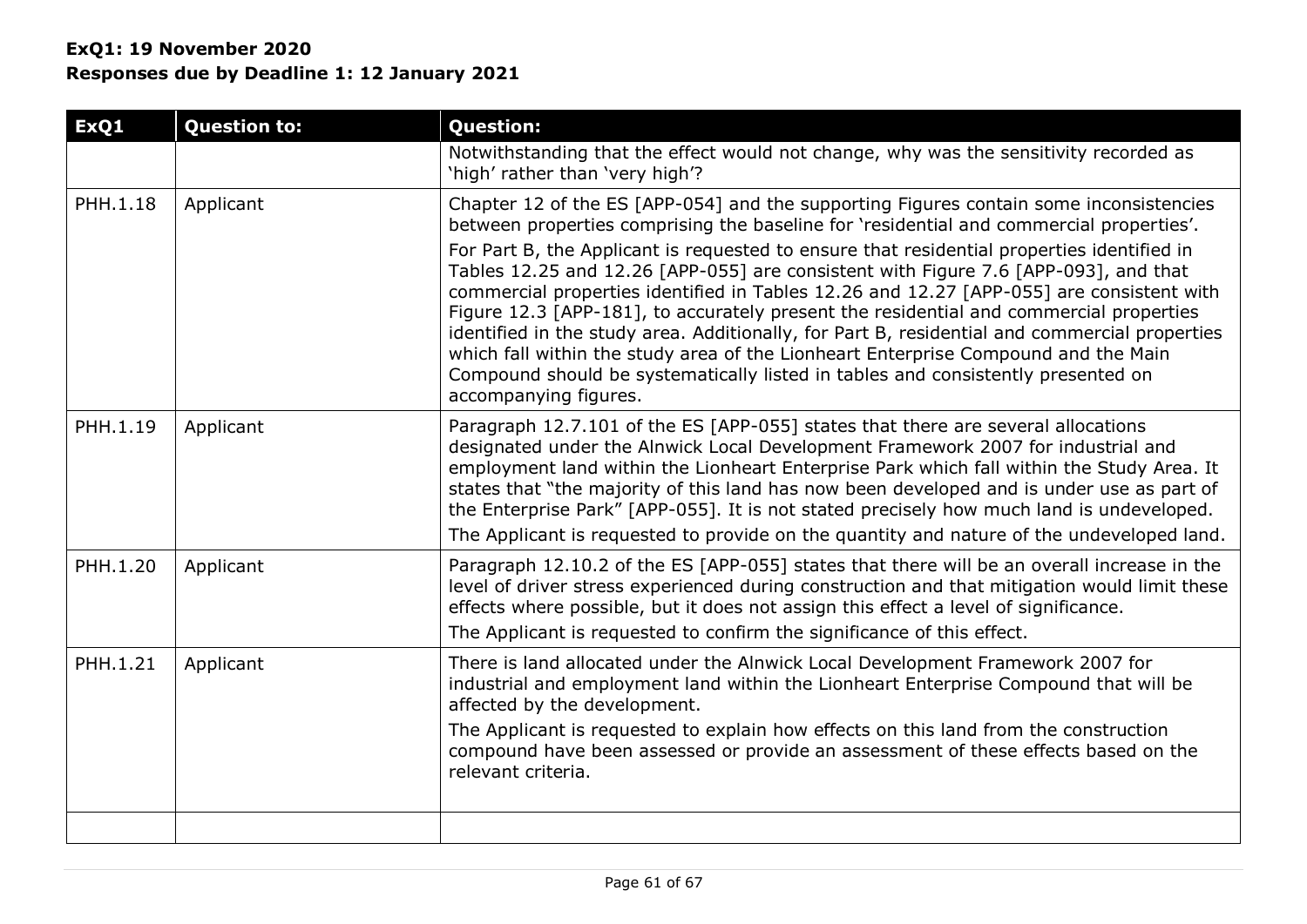| ExQ1      | <b>Question to:</b>          | <b>Question:</b>                                                                                                                                                                                                                                                                                                                                                                                                                                                                                                                                              |
|-----------|------------------------------|---------------------------------------------------------------------------------------------------------------------------------------------------------------------------------------------------------------------------------------------------------------------------------------------------------------------------------------------------------------------------------------------------------------------------------------------------------------------------------------------------------------------------------------------------------------|
|           |                              |                                                                                                                                                                                                                                                                                                                                                                                                                                                                                                                                                               |
|           | <b>TRAFFIC AND TRANSPORT</b> |                                                                                                                                                                                                                                                                                                                                                                                                                                                                                                                                                               |
| $\Pi.1.1$ | Applicant                    | In paragraph 2.5.59 of the ES [APP-037] reference is made to footways being provided<br>over the Highlaws Junction, with paragraph 2.5.62 stating that footways would be<br>provided over the Fenrother Junction and paragraph 2.5.64 stating that footways would be<br>provided over the West Moor Junction<br>What provision is made for other non-motorised users at these junctions?                                                                                                                                                                      |
|           |                              |                                                                                                                                                                                                                                                                                                                                                                                                                                                                                                                                                               |
| TT.1.2    | Applicant                    | Paragraph 4.1.10 of the ES [APP-039] states that a sensitivity analysis was carried out, in<br>order to test whether the predicted traffic levels would materially affect assessments for<br>the revised opening year and design year. The result of this sensitivity analysis was that<br>there would be increases in vehicle movements (up to 4%) in the opening year (2024),<br>and a decrease in predicted vehicle movements (up to 3%) in the design year (2039).<br>Explain why there was a decrease in predicted vehicle movements in the design year. |
| TT.1.3    | Applicant                    | In paragraph 3.7.4 of the Case for the Scheme [APP-344] it is stated that in 2038 in a<br>'without Part A' scenario, the model forecasts show that it would take users around 101/2<br>minutes to travel along the route in both directions. By 2051 this is predicted to increase<br>to 12 minutes travelling northbound and 111/2 minutes travelling southbound. Paragraph<br>3.7.5 explains the changes with Part A in place while paragraphs 3.7.6 and 3.7.7 present<br>the position for Part B.                                                          |
|           |                              | Do the figures for travel times only take account of Part A compared with Part A<br>improvements or do they consider the entire Scheme improvements? The same question<br>applies to Part B. Please clarify and provide comparable figures for without improvements<br>and with improvements for the entire.                                                                                                                                                                                                                                                  |
| $\Pi.1.4$ | Applicant                    | Paragraph 4.4.1 of the Case for the Scheme [APP-344] states that the Average Annual<br>Daily Traffic (AADT) flows for the A1 between Morpeth and Felton are around 10,000<br>vehicles a day in each direction of which approximately 11% are identified as HGVs. It is<br>noted that the percentage of HGVs is significantly higher than the average figure for rural<br>A roads of around 6% as reported by DfT.<br>Paragraph 4.4.5 states that AADT flows for Part B are around 5,000 vehicles a day in each                                                |
|           |                              | direction of which approximately 15% are identified as HGVs.                                                                                                                                                                                                                                                                                                                                                                                                                                                                                                  |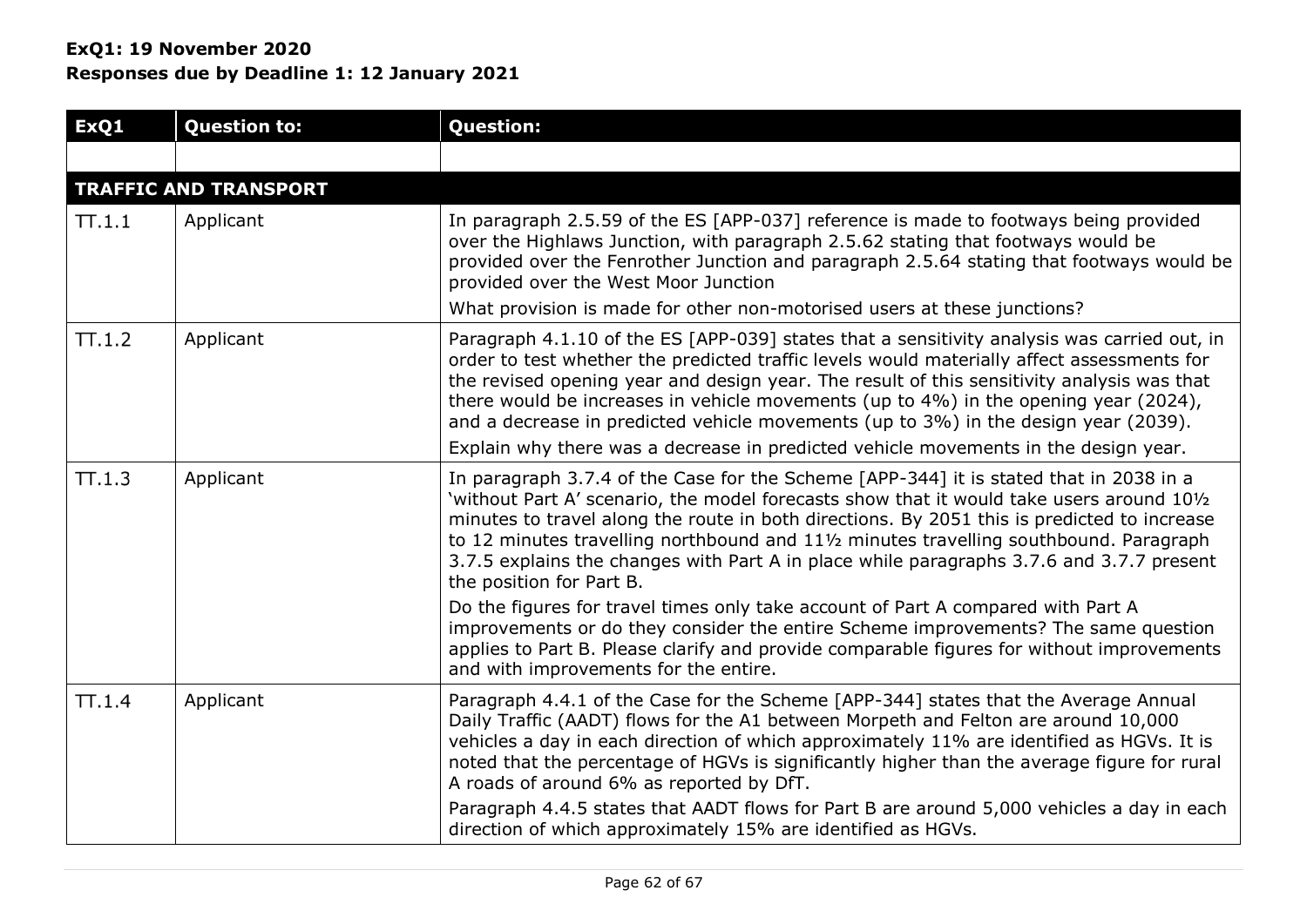| ExQ1      | <b>Question to:</b> | <b>Question:</b>                                                                                                                                                                                                                                                                                                   |
|-----------|---------------------|--------------------------------------------------------------------------------------------------------------------------------------------------------------------------------------------------------------------------------------------------------------------------------------------------------------------|
|           |                     | How do these figures compare with other parts of the Strategic Road Network for example<br>other parts of the A1 and the A6 in the North West?                                                                                                                                                                     |
| $\Pi.1.5$ | Applicant           | Table 7 of the Case for the Scheme [APP-344] provides thresholds of proximity and scale<br>of development into the uncertainty log.                                                                                                                                                                                |
|           |                     | How were these thresholds determined? Were the authorities consulted?                                                                                                                                                                                                                                              |
| TT.1.6    | Applicant           | In paragraph 4.7.3 of the Case for the Scheme [APP-344] it is stated that a decrease in<br>predicted vehicle movements (up to 3%) in the design year (2038) is expected.                                                                                                                                           |
|           |                     | What is the basis for a decrease in vehicle movements particularly when there is a<br>predicted increase in vehicle movements (up to 4%) in the opening year (2024)?                                                                                                                                               |
| $\Pi.1.7$ | Applicant           | Table 9 of the Case for the Scheme [APP-344] provides Annual Average Daily Traffic<br>Forecasts.                                                                                                                                                                                                                   |
|           |                     | Within this context, the Applicant is asked to provide an overview of the Scheme<br>construction vehicle numbers which would use the A1. This should address all construction<br>compounds but with particular reference to the use of the main compound at West Moor<br>junction for the construction of Part B.  |
| $\Pi.1.8$ | Applicant           | Paragraphs 4.82 and 4.83 of the Case for the Scheme [APP-344] address journey times<br>and reliability for 2013 and 2051.                                                                                                                                                                                          |
|           |                     | As with ExQ1 TT.1.3 the Applicant is asked to address this for Part B and for the entire<br>Scheme.                                                                                                                                                                                                                |
| TT.1.9    | Applicant           | In Tables 20 and 21 of the Case for the Scheme [APP-344] no figures are presented for<br>the Intermediate Peak.<br>Why not?                                                                                                                                                                                        |
| TT.1.10   | Applicant           | Paragraph 4.9.29 of the Case for the Scheme [APP-344] states that the wider impacts for<br>the Scheme have been calculated using WSP's Wider Impacts in Transport Appraisal<br>(WITA) tool. The spreadsheet tool emulates the methodology set out in WebTAG A2.1.<br>Why was the WITA used instead of WebTAG A2.1? |
| TT.1.11   | Applicant           | Table 22 of the Case for the Scheme [APP-344] shows the Wider Impact Benefits over the<br>60 year appraisal period.                                                                                                                                                                                                |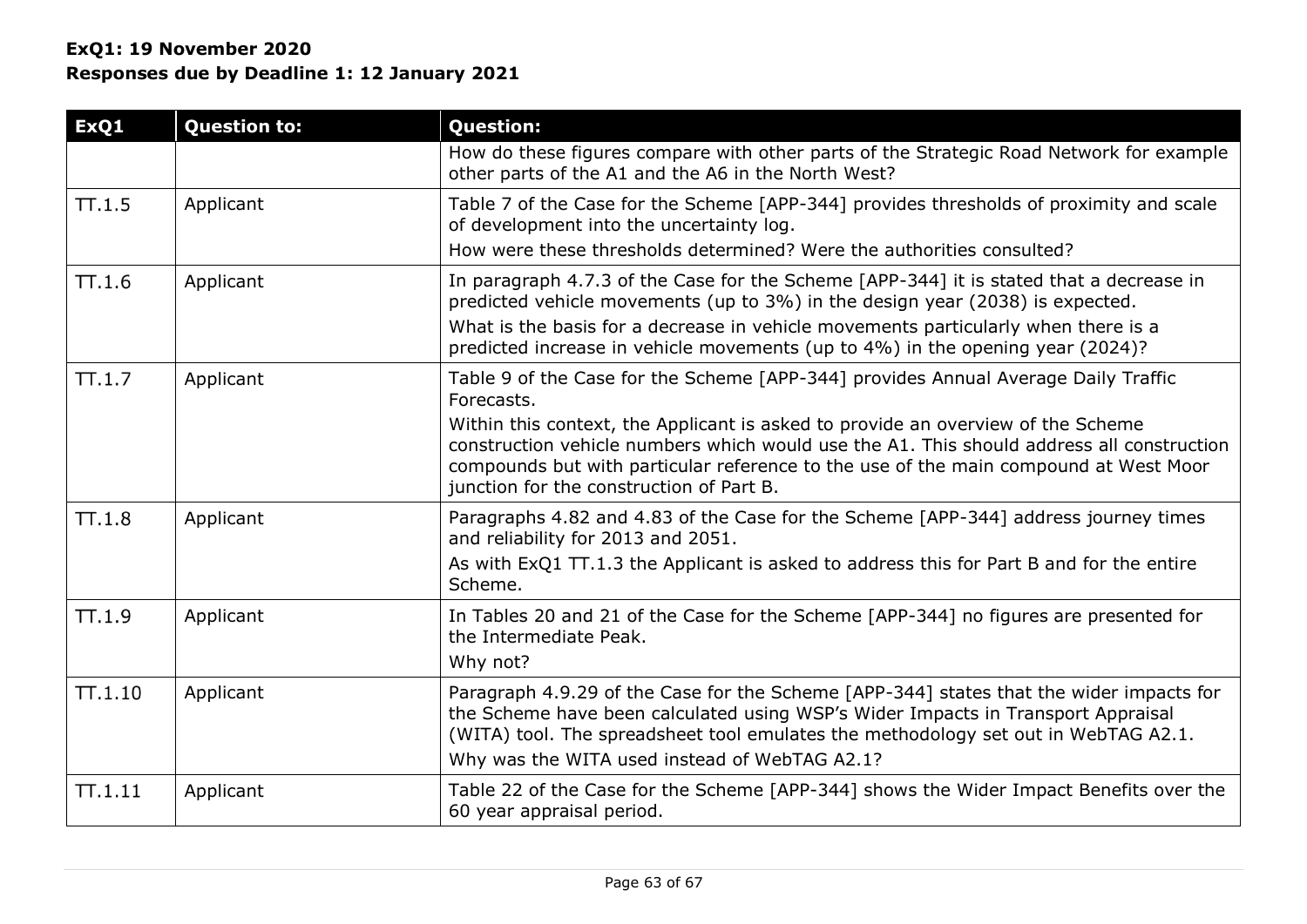| ExQ1    | <b>Question to:</b>     | <b>Question:</b>                                                                                                                                                                                                                                                                                                                                                                                                                                                                                                                                                                                |  |  |  |  |  |
|---------|-------------------------|-------------------------------------------------------------------------------------------------------------------------------------------------------------------------------------------------------------------------------------------------------------------------------------------------------------------------------------------------------------------------------------------------------------------------------------------------------------------------------------------------------------------------------------------------------------------------------------------------|--|--|--|--|--|
|         |                         | Explain why / how the impacts for the full appraisal period are so much greater than those<br>achieved in 2051.                                                                                                                                                                                                                                                                                                                                                                                                                                                                                 |  |  |  |  |  |
| TT.1.12 | Applicant               | It is stated in paragraph 4.10.8 of the Case for the Scheme [APP-344] that the average<br>collision rate between 2012 and 2016 is 169 collisions per billion vehicle miles. The<br>national average rate for all A Roads is 466 collisions per billion vehicle miles and for rural<br>A Roads, this value drops to 270 collisions per billion vehicle miles. This analysis shows<br>that along the Scheme, the average collision rate is lower than the national average<br>between 2012 and 2016.                                                                                              |  |  |  |  |  |
|         |                         | Average collision rates are below the national average rate which indicates that the<br>proposed improvements are not primarily to address accident rates. The Applicant is<br>asked to comment including with reference to Table 25.                                                                                                                                                                                                                                                                                                                                                           |  |  |  |  |  |
| TT.1.13 | Applicant               | Paragraph 4.10.25 of the Case for the Scheme [APP-344] states that overall, there are<br>forecast to be accident savings along the Scheme links compared to the without Scheme<br>scenario. Accident benefits are also forecast on parallel routes to the Scheme including the<br>A1068, A697, A696 and A68. These benefits are a result of reductions in traffic on these<br>roads as traffic switches to using the A1 on completion of the Scheme. Paragraph 4.10.6<br>confirms that there would be a general increase in traffic flows being drawn onto the A1 as<br>a result of the Scheme. |  |  |  |  |  |
|         |                         | To what extent would the growth in traffic on completion of the Scheme be as a result of<br>redistribution from other roads? Should this be seen as a benefit or disbenefit of the<br>Scheme?                                                                                                                                                                                                                                                                                                                                                                                                   |  |  |  |  |  |
| TT.1.14 | <b>NCC</b>              | Paragraph 4.11.16 of the Case for the Scheme [APP-344] states that surveys have been<br>undertaken to establish which pathways and junctions were commonly used by WCH<br>(walkers, cyclists and horse-riders) users.<br>Does NCC wish to comment on the location and / or outputs of these surveys?                                                                                                                                                                                                                                                                                            |  |  |  |  |  |
| TT.1.15 | Applicant<br><b>IPs</b> | According to paragraph 4.11.21 of the Case for the Scheme [APP-344] there would be a<br>number of Public Rights of Way (PRoW) that would be directly affected by the Scheme and<br>would be permanently closed or diverted during operation. It indicates that the PRoWs<br>that will be closed as a result of the Scheme are not frequently used with less than five<br>users observed at each site over the six survey days. Additionally, paragraph 5.3.12                                                                                                                                   |  |  |  |  |  |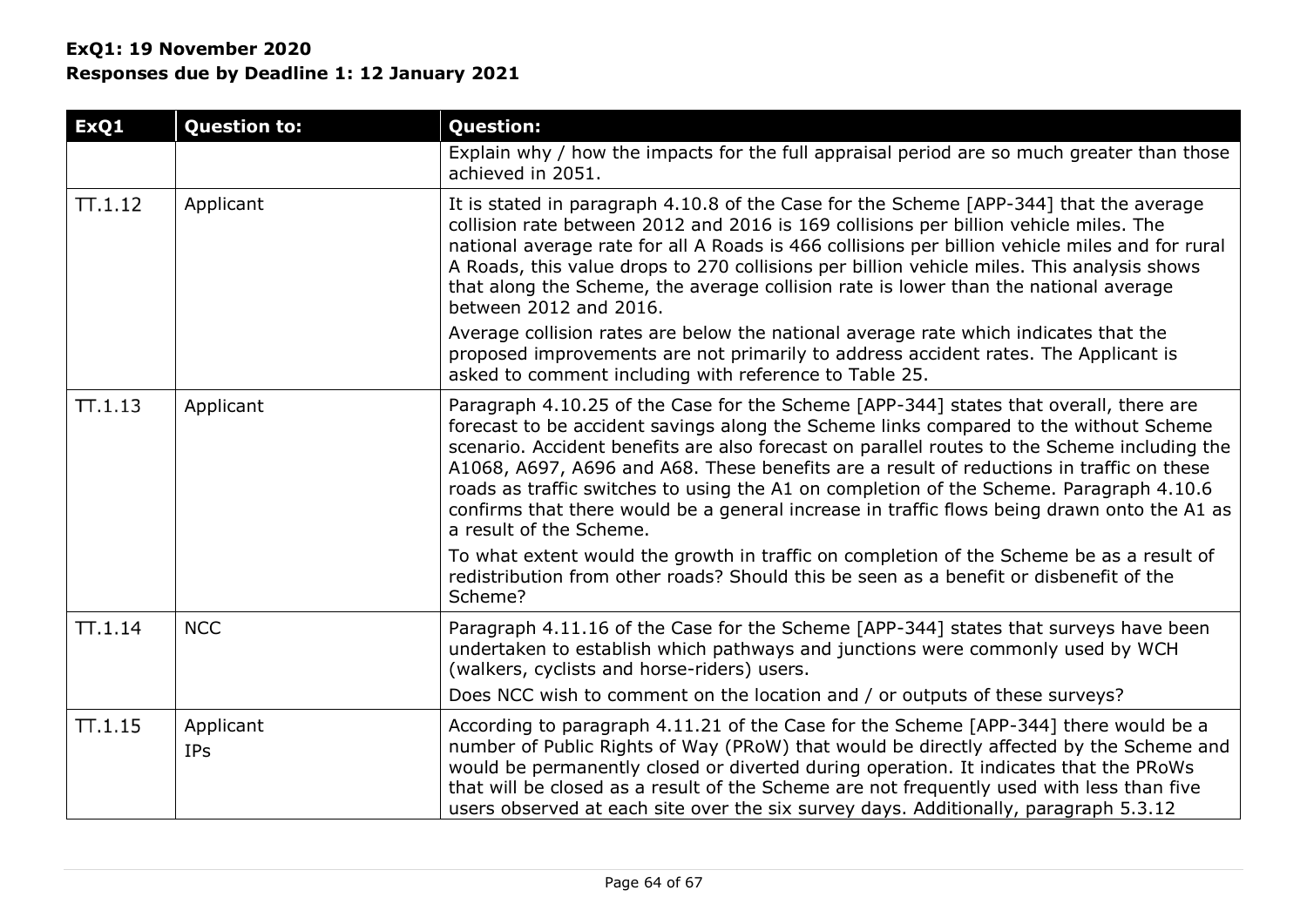# **ExQ1: 19 November 2020 Responses due by Deadline 1: 12 January 2021**

| ExQ1    | <b>Question to:</b> | <b>Question:</b>                                                                                                                                                                                                                                                                                                                                                                                                                                                                                                    |
|---------|---------------------|---------------------------------------------------------------------------------------------------------------------------------------------------------------------------------------------------------------------------------------------------------------------------------------------------------------------------------------------------------------------------------------------------------------------------------------------------------------------------------------------------------------------|
|         |                     | states that the inclusion of grade-separated junctions and changes to PRoW would<br>improve connectivity and safety, and therefore benefit users.                                                                                                                                                                                                                                                                                                                                                                   |
|         |                     | The Applicant is asked to confirm the details of the surveys which were undertaken which<br>led to the proposed closures and permanent diversions. How would the inclusion of grade-<br>separated junctions and changes to PRoW benefit users when it is proposed to<br>permanently close or divert a number of PRoWs? Following the publication of the<br>Applicant's response to this question at Deadline (D)1, IPs are invited to comment on this<br>response by D2.                                            |
| TT.1.16 | Applicant           | Paragraph 4.11.24 of the Case for the Scheme [APP-344] notes that although there are<br>closures of PRoWs as a result of the Scheme, with increased walking times in some cases,<br>these closures are not expected to have a substantial impact due to the low usage of the<br>PRoWs. Improvements to facilities for WCHs through the inclusion of footways crossing<br>the A1 will provide benefits to WCHs. Overall, the Scheme is considered to have a slight<br>beneficial to moderate adverse impact on WCHs. |
|         |                     | The Applicant is asked to substantiate this conclusion and to comment on the effects of<br>these proposed changes on the wider WCH network. Following the publication of the<br>Applicant's response to this question at Deadline (D)1, IPs are invited to comment on this<br>response by D2.                                                                                                                                                                                                                       |
| TT.1.17 | Applicant           | Paragraph 1 of Appendix C of the Case for the Scheme [APP-344] refers to the proposed<br>A1 Alnwick to Ellingham dualling scheme. The title provided above paragraph 1 refers to<br>A1 'Morpeth to Felton' and 'Alnwick to Ellingham' Dualling.<br>Please clarify the area to which Appendix C refers.                                                                                                                                                                                                              |
| TT.1.18 | <b>NCC</b>          | Is NCC, as Highway Authority content with the scope of the Construction Traffic<br>Management Plan (CTMP) [APP-347]? Does section 5.10 of the CTMP provide adequate<br>guidance at this stage to guide the scope of the PRoW Management Plan to be secured<br>through R4?                                                                                                                                                                                                                                           |
| TT.1.19 | Applicant           | The CTMP [APP-347] sets out in section 2.3 estimates of the amounts of different<br>materials needed for construction.                                                                                                                                                                                                                                                                                                                                                                                              |
|         |                     | In general terms, how do these amounts convert to vehicle movements?                                                                                                                                                                                                                                                                                                                                                                                                                                                |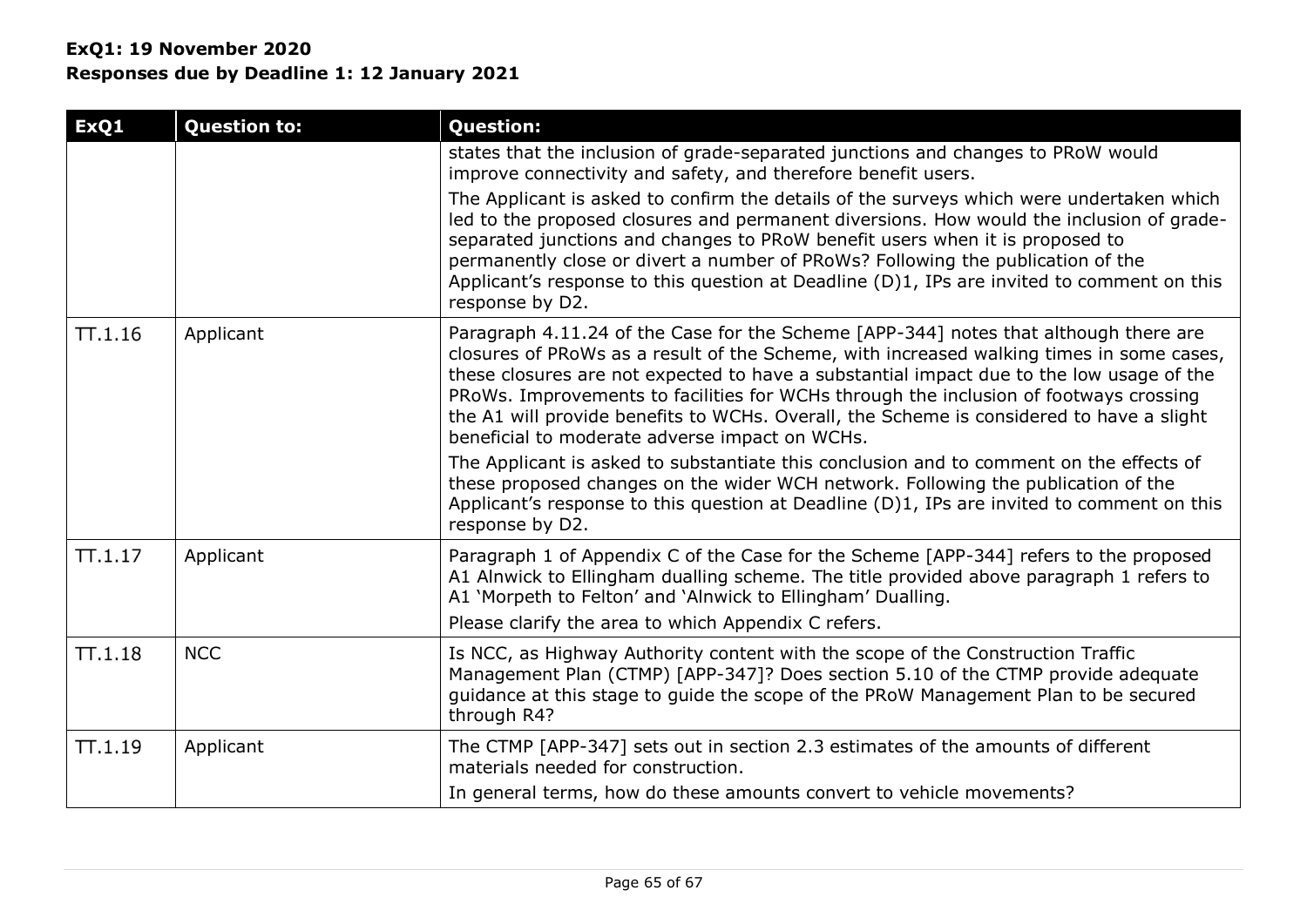| ExQ1       | <b>Question to:</b>      | <b>Question:</b>                                                                                                                                                                                                                                                                                                                                                                                                                       |  |  |  |
|------------|--------------------------|----------------------------------------------------------------------------------------------------------------------------------------------------------------------------------------------------------------------------------------------------------------------------------------------------------------------------------------------------------------------------------------------------------------------------------------|--|--|--|
| TT.1.20    | Applicant                | In their Relevant Representations, Amble Town Council [RR-002] and Tom Lloyd [RR-015]<br>question why access to Causey Park Bridge is being reduced in favour of Fenrother<br>junction.                                                                                                                                                                                                                                                |  |  |  |
|            |                          | The Applicant is asked to provide evidence for this proposed change. NCC are also asked<br>to comment as the highway authority.                                                                                                                                                                                                                                                                                                        |  |  |  |
| $\Pi.1.21$ | Applicant                | In their Relevant Representation NCC [RR-001] raise concerns about the proposed<br>Charlton Mires junction in terms of capacity, public transport provision and the speed<br>limit.                                                                                                                                                                                                                                                    |  |  |  |
|            |                          | The Applicant is asked to respond.                                                                                                                                                                                                                                                                                                                                                                                                     |  |  |  |
| TT.1.22    | Applicant                | In their Relevant Representation NCC [RR-001] seek further information in respect of<br>whether peak hour flows have been assessed in the ES and whether discrete junction<br>modelling has been undertaken.<br>The Applicant is asked to respond.                                                                                                                                                                                     |  |  |  |
| TT.1.23    | Applicant                | NCC [RR-001] as local highway authority is seeking clarification in respect of the extent of<br>highway adoption in relation to the de-trunked A1 and the new local highway network<br>outwith the carriageway and footway areas shown in the submitted plans. In addition, a<br>number of other Relevant Representations raise the issue of highway adoption /<br>responsibilities.<br>The Applicant is asked to clarify this matter. |  |  |  |
|            | <b>WATER ENVIRONMENT</b> |                                                                                                                                                                                                                                                                                                                                                                                                                                        |  |  |  |
|            |                          | Questions in relation to the Water Environment will be asked in ExQ2.                                                                                                                                                                                                                                                                                                                                                                  |  |  |  |
|            |                          |                                                                                                                                                                                                                                                                                                                                                                                                                                        |  |  |  |